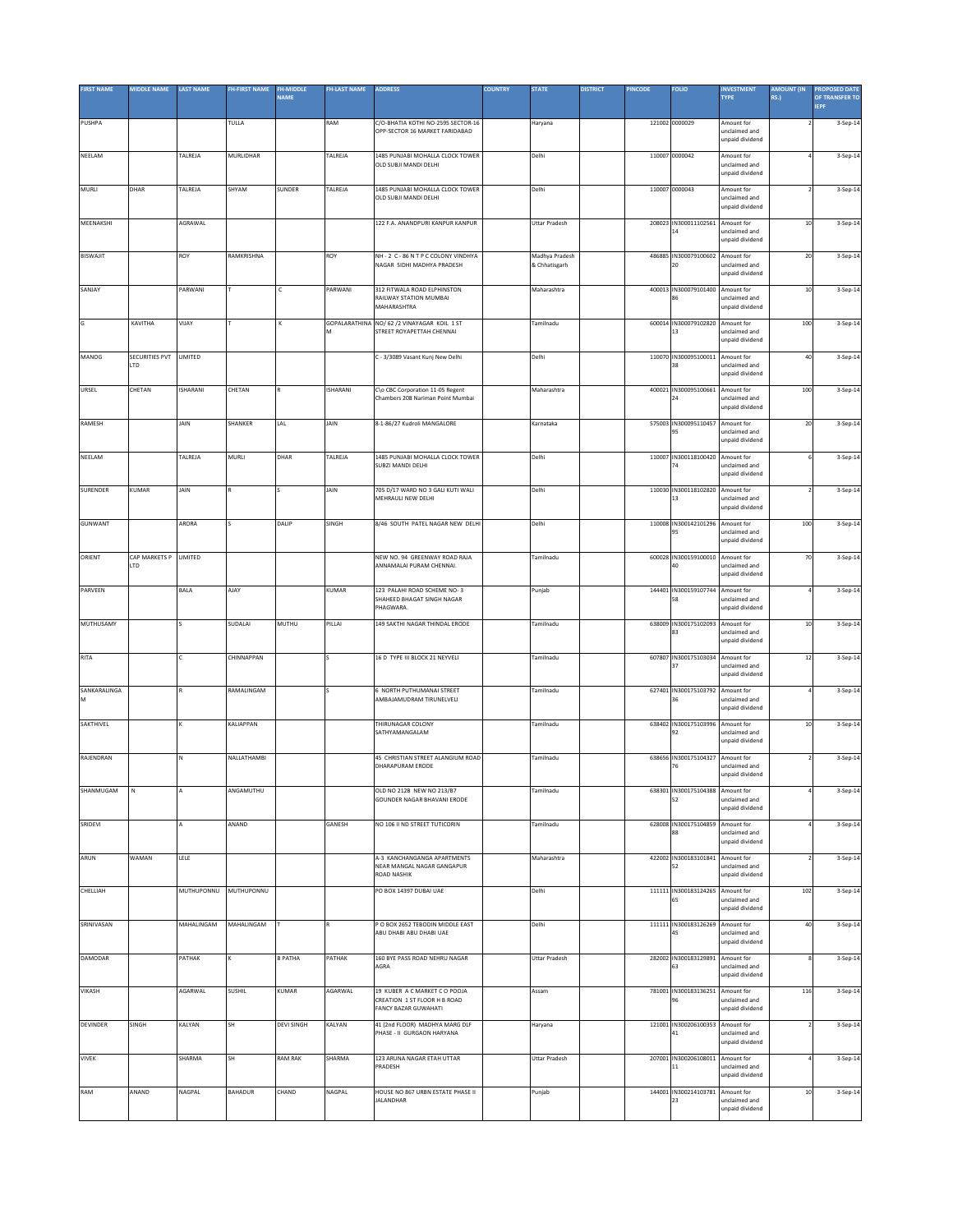|                  |             | PAULOSE                     | ANTHAPPAN           |                     |                  | B 104 CHADRESH HIGHTS JESAL PARK<br>BHAYANDAR EAST THANE                                    | Maharashtra                     |        | 401105 IN300214104565 Amount for<br>61 | unclaimed and<br>unpaid dividend               |        | 3-Sep-14 |
|------------------|-------------|-----------------------------|---------------------|---------------------|------------------|---------------------------------------------------------------------------------------------|---------------------------------|--------|----------------------------------------|------------------------------------------------|--------|----------|
| SAGAR            | BABUBHAI    | GANGARAM                    | SAGAR               | GANGARAM            | LALABHAI         | TRIBHOVAN NAGAR SOCIETY AT PO TA<br>BHILODA DIST SABARKANTHA                                | Gujarat                         | 383245 | IN300214105458                         | Amount for<br>unclaimed and<br>unpaid dividend | $10$   | 3-Sep-14 |
| ARUNKUMAR        | PRABHATILAL | AGRAWAL                     | PRABHATILAL         |                     | AGRAWAL          | LIGHT BAZAR NAVAPUR DIST<br>NANDURBAR                                                       | Maharashtra                     |        | 425418 IN300214105531 Amount for<br>١S | unclaimed and<br>unpaid dividend               | $10\,$ | 3-Sep-14 |
| ARUL             | KUMARAN     |                             | RAMASWAMY           |                     | PARAMANANDA<br>м | FLAT 203 KBRS MANI COMS RESIDENCY<br>OPP FOOD WORLD SRINAGAR COLONY<br>HYDERABAD            | Andhra Pradesh                  | 500073 | IN300214106318 Amount for<br>45        | unclaimed and<br>unpaid dividend               | 20     | 3-Sep-14 |
| <b>BALDEV</b>    | RAJ         | ARORA                       | LATE                | SHRI HARBANS<br>LAL | ARORA            | 102 M REGALIA HEIGHT 1ST FLOOR<br>SHIPRA SUN CITY INDRAPURAM<br>GHAZIABAD                   | <b>Uttar Pradesh</b>            |        | 201210 IN300214107954<br>49            | Amount for<br>unclaimed and<br>unpaid dividend | 40     | 3-Sep-14 |
| <b>BRAJ</b>      | MOHAN       | <b>BHADORIA</b>             | MALKHAN             | SINGH               | BHADHAURIA       | F5/37 CHARIMLI BHOPAL                                                                       | Madhya Pradesh<br>& Chhatisgarh |        | 462001 IN300214108182 Amount for<br>73 | unclaimed and<br>unpaid dividend               |        | 3-Sep-14 |
|                  |             | LATHEESH                    |                     |                     | KUTTAPAN         | POKKANTHODE EDUPPUKULAM PO<br>MENONPARA VIA PALAKKAD                                        | Kerala                          | 678556 | IN300214109169<br>34                   | Amount for<br>unclaimed and<br>unpaid dividend |        | 3-Sep-14 |
| PRADNYA          |             | BHARASWADKAR SHASHIKANT     |                     |                     | BHARASWADKAR     | VITHAL NAGAR OPP CHAITANYA NAGAR<br><b>FANODA NANDED</b>                                    | Maharashtra                     | 431605 | IN300214109549<br>38                   | Amount for<br>unclaimed and<br>unpaid dividend |        | 3-Sep-14 |
| ROSHANA          |             | POLAVARAPU                  | VEERAIAH            |                     | CHOWDARI         | 54 16 9 52 SRINAGAR COLONY<br><b>GUNADALA VIJAYAWADA</b>                                    | Andhra Pradesh                  | 520008 | IN300214110884 Amount for<br>54        | unclaimed and<br>unpaid dividend               | $20\,$ | 3-Sep-14 |
| BIJOY            |             | <b>MUKHERJEE</b>            | LATE                | <b>UMAPADA</b>      | MUKHERJEE        | 295 DANDAPANITALA P O NABADWIP<br>DIST NADIA NABADWIP                                       | <b>West Bengal</b>              |        | 741302 IN300214112343 Amount for<br>71 | unclaimed and<br>unpaid dividend               |        | 3-Sep-14 |
| VISHAL           |             | <b>BHATNAGAR</b>            | MADHUSOODAN SWAROOP |                     | BHATNAGAR        | NO 1076 1 ST FLOOR 7 TH CROSS 14 TH<br>MAIN BTM LAYOUT 1 ST STAGE<br><b>BANGALORE</b>       | Karnataka                       | 560029 | IN300214112428<br>36                   | Amount for<br>unclaimed and<br>unpaid dividend | 1000   | 3-Sep-14 |
| KUNAL            |             | PATIL                       | SOMNATH             |                     |                  | FL NO 9 ADITYA KUNJ PANCHAVATI<br>NASIK                                                     | Maharashtra                     | 422003 | IN300214112516 Amount for<br>61        | unclaimed and<br>unpaid dividend               |        | 3-Sep-14 |
| BANERJEE         |             | MITA                        | BIBEKANANDA         |                     | CHOUDAURY        | C 401 SOLANKIS GULMOHAN APT<br><b>BRAHAMANWADI BEGUMPET</b><br>HYDERABAD AP                 | Andhra Pradesh                  | 500016 | IN300214114085<br>61                   | Amount for<br>unclaimed and<br>unpaid dividend | 400    | 3-Sep-14 |
| MANISH           |             | SINHA                       | RAKESH              | BHUSHAN             | SINHA            | H NO 6 ROAD NO 6 RAMNAGAR PO<br>SONARI JAMSHEDPUR JHARKHAND                                 | Bihar                           |        | 831011 IN300214115443 Amount for<br>50 | unclaimed and<br>unpaid dividend               | 100    | 3-Sep-14 |
| PARUL            | AJAYBHAI    | <b>JOSHI</b>                | <b>AJAYBHAI</b>     |                     | <b>JOSHI</b>     | CHANAKYA 1 JAGANNATH PLOT<br>KALAWAD ROAD RAJKOT GUJARAT                                    | Gujarat                         |        | 360005 IN300214115821 Amount for<br>50 | unclaimed and<br>unpaid dividend               |        | 3-Sep-14 |
| RAMAKISHAN       |             | LADDA                       | PANNALAL            |                     | LADDA            | NEAR BUS STAND BANHATTI                                                                     | Karnataka                       | 587311 | IN300214115885<br>37                   | Amount for<br>unclaimed and<br>unpaid dividend | 20     | 3-Sep-14 |
| SASIKUMAR        |             | G                           | GANESAN             |                     |                  | 61 F NORTH KADU NADUVALUR PO<br>GANGAVALLI TK SALEM DT                                      | Tamilnadu                       | 636105 | IN300214116151                         | Amount for<br>inclaimed and<br>unpaid dividend |        | 3-Sep-14 |
|                  |             | <b>MUTHUMOHANA</b><br>VALLI |                     |                     | MURALI           | 109 1ST FLOOR B BLOCK VIGNESH<br>MANTHRALAYA RAGHAVENDRAPURAM<br>SRIRANGAM TRICHY TAMILNADU | Tamilnadu                       | 620006 | IN300214116528<br>87                   | Amount for<br>unclaimed and<br>unpaid dividend | $20\,$ | 3-Sep-14 |
| ASHISH           |             | KAPOOR                      | PHOOL               | CHAND               | KAPOOR           | 19/19 GANGA DAS CHOWK ALLAHABAD                                                             | <b>Uttar Pradesh</b>            |        | 211003 IN300214116603<br>89            | Amount for<br>unclaimed and<br>unpaid dividend |        | 3-Sep-14 |
|                  |             | ARUNADEVI                   |                     | G VYAS              | KUMAR            | 14 MAHAMAHAM TANK SOUTH<br>KUMBAKONAM                                                       | Tamilnadu                       |        | 612001 IN300214116608<br>10            | Amount for<br>unclaimed and<br>unpaid dividend | $10\,$ | 3-Sep-14 |
| <b>JOGESHWAR</b> |             | PRASAD                      | SEWAK               |                     | MAHTO            | Q NO A/202 SECTOR 8/A HOSTEL<br>BOKARO STEEL CITY BOKARO                                    | Bihar                           |        | 827009 IN300214116650 Amount for<br>94 | unclaimed and<br>unpaid dividend               | 90     | 3-Sep-14 |
| NAGARAJ          | м           | HEGDE                       |                     |                     | HEGDE            | ASHWIN PRAGATI NAGAR UTTAR<br>KANNADA SIRSI                                                 | Karnataka                       | 581402 | IN300214116914 Amount for<br>31        | unclaimed and<br>unpaid dividend               |        | 3-Sep-14 |
| SONESH           |             | RAJDEV                      | VISHAMBAR           |                     | RAJDEV           | <b>GRAND HOTEL BHARAT TALKIES</b><br>CHOURAHA HAMIDIA ROAD BHOPAL                           | Madhya Pradesh<br>& Chhatisgarh | 462001 | IN300214117235<br>52                   | Amount for<br>unclaimed and<br>unpaid dividend |        | 3-Sep-14 |
| SONESH           |             | RAJDEV                      | VISHAMBER           |                     | RAJDEV           | <b>GRAND HOTEL BHARAT TALKIES</b><br>CHOURAHA HAMIDIA ROAD BHOPAL                           | Madhya Pradesh<br>& Chhatisgarh |        | 462001 IN300214117318                  | Amount for<br>unclaimed and<br>unpaid dividend | 96     | 3-Sep-14 |
| GANAPATHY        | SUBRAMANIAN | l٧                          | VAIDYANATHAN        |                     |                  | D III DIVYA COMPLEX NERKUNDRAM<br>ROAD VADAPALANI CHENNAI<br>TAMILNADU                      | Tamilnadu                       | 600026 | IN300214117464 Amount for<br>15        | unclaimed and<br>unpaid dividend               |        | 3-Sep-14 |
| NILANJANA        |             | CHATTERJEE                  | <b>SWAPON</b>       |                     | SARKER           | 14 JAGAT ROY CHOWHDURY ROAD<br>KOLKATA WEST BENGAL                                          | <b>West Bengal</b>              |        | 700008 IN300214117587<br>OO            | Amount for<br>unclaimed and<br>unpaid dividend | 20     | 3-Sep-14 |
| RAJNEESH         | KUMAR       | AMBASTH                     | <b>JAGDISH</b>      | KUMAR               | AMBASTH          | KRISHNA KUNJ APPARTMENT FLAT NO<br>104 SRIKRISNANAGAR PATNA BIHAR                           | Bihar                           |        | 800001 IN300214117642 Amount for<br>65 | unclaimed and<br>unpaid dividend               |        | 3-Sep-14 |
| RAZAKBHAI        | MUSEJIBHAI  | KAPADIA                     | MUSEJIBHAI          |                     | KAPADIA          | SUPRIM APT 2ND FLOOR 200 RANGUN<br>NAGAR NAVSARI NAVSARI GUJARAT                            | Gujarat                         |        | 396445 IN300214119983 Amount for<br>R4 | unclaimed and<br>unpaid dividend               |        | 3-Sep-14 |
| DIPALI           |             | MALANKIA                    |                     |                     | TARSARIA         | PLOT NO 54 VISHAL NAGAR SOC 1 BH<br>BALA ASHRAM KATARGAM SURAT<br>GUJARAT                   | Gujarat                         | 395004 | IN300214120103                         | Amount for<br>inclaimed and<br>unpaid dividend |        | 3-Sep-14 |
| PUSHPESH         |             | SAHU                        | RAMESH              | KUMAR               | SAHU             | MONNET POWER LIMITED<br>CHANDKHURI MARG MANDIR HASAUD<br>RAIPUR CHHATISGARH                 | Madhya Pradesh<br>& Chhatisgarh | 492001 | IN300214120475<br>58                   | Amount for<br>unclaimed and<br>unpaid dividend | 100    | 3-Sep-14 |
| KAJAL            |             | BHATTACHARYA                | <b>LOVAM</b>        |                     | BHATTACHARYA     | BIBIGANJ MIDNAPUR UMA NILOY KCS<br>LANE PASCHIM MEDINIPUR                                   | West Bengal                     |        | 721101 IN300214120828<br>R4            | Amount for<br>unclaimed and<br>unpaid dividend | $20\,$ | 3-Sep-14 |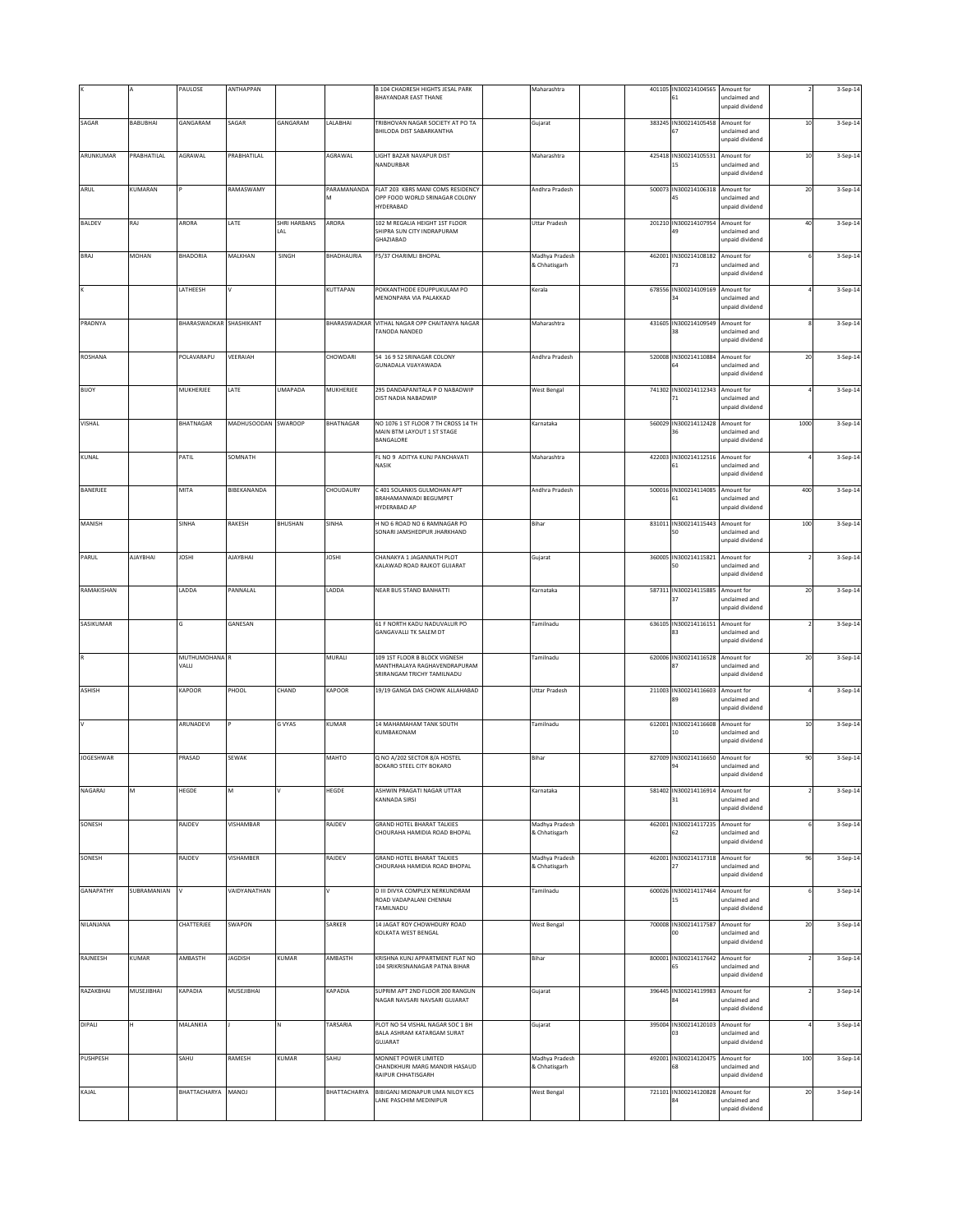| AMBUJAKSHI        | M            | NAGARAKATTI  | MAHALINGAIH        |            | MAHADEVAIH   | NO 439 17TH CROSS 6TH PHASE J P<br>NAGAR BANGALORE BANGALORE                                                          | Karnataka                       | 560078 | IN300214121100 Amount for<br>38        | unclaimed and<br>unpaid dividend                      | 200    | 3-Sep-14 |
|-------------------|--------------|--------------|--------------------|------------|--------------|-----------------------------------------------------------------------------------------------------------------------|---------------------------------|--------|----------------------------------------|-------------------------------------------------------|--------|----------|
| <b>UMESH</b>      |              | PRASAD       | SARYU              |            | PRASAD       | SECTOR 12/F Q NO 2115 B S CITY                                                                                        | Bihar                           | 827012 | IN300214121201<br>15                   | Amount for<br>unclaimed and<br>unpaid dividend        |        | 3-Sep-14 |
| <b>EXILDA</b>     | H B E        | BARNETO      |                    | M BARRETO  | BARNETO      | H NO 1257 ANVOTEM CURTORIM<br>SALCETE GOA                                                                             | Maharashtra                     |        | 403709 IN300214121284 Amount for       | unclaimed and<br>unpaid dividend                      |        | 3-Sep-14 |
| URVASHI           | DHIREN       | SHAH         | DHIREN             | KISHOR     | SHAH         | 189 NEW NIRMAL APARTMENT FLAT 8<br>AND9 3RD FLOOR ABOVE ZAMUS<br>DHULE PATIL RD NEXT TO AKSHAY<br><b>COMPLEX PUNE</b> | Maharashtra                     |        | 411001 IN300214121884                  | Amount for<br>unclaimed and<br>unpaid dividend        |        | 3-Sep-14 |
| SONIA             |              | RASTOGI      | SHYAM              | SWAROOP    | RASTOGI      | 295 325 ASHARFABAD LUCKNOW                                                                                            | <b>Uttar Pradesh</b>            | 226003 | IN300214122172<br>58                   | Amount for<br>unclaimed and<br>unpaid dividend        | $10$   | 3-Sep-14 |
| SRINIVAS          |              | RAVIKANTI    | LAXMAIAH           |            | RAVIKANTI    | H NO 8 5 161 1 LAKSHMINAGAR<br>KARIMNAGAR ANDHRA PRADESH                                                              | Andhra Pradesh                  |        | 505001 IN300214122414 Amount for<br>80 | unclaimed and<br>unpaid dividend                      | $40\,$ | 3-Sep-14 |
| VENKATACHALA<br>м |              |              | KANDASAMY          |            |              | NO 80 SRINAGAR PALLAKKADU IIND<br>ROAD SALEM                                                                          | Tamilnadu                       | 636008 | IN300214122823                         | Amount for<br>unclaimed and<br>unpaid dividend        |        | 3-Sep-14 |
| ARUN              | RAMCHANDRA   | ASHTEKAR     | RAMCHANDRA         | HARJ       | ASHTEKAR     | SHINDE RESIDENCY FLAT NO A 3 RUIKAR<br>COLONY KOLHAPUR MAHARASHTRA                                                    | Maharashtra                     | 416001 | IN300214123513 Amount for<br>83        | unclaimed and<br>unpaid dividend                      | 38     | 3-Sep-14 |
|                   |              | SELVARAJ     | SUNDARAMOOR<br>THY |            |              | 4 / 51 KOTTHA STREET MELA<br>KAPISTHALAM PAPANASAM TK<br>THANJAVUR DIST                                               | Tamilnadu                       | 614202 | IN300214123546 Amount for<br>74        | unclaimed and<br>unpaid dividend                      | $10\,$ | 3-Sep-14 |
| D                 | VIJAYANATHA  | REDDY        | RAMASUBBA          |            | REDDY        | 1 2187 NAGARI GUTTA STREET<br>PULIVENDLA                                                                              | Andhra Pradesh                  | 516390 | IN300214123946 Amount for              | unclaimed and<br>unpaid dividend                      | 20     | 3-Sep-14 |
| M                 |              | VIVEKANANDHA | MUTHUMANI          |            | ALAGU        | 872 17TH MAIN ROAD ANNA NAGAR<br>CHENNAI TAMILNADU                                                                    | Tamilnadu                       | 600040 | IN300214124000<br>10                   | Amount for<br>unclaimed and<br>unpaid dividend        | $10$   | 3-Sep-14 |
| ARGISH            |              | DEBNATH      | NARMADA            |            | DEBNATH      | S/O SRI NARMADA DEBNATH QTR NO<br>T/11/18 KUMARI TILLA AGARTALA                                                       | North Eastern                   | 799006 | IN300214124588                         | Amount for<br>unclaimed and<br>unpaid dividend        | $10\,$ | 3-Sep-14 |
| DEBENDRA          | NATH         | MODAK        | AMULYA             | RATAN      | MODAK        | NISCHINDIPUR GHATAL PASCHIM<br>MEDINIPUR                                                                              | <b>West Bengal</b>              | 721212 | IN300214124786<br>79                   | Amount for<br>unclaimed and<br>unpaid dividend        |        | 3-Sep-14 |
| <b>SUSHIL</b>     |              | GUPTA        | <b>ITOYUL</b>      | BHUSHAN    | <b>GUPTA</b> | <b>B 38 47 KH AZMATGARH PALACE</b><br>MAHMOORGANJ VARANASI UTTAR<br>PRADESH                                           | <b>Uttar Pradesh</b>            |        | 221010 IN300214124942 Amount for<br>59 | unclaimed and<br>unpaid dividend                      | 200    | 3-Sep-14 |
| CHANDRA           | SEKHAR       | M            | SITARAMAIAH        |            | MUNUGOTI     | M/S NANDITHA TOWERS F 302 PLOT NO<br>71 BHAGYA NAGAR HYDERABAD<br>ANDHRA PRADESH                                      | Andhra Pradesh                  | 500072 | IN300214125332 Amount for<br>41        | unclaimed and<br>unpaid dividend                      | 50     | 3-Sep-14 |
| MAHENDRAKAR       | RAMACHANDRA  | RAO          | NAGARAJA           | RAO        | M            | SOBHA DEVELOPERS PVT LTD WORK<br>SITE INFOSYS TECHNOLOGY LTD<br>MAMRONDA VILLAGE RR DIST                              | Andhra Pradesh                  | 500019 | IN300214125795<br>95                   | Amount for<br>unclaimed and<br>unpaid dividend        | 20     | 3-Sep-14 |
| LALITHA           |              | JAYARAJ      | NARAYAN            |            |              | HYDERABAD<br>1022 AVINASHI ROAD COIMBATORE                                                                            | Tamilnadu                       | 641018 | IN300214125806                         | Amount for<br><b>inclaimed</b> and<br>unpaid dividend | 200    | 3-Sep-14 |
|                   | <b>JAMAL</b> | MOHAMMED     | MEERAHUSSAIN       |            | ABULKADER    | 16 / 17 BANU TRAVELS SHANMUGA<br>YOGEESWARAR STREET SEKKALAI ROAD<br>KARAIKUDI                                        | Tamilnadu                       | 630001 | IN300214125963<br>07                   | Amount for<br>unclaimed and<br>unpaid dividend        | $20\,$ | 3-Sep-14 |
| <b>SUSHILA</b>    |              | DEVI         | BHANWAR            | LAL        | AGARWAL      | C/O RAMJEE LAL AGARWAL JADO BABU<br>CHAUK HAZARIBAGH                                                                  | Bihar                           |        | 825301 IN300214126417 Amount for<br>31 | unclaimed and<br>unpaid dividend                      | $10\,$ | 3-Sep-14 |
| <b>DIPAK</b>      |              | MUKHERJEE    | BHAEESH            | CHANDRA    | MUKHERJEE    | MUKHERJEE BROTHERS PO<br>BHURKUNDA PATEL NAGAR<br>HAZARIRAGH RAMGARH                                                  | Bihar                           |        | 829106 IN300214126460<br>09            | Amount for<br>unclaimed and<br>unpaid dividend        | 30     | 3-Sep-14 |
|                   |              | VARADHARAJU  | RAMASAMY           |            | GOUNDER      | PATTANATHAR KADU ATTUR T K SALEM                                                                                      | Tamilnadu                       |        | 636112 IN300214126573 Amount for<br>58 | unclaimed and<br>unpaid dividend                      |        | 3-Sep-14 |
| SUMANGALA         | SIDHARAMAPPA | TIMOLI       | SATVEERAPPA        | MAHANTAPPA | BETAGERI     | 21 SHIVAPRASAD FIRST CROSS OPP TV<br>STATION GATE NARAYANPUR<br>DHARWAR KARNATAKA                                     | Karnataka                       | 580008 | IN300214127356                         | Amount for<br>unclaimed and<br>unpaid dividend        | $10\,$ | 3-Sep-14 |
| SANJIT            | KUMAR        | PANDEY       | PARAS              | NATH       | PANDEY       | 7/15 BAN ROAD SHIPRA SUN CITY<br>INDRAPURAM GHAZIABAD GHAZIABAD                                                       | <b>Uttar Pradesh</b>            | 201010 | IN300214127437<br>17                   | Amount for<br>unclaimed and<br>unpaid dividend        | 10     | 3-Sep-14 |
| VINAY             |              | SHINTRE      | DIGAMBAR           |            | SHINTRE      | VINAYAK DATTA NAGAR PETH ROAD<br>PANCHAVATI NASHIK NASHIK                                                             | Maharashtra                     |        | 422003 IN300214127472 Amount for<br>63 | unclaimed and<br>unpaid dividend                      | 50     | 3-Sep-14 |
| <b>RUCHY</b>      |              | BANSAL       | SANTI              | SARUP      | <b>GUPTA</b> | C O MR VIJAY BANSAL DHIRANDPURAM<br>SHIV MANDIR ROAD DHAIYA DHANRAD<br><b>IHARKHAND</b>                               | Bihar                           | 826004 | IN300214127535<br>75                   | Amount for<br>unclaimed and<br>unpaid dividend        | $40\,$ | 3-Sep-14 |
| ARBIND            |              | <b>KUMAR</b> | TUKAN              | PRASAD     | SINGH        | C/O SRI RAJENDRA PRASAD 4M/81<br>BAHADURPUR HOUSING COLONY<br>BHUTNATH AHSRAM ROAD PATNA<br><b>BIHAR</b>              | Bihar                           |        | 800026 IN300214127538<br>56            | Amount for<br>unclaimed and<br>unpaid dividend        |        | 3-Sep-14 |
| KALPNA            |              | <b>JHA</b>   | ASHWANI            | KUMAR      | <b>JHA</b>   | ARTS COM COLLEGE DEVENDRA NGR<br>RAIPUR RAIPUR CHHATISGARH                                                            | Madhya Pradesh<br>& Chhatisgarh |        | 492001 IN300214127774 Amount for<br>43 | unclaimed and<br>unpaid dividend                      | $18\,$ | 3-Sep-14 |
| LATA              |              | SINHA        | CHANDESHWAR PRASAD |            | SINHA        | SECTOR XII /B Q NO 3352 B S CITY<br><b>BOKARO BOKARO</b>                                                              | Bihar                           |        | 827012 IN300214128189 Amount for<br>68 | unclaimed and<br>unpaid dividend                      | 80     | 3-Sep-14 |
| $\vee$            |              | GNANASEKAR   | VARATHARAJ         |            |              | 4/72 POOTHOTTAM KALLIPALAYAM<br>COIMBATORE                                                                            | Tamilnadu                       | 641107 | IN300214128384                         | Amount for<br>inclaimed and<br>unpaid dividend        | $10$   | 3-Sep-14 |
| SWAPAN            |              | DIXIT        | <b>JAGANNATH</b>   |            | <b>DIXIT</b> | VILL BRAJANATHCHAK PO HALDIA PORT<br>DIST PURBA MEDINIPUR HALDIA                                                      | <b>West Bengal</b>              | 721605 | IN300214128461<br>63                   | Amount for<br>unclaimed and<br>inpaid dividend        |        | 3-Sep-14 |
| KRISHNENDU        |              | AICH         | KAMAKSHYA          | KISHOR     | AICH         | VILL AND PO MAHISHBATHAN DIST<br>COOCH BEHAR                                                                          | <b>West Bengal</b>              |        | 736179 IN300214128901 Amount for<br>29 | unclaimed and<br>unpaid dividend                      | 50     | 3-Sep-14 |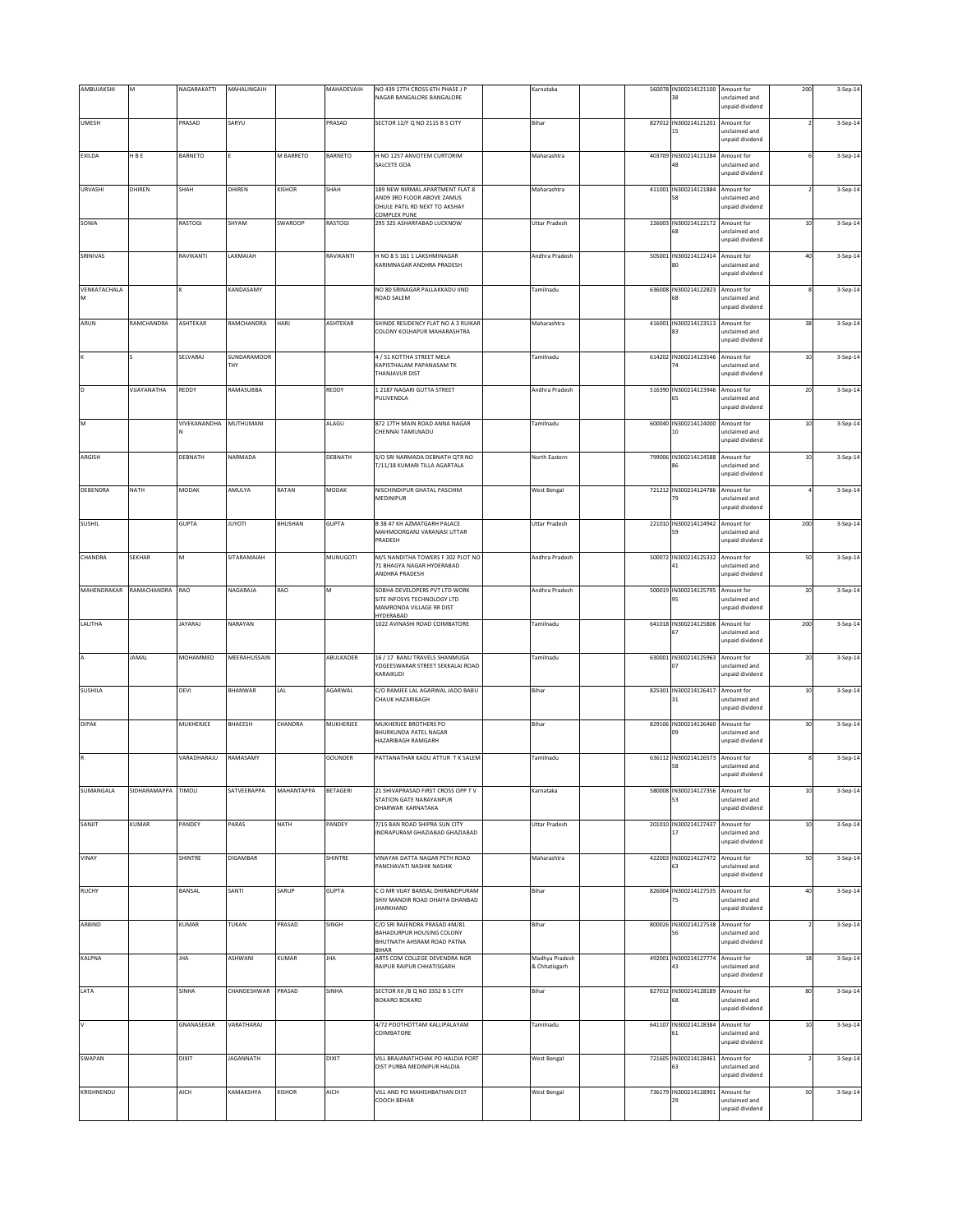| ANOOP             | KRISHNA                        | YADAV                                   | <b>HARISH</b>    | KUMAR                | YADAV         | LAW COLLEGE LAW FACULTY B H U<br>VARANASI                                                                                    | <b>Uttar Pradesh</b> |        | 221005 IN300214128952<br>38            | Amount for<br>unclaimed and<br>unpaid dividend |        | 3-Sep-14 |
|-------------------|--------------------------------|-----------------------------------------|------------------|----------------------|---------------|------------------------------------------------------------------------------------------------------------------------------|----------------------|--------|----------------------------------------|------------------------------------------------|--------|----------|
| MANJUNATH         |                                |                                         | SOMASANKAR       |                      |               | DOOR NO 82/59 T M DURAISAMY<br>STREET DHARMAPURI                                                                             | Tamilnadu            | 636701 | IN300214129479<br>02                   | Amount for<br>unclaimed and<br>unpaid dividend | 20     | 3-Sep-14 |
| VIJAY             | LAXMAN                         | LAHORI                                  | LAXMAN           | GHANSHYAM            | LAHORI        | PLOT NO 396 WARD 12/C<br><b>GANDHIDHAM KUTCH</b>                                                                             | Gujarat              | 370201 | IN300214129941 Amount for<br>26        | unclaimed and<br>unpaid dividend               | 50     | 3-Sep-14 |
| SATISH            | VARMA                          | SAGIRAJU                                | VENKATA          | SUBBARAJU            | SAGIRAJU      | PLOT NO 47 NARAYANA REDDY COLONY<br>BEHIND VIGNAN VIDYALAYAM<br>KUKATPALLY NIZAMPET VILLAGE QUT<br>BULLAPUR MANDAL HYDERABAD | Andhra Pradesh       | 500072 | IN300214130060 Amount for<br>77        | unclaimed and<br>unpaid dividend               | 40     | 3-Sep-14 |
| CHANDAN           |                                | MUKHERJEE                               | DEBABRATA        |                      | MUKHERJEE     | BASIRHAT MUNICIPALITY BASIRHAT<br>NORT 24 PARGANAS BASIRHAT                                                                  | <b>West Bengal</b>   | 743411 | IN300214130231 Amount for<br>41        | inclaimed and<br>unpaid dividend               |        | 3-Sep-14 |
|                   | BALAMURALI                     | KRISHNA                                 | CHEVCHURAJU      |                      | PALACHARLA    | D NO 3 51 TALLURU GANDEPALLI EAST<br>GODAVARI                                                                                | Andhra Pradesh       | 533435 | IN300214130441<br>97                   | Amount for<br>unclaimed and<br>unpaid dividend | 18     | 3-Sep-14 |
| SHANTI            | SAROOP                         | GOYAL                                   | <b>BRIJ</b>      |                      | LAL           | 130 H SARABHA NAGAR LUDHIANA                                                                                                 | Punjab               | 141001 | IN300214130476<br>04                   | Amount for<br>unclaimed and<br>unpaid dividend | 200    | 3-Sep-14 |
|                   |                                | BALASUBRAMAN KALYANASUNDA<br><b>IAN</b> | RAMUTHALIYAR     |                      |               | 208 GURU DASHINAMOORTHY NAGAR<br>TIRUVARUR                                                                                   | Tamilnadu            | 610001 | IN300214130594<br>57                   | Amount for<br>unclaimed and<br>unpaid dividend | $10\,$ | 3-Sep-14 |
| <b>TELLUGUNTA</b> |                                | GANESH                                  | <b>TELUGUNTA</b> | SRI                  | RAMAMURTHY    | 7 6 11 OLD BAZAR TUNI ANDHRA<br>PRADESH                                                                                      | Andhra Pradesh       | 533401 | IN300214130834<br>$\overline{a}$       | Amount for<br>unclaimed and<br>unpaid dividend | 30     | 3-Sep-14 |
| SANJEEV           |                                | MITTAL                                  | Том              |                      | PARKASH       | SK COMPUTER KANDA OPPOSITE<br>KHALSA SCHOOL MANDI GOBINDAGARH                                                                | Punjab               | 147301 | IN300214130967 Amount for              | unclaimed and<br>unpaid dividend               | 40     | 3-Sep-14 |
| SAROJ             |                                | SHARMA                                  | SHIV             | SHANKAR DAYAL SHARMA |               | A 282 DEFENCE COLONY KANKAR<br>KHERA MEERUT UTTAR PRADESH                                                                    | <b>Uttar Pradesh</b> | 250001 | IN300214131413 Amount for<br>22        | unclaimed and<br>unpaid dividend               | $10\,$ | 3-Sep-14 |
| MUKESH            |                                | SINGH                                   | DEEP             | NARAYAN              | SINGH         | BILBER SONARDIH PO SONARDIH PREM<br>NAGAR Q NO 117 DHANBAD<br><b>JHARKHAND</b>                                               | Bihar                | 828125 | IN300214131458                         | Amount for<br>inclaimed and<br>unpaid dividend |        | 3-Sep-14 |
| DEEBA             |                                | SALAM                                   | ABDUL            |                      | SALAM         | 527 BAHADUR GANJ ALLAHABAD UTTAR<br>PRADESH                                                                                  | <b>Uttar Pradesh</b> | 211003 | IN300214131460<br>19                   | Amount for<br>unclaimed and<br>unpaid dividend |        | 3-Sep-14 |
| B                 |                                | MEGALA                                  | RAJAMANICKAM     |                      |               | 56 THIRU NAGAR SALEM                                                                                                         | Tamilnadu            | 636007 | IN300214132088<br>91                   | Amount for<br>unclaimed and<br>unpaid dividend |        | 3-Sep-14 |
| SAROJA            |                                | KUSTAGI                                 | YAMANAPPA        |                      | KUSTAGI       | SAROJA YAMANAPPA KUSTAGI 9/4/367<br>KHAN SAB CHAL WARD NO 9 BLOCK 4<br>KOPPAL                                                | Karnataka            | 583231 | IN300214132133 Amount for<br>33        | unclaimed and<br>unpaid dividend               | 20     | 3-Sep-14 |
|                   | SENTHILKUMA                    | SENTHILKUMAR RAMALINGAM                 |                  |                      |               | D NO 61 N NO 61/A DESISETTY STREET<br>KAVERIPATTINAM KRISHNAGIRI                                                             | Tamilnadu            | 635112 | IN300214132150 Amount for<br>89        | unclaimed and<br>unpaid dividend               | $20\,$ | 3-Sep-14 |
|                   |                                | SARASWATHY                              | lм               |                      |               | KARUPPANANNA 21 / 44 PIDARI KOVIL STREET<br>TIRUVARUR                                                                        | Tamilnadu            |        | 610001 IN300214132407 Amount for<br>RΩ | unclaimed and<br>unpaid dividend               | $14\,$ | 3-Sep-14 |
|                   |                                | <b>VIVEK</b>                            |                  |                      | ERACHYREDDY   | 2 97 A ARCHAMPATTI R T MALAI PO<br>KULITHALAI T K KARUR TAMILNADU                                                            | Tamilnadu            | 621313 | IN300214132428<br>75                   | Amount for<br>unclaimed and<br>unpaid dividend | $10$   | 3-Sep-14 |
| ALOK              |                                | KUMAR                                   | <b>BASANT</b>    |                      | SAHU          | 18 KONKA NAGRA TOLI PS LALPUR PO<br>LALPUR DIST RANCHI                                                                       | Bihar                | 834001 | IN300214133163<br>DS                   | Amount for<br>unclaimed and<br>unpaid dividend | 20     | 3-Sep-14 |
| HARIS             |                                | RAHMAN                                  | ABDUL            |                      | RAHMAN        | CHERRY'S HOUSE P O TEMPLE GATE<br>TELLICHERRY KERALA                                                                         | Kerala               | 670102 | IN300239100532 Amount for<br>55        | unclaimed and<br>unpaid dividend               | 20     | 3-Sep-14 |
| <b>BENNY</b>      |                                | MATHEWS                                 | lc               |                      | MATHEW        | CHITTADICHALIL HOUSE RAMAPURAM P<br>O KOTTAYAM KERALA                                                                        | Kerala               | 686591 | IN300239100908<br>71                   | Amount for<br>unclaimed and<br>unpaid dividend |        | 3-Sep-14 |
| MOHANAN           |                                | м                                       |                  |                      |               | MANNAMALAYIL HOUSE PEROOR PO<br>KOTTAYAM DIST KERALA                                                                         | Kerala               | 686637 | IN300239100979 Amount for<br>10        | unclaimed and<br>unpaid dividend               |        | 3-Sep-14 |
| VARGHESE          |                                |                                         | <b>ITHAPPIRI</b> |                      |               | PADINJAREKARA HOUSE NEENDAPARA<br>NERIAMANGALAM P O KERALA                                                                   | Kerala               | 686693 | IN300239104612 Amount for<br>17        | unclaimed and<br>unpaid dividend               | $10\,$ | 3-Sep-14 |
| JOSSY             |                                | ABRAHAM                                 | JACOB            |                      | <b>JOSEPH</b> | 471 11 NATTAKOM KOTTAYAM                                                                                                     | Kerala               |        | 686013 IN300239105385                  | Amount for<br>inclaimed and<br>unpaid dividend | 200    | 3-Sep-14 |
| BOSCO             | SABU                           | <b>NHOL</b>                             | MR               | DON                  | BOSCO         | COSMOPLAST INDUSTRIAL CO P O BOX<br>6032 SHARJAH UAE                                                                         |                      |        | IN300239107027<br>34                   | Amount for<br>unclaimed and<br>unpaid dividend | 36     | 3-Sep-14 |
| ANUJA             |                                | PATIL                                   | RAJENDRA         |                      | PATIL         | HAYAGRIVAR NO. 33 NEAR JAY<br>MARUTHI CIRCLE NANDINI LAYOUT<br>BANGALORE                                                     | Karnataka            | 560096 | IN300239107911 Amount for<br>37        | unclaimed and<br>unpaid dividend               | 30     | 3-Sep-14 |
| AMIT              | JAYANT                         | HOTKAR                                  | JAYANT           | SHANKAR              | <b>HOTKAR</b> | C/1 BRAHMA PARADISE 3 NATHAN<br>ROAD OFF MANGALDAS NEAR T M T C<br>PUNE                                                      | Maharashtra          | 411001 | IN300239108646<br>ŌŌ.                  | Amount for<br>unclaimed and<br>unpaid dividend |        | 3-Sep-14 |
| RAMESH            |                                | PASAM                                   | <b>GURAVAIAH</b> |                      |               | OLD NO 3/661/5 NEW NO 3/1/805/5<br>NEAR WEAVERS COLONY CENTER<br>SETTYGUNTA ROAD                                             | Andhra Pradesh       |        | 524002 IN300239109258 Amount for<br>79 | unclaimed and<br>unpaid dividend               |        | 3-Sep-14 |
| NARAYAN           |                                |                                         | APPUSWAMY        | RAO                  |               | A-37/145 HNL QUARTERS VELLORE<br>NEWSPRINT NAGAR KOTTAYAM                                                                    | Kerala               |        | 686616 IN300239109350 Amount for<br>04 | unclaimed and<br>unpaid dividend               | $10\,$ | 3-Sep-14 |
|                   | SHANTHKUMAR LAKSHMANAPPA SAKRE |                                         | LAKSHMANAPPA     |                      | SAKRE         | H.NO.1370/71 WARD NO.4 NEAR NO.10<br>SCHOOL HANDLOOM SAREE CENTRE<br>ILKAL BAGALKOTE DT                                      | <b>Carnataka</b>     |        | 587125 IN300239109425 Amount for<br>95 | unclaimed and<br>unpaid dividend               |        | 3-Sep-14 |
| VALSALA           | NARAYANA                       | PILLAI                                  |                  | K NARAYANA           | PILLAI        | C/O P K N PILLAI TRADING AND<br>CATERING CO LLC POST BOX 654<br>POSTAL CODE 113 MUSCAT SULTANATE<br>OF OMAN                  |                      |        | 100000 IN300239110158<br>76            | Amount for<br>unclaimed and<br>inpaid dividend | 20     | 3-Sep-14 |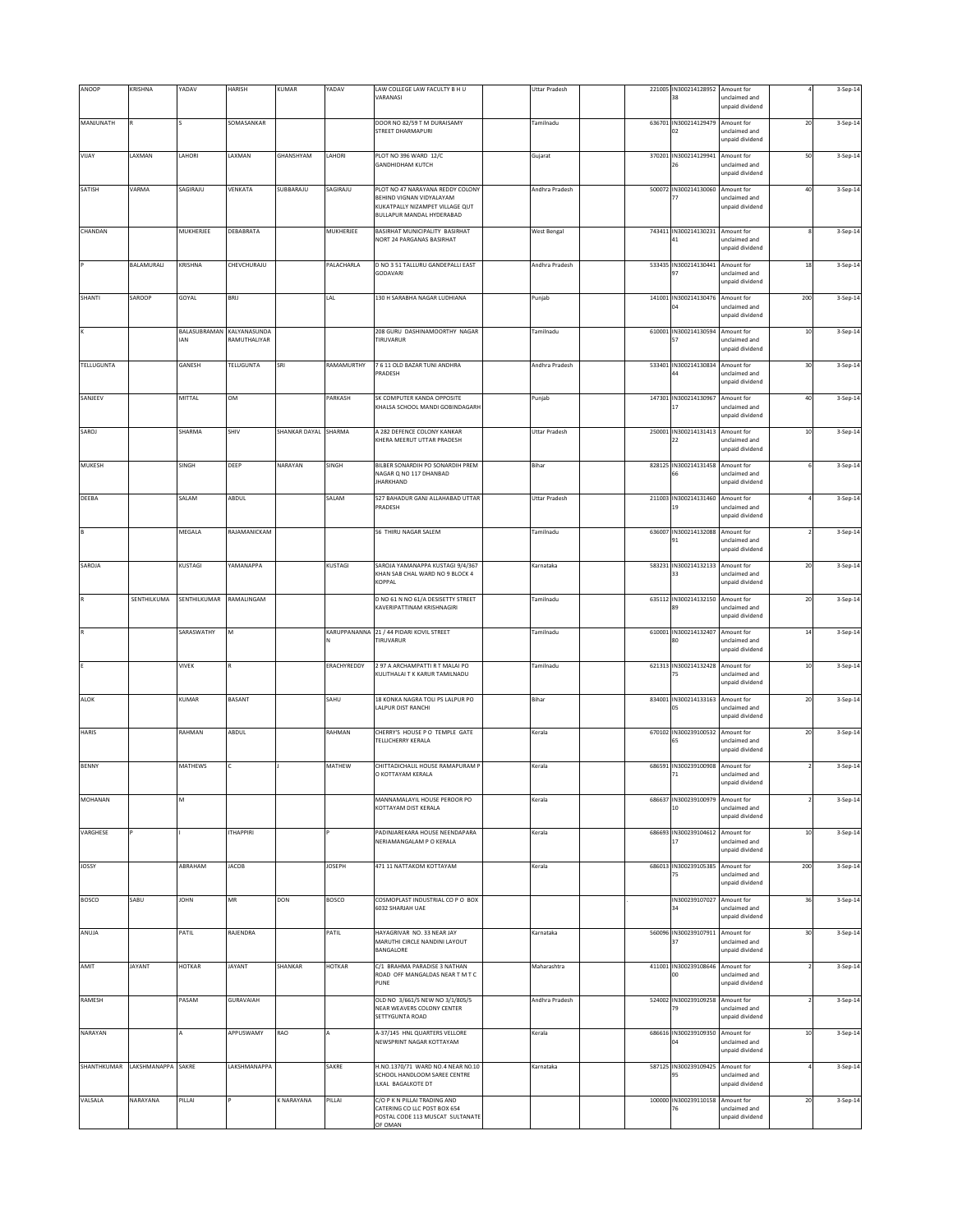| GURURAJ<br>BALBHEEMRAO<br>KULKARNI<br>BALBHEEM<br>SHYAMRAO<br>KULKARNI<br>NO 165 A BLOCK AECS LAYOUT<br>560037 IN300239110241 Amount for<br>3-Sep-14<br>Karnataka<br>MARATHAHALLI P.O. KUNDALAHALLI<br>27<br>unclaimed and<br>BANGALORE<br>unpaid dividend<br>RAJAGOPALAN<br>NARAYAN<br>EMPLOYEE CODE 8703 SAUD BAHWAN<br>100000<br>IN300239110524 Amount for<br>50<br>NAIR<br>3-Sep-14<br>GROUP MOD AL MAWALEH PB 3168 PC<br>43<br>unclaimed and<br>112 SULTANATE OF OMAN<br>unpaid dividend<br>DAS<br>SHANMUGHAN<br>PALANILKUNNATHIL THOTTAMON<br>689672<br>IN300239112922 Amount for<br>PILLAI<br>Kerala<br>3-Sep-14<br>RANNI<br>inclaimed and<br>unpaid dividend<br><b>JOSEPH</b><br>VARKEY<br>P O BOX .32038 MANAMA KINGDOM OF<br>IN300239114958<br>Amount for<br>60<br>3-Sep-14<br>BAHRAINBAHRAIN<br>unclaimed and<br>54<br>unpaid dividend<br>IN300239115083<br>SHEENA<br>ANIL<br>50/864 PRABHA BUILDING 1 ST FLOOR<br>682024<br>м<br>Kerala<br>Amount for<br>3-Sep-14<br>CHANGAMPUZHA CROSS ROAD JN<br>unclaimed and<br>87<br>EDAPALLY<br>unpaid dividend<br><b>JOSEPH</b><br>YOL<br>RAPHEL<br>PETROFAQL QATAR BLUE SALOON<br>100000<br>IN300239115525<br>YOL<br>Amount for<br>40<br>3-Sep-14<br>BLOCK SUHAIM BIN HAMAD STREET P<br>25<br>unclaimed and<br>O BOX 4404 DOHA QATAR<br>unpaid dividend<br>BAJAJ ALLAINCE GENERAL INSURANCE<br>AJAY<br>KHOWALA<br>SHANKAR<br>PRASAD<br>KHOWALA<br>560025<br>IN300239115774<br>$10$<br>Karnataka<br>Amount for<br>3-Sep-14<br>CO LTD 105A CEARS PLAZA 136<br>unclaimed and<br>RESIDENCY ROAD BANGALORE<br>unpaid dividend<br><b>SURESH</b><br><b>KUMARK</b><br>VASUDEVAN<br>PILLAI<br>690502 IN300239116143 Amount for<br>INDEEVARAM CHERAVALLY<br>20<br>lv<br>Kerala<br>3-Sep-14<br>KAYAMKULAM P.O<br>unclaimed and<br>unpaid dividend<br>JESSAMMA<br>PAUL<br>PAUL<br>FRANCIS<br>PALM DALE WEST CHENNAMKARY P.O<br>688501<br>IN300239116334 Amount for<br>$20\,$<br>Kerala<br>3-Sep-14<br>ALAPPUZHA<br>33<br>unclaimed and<br>unpaid dividend<br>SAGAR<br>SANGHVI<br>BIPIN<br>SANGHVI<br>C/16 INDRA PRASTH SARVODAYA<br>400080<br>IN300239116554<br>M<br>Maharashtra<br>Amount for<br>3-Sep-14<br>NAGAR MULUND (W) MUMBAI<br>inclaimed and<br>unpaid dividend<br>KUMAR<br>AGARWAL<br>RAM<br>GOPAL<br>IN300239116639<br>38<br>AJAY<br>H.NO. 1-9-286/2/4/2 RAM NAGAR<br>Andhra Pradesh<br>500044<br>Amount for<br>3-Sep-14<br><b>GUNDU HYDERABAD</b><br>16<br>unclaimed and<br>unpaid dividend<br><b>JOSEPH</b><br>PAUL<br>PAUL<br>PADINJARATHALA HOUSE<br>680642<br>IN300239117064 Amount for<br>c<br>D<br>Kerala<br>$10\,$<br>3-Sep-14<br>PUTHENPEEDIKA THRISSUR<br>03<br>unclaimed and<br>unpaid dividend<br>RAMESHAN<br>KUTTIKARA<br>MADHAVAN<br>NAIR<br>PADMAM EDAKKEPPURAM<br>670301<br>IN300239117131 Amount for<br>44<br>Kerala<br>3-Sep-14<br>CHERUKUNNU (PO) KANNUR KERALA<br>unclaimed and<br>93<br>unpaid dividend<br>ABRAHAM<br><b>GEORGE</b><br>THOMAS<br>GEORGE<br>IN300239118887 Amount for<br>P.O.BOX 28952 ALICO DUBAI UAE<br>3-Sep-14<br>45<br>unclaimed and<br>unpaid dividend<br>NANDA<br>KRISHNA<br>MAZUMDAR<br>LATE<br>BIBHUTI SEKHAR MAZUMDAR<br>3 RANISAGAR SOUTH DIST-BURDWAN<br><b>West Bengal</b><br>713101 IN300263100986 Amount for<br>$16\,$<br>3-Sep-14<br><b>WEST BENGAL</b><br>unclaimed and<br>14<br>unpaid dividend<br>TINKU<br>MODAK<br>GOBINDA<br>CHANDRA<br>MODAK<br>MADHUBAN PO- KALNA DIST-<br>713409<br>IN300263101505<br>Amount for<br><b>West Bengal</b><br>3-Sep-14<br><b>BURDWAN</b><br>unclaimed and<br>26<br>unpaid dividend<br>711314<br>IN300263101508<br><b>JAGADISH</b><br>PATHAK<br>LATE<br><b>GOUR CHANDRA</b><br>PATHAK<br>VILL+PO+PS- SHYAMPUR SHITALAPARA<br><b>West Bengal</b><br>Amount for<br>3-Sep-14<br>ULUBERIA DIST- HOWRAH<br>unclaimed and<br>92<br>unpaid dividend<br>AMARESH<br>MALLICK<br>TRIDIBESH<br>MALLICK<br>AT - ALAMGANJ PO- GHATAL DIST -<br><b>West Bengal</b><br>721212<br>IN300263101552 Amount for<br>3-Sep-14<br>PASCHIM MEDINIPUR<br>unclaimed and<br>74<br>unpaid dividend<br>SUBHASH<br>SUDAM<br>WANI<br>SUDAM<br>CHUNILAL<br>WANI<br>TALERA NAAGR S NO 283 PLOT NO 18<br>Maharashtra<br>411033 IN300280104782 Amount for<br>3-Sep-14<br>CHINCHWAD GAON PUNE<br>unclaimed and<br>36<br>unpaid dividend<br><b>GIRISH</b><br>VISHNU<br>SATHE<br>VISHNU<br>SATHE<br>SHUKRAWAR PETH CHIRANTAN HSG<br>411002 IN300280104794 Amount for<br>28<br>3-Sep-14<br>Maharashtra<br>SOC BADAMI HOUD CHOWK PUNE<br>unclaimed and<br>99<br>unpaid dividend<br>RUPASREE<br>32/4 OLD BALLYGUNGE 1ST LANE<br>700019 IN300327100392 Amount for<br>DAS<br>SASTHI<br><b>KUMAR</b><br>DAS<br><b>West Bengal</b><br>100<br>3-Sep-14<br>CALCUTTA<br>55<br>unclaimed and<br>unpaid dividend<br>INSILCO<br>MERCHANTS PVT LIMITED<br>9 INDIA EXCHANGE PLACE 4TH FLOOR<br>700001<br>IN300327100843<br>400<br><b>West Bengal</b><br>Amount for<br>3-Sep-14<br>LTD<br>ROOM NO. 7 CALCUTTA<br>unclaimed and<br>unpaid dividend<br>VISWANATHUNI<br>VENKATESWARL<br>V BRAHMANANDAM BANK MUSCAT<br>N V<br>BRAHMANANDA<br>112000 IN300360102239<br>Delhi<br>Amount for<br>50<br>3-Sep-14<br>AUDIT DEPT P B -134 PC -112 CBD<br>35<br>unclaimed and<br>м<br>RUWI MUSCAT OMAN MUSCAT<br>unpaid dividend<br>SARVOTTAM<br>MARPADGE<br>1000 W BENTON ST E308 IOWA CITY IA<br>SRIKAR<br>REDDY<br>MARPADGE<br>REDDY<br>52246 IN300378101925 Amount for<br>160<br>3-Sep-14<br>unclaimed and<br>USA<br>12<br>unpaid dividend<br><b>BHASKARA</b><br><b>JAWAHARLAL</b><br>MADA<br>PANDU<br>RANGA VITAL<br>RAO<br>PATHABAD MAIN ROAD NEAR DURAGA<br>Andhra Pradesh<br>534002 IN300394115023<br>Amount for<br>3-Sep-14<br>PRAKASH<br>TEMPLE D NO-24 B-1-37 R R PETA<br>unclaimed and<br>39<br>ELURU<br>unpaid dividend<br>BALASUBRAMAN<br><b>30-A VYSYAL STREET KULITHALAI</b><br>V GOPALA<br>KRISHNAN<br>639104 IN300394121464 Amount for<br>$10\,$<br>G<br>Tamilnadu<br>3-Sep-14<br>IAM<br>49<br>unclaimed and<br>unpaid dividend<br>SRIDHAR<br>KALLURI<br>PRABHAKAR<br>H NO 16-11-405/77 78 FLAT NO 203 SAI<br>Andhra Pradesh<br>500036 IN300394122820 Amount for<br>100<br>3-Sep-14<br>MITHRA ARCADE SBI COLONY<br>53<br>unclaimed and<br>MOOSARAMBAGH HYDERABAD<br>unpaid dividend<br>B<br>SATHIYA<br>NARAYANAN<br>BAKTHAVATHSAL 237 BIG BAZAAR STREET THURAIYUR<br>Tamilnadu<br>621010 IN300394131800<br>Amount for<br>3-Sep-14<br>AM<br>POST TRICHY DIST<br>05<br>unclaimed and<br>unpaid dividend<br>PATEL<br>NAYNABEN<br>RAMANBHAI<br>PATEL<br>RAMANBHAI<br>CHHOTABHAI<br>86-C GOKULDHAM SOCIETY GIDC ROAD<br>390011 IN300394132005<br>Amount for<br>Gujarat<br>3-Sep-14<br>MANJALPUR BARODA<br>unclaimed and<br>79<br>unpaid dividend<br>VENKATESWARA RAO<br>RAMANA<br>P NO-116 Ist FLOOR J P HOMES<br>RAO<br>Andhra Pradesh<br>500074 IN300394139916 Amount for<br>$10\,$<br>3-Sep-14<br>CHINTALAKUNTA L B NAGAR<br>04<br>unclaimed and<br>HYDERABAD<br>unpaid dividend<br>RASHMI<br>AGRAWAL<br>ROHTASH<br>AGRAWAL<br>D/4 2ND FLOOR EKATAM PARISAR BJP<br>Madhya Pradesh<br>492001 IN300394142379<br>Amount for<br>100<br>3-Sep-14<br>COMPLEX RAJBANDHA RAIPUR<br>& Chhatisgarh<br>unclaimed and<br>unpaid dividend |  |  |  |  |  |  |  |  |
|----------------------------------------------------------------------------------------------------------------------------------------------------------------------------------------------------------------------------------------------------------------------------------------------------------------------------------------------------------------------------------------------------------------------------------------------------------------------------------------------------------------------------------------------------------------------------------------------------------------------------------------------------------------------------------------------------------------------------------------------------------------------------------------------------------------------------------------------------------------------------------------------------------------------------------------------------------------------------------------------------------------------------------------------------------------------------------------------------------------------------------------------------------------------------------------------------------------------------------------------------------------------------------------------------------------------------------------------------------------------------------------------------------------------------------------------------------------------------------------------------------------------------------------------------------------------------------------------------------------------------------------------------------------------------------------------------------------------------------------------------------------------------------------------------------------------------------------------------------------------------------------------------------------------------------------------------------------------------------------------------------------------------------------------------------------------------------------------------------------------------------------------------------------------------------------------------------------------------------------------------------------------------------------------------------------------------------------------------------------------------------------------------------------------------------------------------------------------------------------------------------------------------------------------------------------------------------------------------------------------------------------------------------------------------------------------------------------------------------------------------------------------------------------------------------------------------------------------------------------------------------------------------------------------------------------------------------------------------------------------------------------------------------------------------------------------------------------------------------------------------------------------------------------------------------------------------------------------------------------------------------------------------------------------------------------------------------------------------------------------------------------------------------------------------------------------------------------------------------------------------------------------------------------------------------------------------------------------------------------------------------------------------------------------------------------------------------------------------------------------------------------------------------------------------------------------------------------------------------------------------------------------------------------------------------------------------------------------------------------------------------------------------------------------------------------------------------------------------------------------------------------------------------------------------------------------------------------------------------------------------------------------------------------------------------------------------------------------------------------------------------------------------------------------------------------------------------------------------------------------------------------------------------------------------------------------------------------------------------------------------------------------------------------------------------------------------------------------------------------------------------------------------------------------------------------------------------------------------------------------------------------------------------------------------------------------------------------------------------------------------------------------------------------------------------------------------------------------------------------------------------------------------------------------------------------------------------------------------------------------------------------------------------------------------------------------------------------------------------------------------------------------------------------------------------------------------------------------------------------------------------------------------------------------------------------------------------------------------------------------------------------------------------------------------------------------------------------------------------------------------------------------------------------------------------------------------------------------------------------------------------------------------------------------------------------------------------------------------------------------------------------------------------------------------------------------------------------------------------------------------------------------------------------------------------------------------------------------------------------------------------------------------------------------------------------------------------------------------------------------------------------------------------------------------------------------------------------------------------------------------------------------------------------------------------------------------------------------------------------------------------------------------------------------------------------------------------------------------------------------------------------------------------------------------------------------------------------------------------------------------------------------------------------------------------------------------------------------------------------------------------------------------------------------------------------------------------------------------------------------|--|--|--|--|--|--|--|--|
|                                                                                                                                                                                                                                                                                                                                                                                                                                                                                                                                                                                                                                                                                                                                                                                                                                                                                                                                                                                                                                                                                                                                                                                                                                                                                                                                                                                                                                                                                                                                                                                                                                                                                                                                                                                                                                                                                                                                                                                                                                                                                                                                                                                                                                                                                                                                                                                                                                                                                                                                                                                                                                                                                                                                                                                                                                                                                                                                                                                                                                                                                                                                                                                                                                                                                                                                                                                                                                                                                                                                                                                                                                                                                                                                                                                                                                                                                                                                                                                                                                                                                                                                                                                                                                                                                                                                                                                                                                                                                                                                                                                                                                                                                                                                                                                                                                                                                                                                                                                                                                                                                                                                                                                                                                                                                                                                                                                                                                                                                                                                                                                                                                                                                                                                                                                                                                                                                                                                                                                                                                                                                                                                                                                                                                                                                                                                                                                                                                                                                                                                                                                                                                                                                                                                                                                                                                                                                                                                                                                                                                                                                                                      |  |  |  |  |  |  |  |  |
|                                                                                                                                                                                                                                                                                                                                                                                                                                                                                                                                                                                                                                                                                                                                                                                                                                                                                                                                                                                                                                                                                                                                                                                                                                                                                                                                                                                                                                                                                                                                                                                                                                                                                                                                                                                                                                                                                                                                                                                                                                                                                                                                                                                                                                                                                                                                                                                                                                                                                                                                                                                                                                                                                                                                                                                                                                                                                                                                                                                                                                                                                                                                                                                                                                                                                                                                                                                                                                                                                                                                                                                                                                                                                                                                                                                                                                                                                                                                                                                                                                                                                                                                                                                                                                                                                                                                                                                                                                                                                                                                                                                                                                                                                                                                                                                                                                                                                                                                                                                                                                                                                                                                                                                                                                                                                                                                                                                                                                                                                                                                                                                                                                                                                                                                                                                                                                                                                                                                                                                                                                                                                                                                                                                                                                                                                                                                                                                                                                                                                                                                                                                                                                                                                                                                                                                                                                                                                                                                                                                                                                                                                                                      |  |  |  |  |  |  |  |  |
|                                                                                                                                                                                                                                                                                                                                                                                                                                                                                                                                                                                                                                                                                                                                                                                                                                                                                                                                                                                                                                                                                                                                                                                                                                                                                                                                                                                                                                                                                                                                                                                                                                                                                                                                                                                                                                                                                                                                                                                                                                                                                                                                                                                                                                                                                                                                                                                                                                                                                                                                                                                                                                                                                                                                                                                                                                                                                                                                                                                                                                                                                                                                                                                                                                                                                                                                                                                                                                                                                                                                                                                                                                                                                                                                                                                                                                                                                                                                                                                                                                                                                                                                                                                                                                                                                                                                                                                                                                                                                                                                                                                                                                                                                                                                                                                                                                                                                                                                                                                                                                                                                                                                                                                                                                                                                                                                                                                                                                                                                                                                                                                                                                                                                                                                                                                                                                                                                                                                                                                                                                                                                                                                                                                                                                                                                                                                                                                                                                                                                                                                                                                                                                                                                                                                                                                                                                                                                                                                                                                                                                                                                                                      |  |  |  |  |  |  |  |  |
|                                                                                                                                                                                                                                                                                                                                                                                                                                                                                                                                                                                                                                                                                                                                                                                                                                                                                                                                                                                                                                                                                                                                                                                                                                                                                                                                                                                                                                                                                                                                                                                                                                                                                                                                                                                                                                                                                                                                                                                                                                                                                                                                                                                                                                                                                                                                                                                                                                                                                                                                                                                                                                                                                                                                                                                                                                                                                                                                                                                                                                                                                                                                                                                                                                                                                                                                                                                                                                                                                                                                                                                                                                                                                                                                                                                                                                                                                                                                                                                                                                                                                                                                                                                                                                                                                                                                                                                                                                                                                                                                                                                                                                                                                                                                                                                                                                                                                                                                                                                                                                                                                                                                                                                                                                                                                                                                                                                                                                                                                                                                                                                                                                                                                                                                                                                                                                                                                                                                                                                                                                                                                                                                                                                                                                                                                                                                                                                                                                                                                                                                                                                                                                                                                                                                                                                                                                                                                                                                                                                                                                                                                                                      |  |  |  |  |  |  |  |  |
|                                                                                                                                                                                                                                                                                                                                                                                                                                                                                                                                                                                                                                                                                                                                                                                                                                                                                                                                                                                                                                                                                                                                                                                                                                                                                                                                                                                                                                                                                                                                                                                                                                                                                                                                                                                                                                                                                                                                                                                                                                                                                                                                                                                                                                                                                                                                                                                                                                                                                                                                                                                                                                                                                                                                                                                                                                                                                                                                                                                                                                                                                                                                                                                                                                                                                                                                                                                                                                                                                                                                                                                                                                                                                                                                                                                                                                                                                                                                                                                                                                                                                                                                                                                                                                                                                                                                                                                                                                                                                                                                                                                                                                                                                                                                                                                                                                                                                                                                                                                                                                                                                                                                                                                                                                                                                                                                                                                                                                                                                                                                                                                                                                                                                                                                                                                                                                                                                                                                                                                                                                                                                                                                                                                                                                                                                                                                                                                                                                                                                                                                                                                                                                                                                                                                                                                                                                                                                                                                                                                                                                                                                                                      |  |  |  |  |  |  |  |  |
|                                                                                                                                                                                                                                                                                                                                                                                                                                                                                                                                                                                                                                                                                                                                                                                                                                                                                                                                                                                                                                                                                                                                                                                                                                                                                                                                                                                                                                                                                                                                                                                                                                                                                                                                                                                                                                                                                                                                                                                                                                                                                                                                                                                                                                                                                                                                                                                                                                                                                                                                                                                                                                                                                                                                                                                                                                                                                                                                                                                                                                                                                                                                                                                                                                                                                                                                                                                                                                                                                                                                                                                                                                                                                                                                                                                                                                                                                                                                                                                                                                                                                                                                                                                                                                                                                                                                                                                                                                                                                                                                                                                                                                                                                                                                                                                                                                                                                                                                                                                                                                                                                                                                                                                                                                                                                                                                                                                                                                                                                                                                                                                                                                                                                                                                                                                                                                                                                                                                                                                                                                                                                                                                                                                                                                                                                                                                                                                                                                                                                                                                                                                                                                                                                                                                                                                                                                                                                                                                                                                                                                                                                                                      |  |  |  |  |  |  |  |  |
|                                                                                                                                                                                                                                                                                                                                                                                                                                                                                                                                                                                                                                                                                                                                                                                                                                                                                                                                                                                                                                                                                                                                                                                                                                                                                                                                                                                                                                                                                                                                                                                                                                                                                                                                                                                                                                                                                                                                                                                                                                                                                                                                                                                                                                                                                                                                                                                                                                                                                                                                                                                                                                                                                                                                                                                                                                                                                                                                                                                                                                                                                                                                                                                                                                                                                                                                                                                                                                                                                                                                                                                                                                                                                                                                                                                                                                                                                                                                                                                                                                                                                                                                                                                                                                                                                                                                                                                                                                                                                                                                                                                                                                                                                                                                                                                                                                                                                                                                                                                                                                                                                                                                                                                                                                                                                                                                                                                                                                                                                                                                                                                                                                                                                                                                                                                                                                                                                                                                                                                                                                                                                                                                                                                                                                                                                                                                                                                                                                                                                                                                                                                                                                                                                                                                                                                                                                                                                                                                                                                                                                                                                                                      |  |  |  |  |  |  |  |  |
|                                                                                                                                                                                                                                                                                                                                                                                                                                                                                                                                                                                                                                                                                                                                                                                                                                                                                                                                                                                                                                                                                                                                                                                                                                                                                                                                                                                                                                                                                                                                                                                                                                                                                                                                                                                                                                                                                                                                                                                                                                                                                                                                                                                                                                                                                                                                                                                                                                                                                                                                                                                                                                                                                                                                                                                                                                                                                                                                                                                                                                                                                                                                                                                                                                                                                                                                                                                                                                                                                                                                                                                                                                                                                                                                                                                                                                                                                                                                                                                                                                                                                                                                                                                                                                                                                                                                                                                                                                                                                                                                                                                                                                                                                                                                                                                                                                                                                                                                                                                                                                                                                                                                                                                                                                                                                                                                                                                                                                                                                                                                                                                                                                                                                                                                                                                                                                                                                                                                                                                                                                                                                                                                                                                                                                                                                                                                                                                                                                                                                                                                                                                                                                                                                                                                                                                                                                                                                                                                                                                                                                                                                                                      |  |  |  |  |  |  |  |  |
|                                                                                                                                                                                                                                                                                                                                                                                                                                                                                                                                                                                                                                                                                                                                                                                                                                                                                                                                                                                                                                                                                                                                                                                                                                                                                                                                                                                                                                                                                                                                                                                                                                                                                                                                                                                                                                                                                                                                                                                                                                                                                                                                                                                                                                                                                                                                                                                                                                                                                                                                                                                                                                                                                                                                                                                                                                                                                                                                                                                                                                                                                                                                                                                                                                                                                                                                                                                                                                                                                                                                                                                                                                                                                                                                                                                                                                                                                                                                                                                                                                                                                                                                                                                                                                                                                                                                                                                                                                                                                                                                                                                                                                                                                                                                                                                                                                                                                                                                                                                                                                                                                                                                                                                                                                                                                                                                                                                                                                                                                                                                                                                                                                                                                                                                                                                                                                                                                                                                                                                                                                                                                                                                                                                                                                                                                                                                                                                                                                                                                                                                                                                                                                                                                                                                                                                                                                                                                                                                                                                                                                                                                                                      |  |  |  |  |  |  |  |  |
|                                                                                                                                                                                                                                                                                                                                                                                                                                                                                                                                                                                                                                                                                                                                                                                                                                                                                                                                                                                                                                                                                                                                                                                                                                                                                                                                                                                                                                                                                                                                                                                                                                                                                                                                                                                                                                                                                                                                                                                                                                                                                                                                                                                                                                                                                                                                                                                                                                                                                                                                                                                                                                                                                                                                                                                                                                                                                                                                                                                                                                                                                                                                                                                                                                                                                                                                                                                                                                                                                                                                                                                                                                                                                                                                                                                                                                                                                                                                                                                                                                                                                                                                                                                                                                                                                                                                                                                                                                                                                                                                                                                                                                                                                                                                                                                                                                                                                                                                                                                                                                                                                                                                                                                                                                                                                                                                                                                                                                                                                                                                                                                                                                                                                                                                                                                                                                                                                                                                                                                                                                                                                                                                                                                                                                                                                                                                                                                                                                                                                                                                                                                                                                                                                                                                                                                                                                                                                                                                                                                                                                                                                                                      |  |  |  |  |  |  |  |  |
|                                                                                                                                                                                                                                                                                                                                                                                                                                                                                                                                                                                                                                                                                                                                                                                                                                                                                                                                                                                                                                                                                                                                                                                                                                                                                                                                                                                                                                                                                                                                                                                                                                                                                                                                                                                                                                                                                                                                                                                                                                                                                                                                                                                                                                                                                                                                                                                                                                                                                                                                                                                                                                                                                                                                                                                                                                                                                                                                                                                                                                                                                                                                                                                                                                                                                                                                                                                                                                                                                                                                                                                                                                                                                                                                                                                                                                                                                                                                                                                                                                                                                                                                                                                                                                                                                                                                                                                                                                                                                                                                                                                                                                                                                                                                                                                                                                                                                                                                                                                                                                                                                                                                                                                                                                                                                                                                                                                                                                                                                                                                                                                                                                                                                                                                                                                                                                                                                                                                                                                                                                                                                                                                                                                                                                                                                                                                                                                                                                                                                                                                                                                                                                                                                                                                                                                                                                                                                                                                                                                                                                                                                                                      |  |  |  |  |  |  |  |  |
|                                                                                                                                                                                                                                                                                                                                                                                                                                                                                                                                                                                                                                                                                                                                                                                                                                                                                                                                                                                                                                                                                                                                                                                                                                                                                                                                                                                                                                                                                                                                                                                                                                                                                                                                                                                                                                                                                                                                                                                                                                                                                                                                                                                                                                                                                                                                                                                                                                                                                                                                                                                                                                                                                                                                                                                                                                                                                                                                                                                                                                                                                                                                                                                                                                                                                                                                                                                                                                                                                                                                                                                                                                                                                                                                                                                                                                                                                                                                                                                                                                                                                                                                                                                                                                                                                                                                                                                                                                                                                                                                                                                                                                                                                                                                                                                                                                                                                                                                                                                                                                                                                                                                                                                                                                                                                                                                                                                                                                                                                                                                                                                                                                                                                                                                                                                                                                                                                                                                                                                                                                                                                                                                                                                                                                                                                                                                                                                                                                                                                                                                                                                                                                                                                                                                                                                                                                                                                                                                                                                                                                                                                                                      |  |  |  |  |  |  |  |  |
|                                                                                                                                                                                                                                                                                                                                                                                                                                                                                                                                                                                                                                                                                                                                                                                                                                                                                                                                                                                                                                                                                                                                                                                                                                                                                                                                                                                                                                                                                                                                                                                                                                                                                                                                                                                                                                                                                                                                                                                                                                                                                                                                                                                                                                                                                                                                                                                                                                                                                                                                                                                                                                                                                                                                                                                                                                                                                                                                                                                                                                                                                                                                                                                                                                                                                                                                                                                                                                                                                                                                                                                                                                                                                                                                                                                                                                                                                                                                                                                                                                                                                                                                                                                                                                                                                                                                                                                                                                                                                                                                                                                                                                                                                                                                                                                                                                                                                                                                                                                                                                                                                                                                                                                                                                                                                                                                                                                                                                                                                                                                                                                                                                                                                                                                                                                                                                                                                                                                                                                                                                                                                                                                                                                                                                                                                                                                                                                                                                                                                                                                                                                                                                                                                                                                                                                                                                                                                                                                                                                                                                                                                                                      |  |  |  |  |  |  |  |  |
|                                                                                                                                                                                                                                                                                                                                                                                                                                                                                                                                                                                                                                                                                                                                                                                                                                                                                                                                                                                                                                                                                                                                                                                                                                                                                                                                                                                                                                                                                                                                                                                                                                                                                                                                                                                                                                                                                                                                                                                                                                                                                                                                                                                                                                                                                                                                                                                                                                                                                                                                                                                                                                                                                                                                                                                                                                                                                                                                                                                                                                                                                                                                                                                                                                                                                                                                                                                                                                                                                                                                                                                                                                                                                                                                                                                                                                                                                                                                                                                                                                                                                                                                                                                                                                                                                                                                                                                                                                                                                                                                                                                                                                                                                                                                                                                                                                                                                                                                                                                                                                                                                                                                                                                                                                                                                                                                                                                                                                                                                                                                                                                                                                                                                                                                                                                                                                                                                                                                                                                                                                                                                                                                                                                                                                                                                                                                                                                                                                                                                                                                                                                                                                                                                                                                                                                                                                                                                                                                                                                                                                                                                                                      |  |  |  |  |  |  |  |  |
|                                                                                                                                                                                                                                                                                                                                                                                                                                                                                                                                                                                                                                                                                                                                                                                                                                                                                                                                                                                                                                                                                                                                                                                                                                                                                                                                                                                                                                                                                                                                                                                                                                                                                                                                                                                                                                                                                                                                                                                                                                                                                                                                                                                                                                                                                                                                                                                                                                                                                                                                                                                                                                                                                                                                                                                                                                                                                                                                                                                                                                                                                                                                                                                                                                                                                                                                                                                                                                                                                                                                                                                                                                                                                                                                                                                                                                                                                                                                                                                                                                                                                                                                                                                                                                                                                                                                                                                                                                                                                                                                                                                                                                                                                                                                                                                                                                                                                                                                                                                                                                                                                                                                                                                                                                                                                                                                                                                                                                                                                                                                                                                                                                                                                                                                                                                                                                                                                                                                                                                                                                                                                                                                                                                                                                                                                                                                                                                                                                                                                                                                                                                                                                                                                                                                                                                                                                                                                                                                                                                                                                                                                                                      |  |  |  |  |  |  |  |  |
|                                                                                                                                                                                                                                                                                                                                                                                                                                                                                                                                                                                                                                                                                                                                                                                                                                                                                                                                                                                                                                                                                                                                                                                                                                                                                                                                                                                                                                                                                                                                                                                                                                                                                                                                                                                                                                                                                                                                                                                                                                                                                                                                                                                                                                                                                                                                                                                                                                                                                                                                                                                                                                                                                                                                                                                                                                                                                                                                                                                                                                                                                                                                                                                                                                                                                                                                                                                                                                                                                                                                                                                                                                                                                                                                                                                                                                                                                                                                                                                                                                                                                                                                                                                                                                                                                                                                                                                                                                                                                                                                                                                                                                                                                                                                                                                                                                                                                                                                                                                                                                                                                                                                                                                                                                                                                                                                                                                                                                                                                                                                                                                                                                                                                                                                                                                                                                                                                                                                                                                                                                                                                                                                                                                                                                                                                                                                                                                                                                                                                                                                                                                                                                                                                                                                                                                                                                                                                                                                                                                                                                                                                                                      |  |  |  |  |  |  |  |  |
|                                                                                                                                                                                                                                                                                                                                                                                                                                                                                                                                                                                                                                                                                                                                                                                                                                                                                                                                                                                                                                                                                                                                                                                                                                                                                                                                                                                                                                                                                                                                                                                                                                                                                                                                                                                                                                                                                                                                                                                                                                                                                                                                                                                                                                                                                                                                                                                                                                                                                                                                                                                                                                                                                                                                                                                                                                                                                                                                                                                                                                                                                                                                                                                                                                                                                                                                                                                                                                                                                                                                                                                                                                                                                                                                                                                                                                                                                                                                                                                                                                                                                                                                                                                                                                                                                                                                                                                                                                                                                                                                                                                                                                                                                                                                                                                                                                                                                                                                                                                                                                                                                                                                                                                                                                                                                                                                                                                                                                                                                                                                                                                                                                                                                                                                                                                                                                                                                                                                                                                                                                                                                                                                                                                                                                                                                                                                                                                                                                                                                                                                                                                                                                                                                                                                                                                                                                                                                                                                                                                                                                                                                                                      |  |  |  |  |  |  |  |  |
|                                                                                                                                                                                                                                                                                                                                                                                                                                                                                                                                                                                                                                                                                                                                                                                                                                                                                                                                                                                                                                                                                                                                                                                                                                                                                                                                                                                                                                                                                                                                                                                                                                                                                                                                                                                                                                                                                                                                                                                                                                                                                                                                                                                                                                                                                                                                                                                                                                                                                                                                                                                                                                                                                                                                                                                                                                                                                                                                                                                                                                                                                                                                                                                                                                                                                                                                                                                                                                                                                                                                                                                                                                                                                                                                                                                                                                                                                                                                                                                                                                                                                                                                                                                                                                                                                                                                                                                                                                                                                                                                                                                                                                                                                                                                                                                                                                                                                                                                                                                                                                                                                                                                                                                                                                                                                                                                                                                                                                                                                                                                                                                                                                                                                                                                                                                                                                                                                                                                                                                                                                                                                                                                                                                                                                                                                                                                                                                                                                                                                                                                                                                                                                                                                                                                                                                                                                                                                                                                                                                                                                                                                                                      |  |  |  |  |  |  |  |  |
|                                                                                                                                                                                                                                                                                                                                                                                                                                                                                                                                                                                                                                                                                                                                                                                                                                                                                                                                                                                                                                                                                                                                                                                                                                                                                                                                                                                                                                                                                                                                                                                                                                                                                                                                                                                                                                                                                                                                                                                                                                                                                                                                                                                                                                                                                                                                                                                                                                                                                                                                                                                                                                                                                                                                                                                                                                                                                                                                                                                                                                                                                                                                                                                                                                                                                                                                                                                                                                                                                                                                                                                                                                                                                                                                                                                                                                                                                                                                                                                                                                                                                                                                                                                                                                                                                                                                                                                                                                                                                                                                                                                                                                                                                                                                                                                                                                                                                                                                                                                                                                                                                                                                                                                                                                                                                                                                                                                                                                                                                                                                                                                                                                                                                                                                                                                                                                                                                                                                                                                                                                                                                                                                                                                                                                                                                                                                                                                                                                                                                                                                                                                                                                                                                                                                                                                                                                                                                                                                                                                                                                                                                                                      |  |  |  |  |  |  |  |  |
|                                                                                                                                                                                                                                                                                                                                                                                                                                                                                                                                                                                                                                                                                                                                                                                                                                                                                                                                                                                                                                                                                                                                                                                                                                                                                                                                                                                                                                                                                                                                                                                                                                                                                                                                                                                                                                                                                                                                                                                                                                                                                                                                                                                                                                                                                                                                                                                                                                                                                                                                                                                                                                                                                                                                                                                                                                                                                                                                                                                                                                                                                                                                                                                                                                                                                                                                                                                                                                                                                                                                                                                                                                                                                                                                                                                                                                                                                                                                                                                                                                                                                                                                                                                                                                                                                                                                                                                                                                                                                                                                                                                                                                                                                                                                                                                                                                                                                                                                                                                                                                                                                                                                                                                                                                                                                                                                                                                                                                                                                                                                                                                                                                                                                                                                                                                                                                                                                                                                                                                                                                                                                                                                                                                                                                                                                                                                                                                                                                                                                                                                                                                                                                                                                                                                                                                                                                                                                                                                                                                                                                                                                                                      |  |  |  |  |  |  |  |  |
|                                                                                                                                                                                                                                                                                                                                                                                                                                                                                                                                                                                                                                                                                                                                                                                                                                                                                                                                                                                                                                                                                                                                                                                                                                                                                                                                                                                                                                                                                                                                                                                                                                                                                                                                                                                                                                                                                                                                                                                                                                                                                                                                                                                                                                                                                                                                                                                                                                                                                                                                                                                                                                                                                                                                                                                                                                                                                                                                                                                                                                                                                                                                                                                                                                                                                                                                                                                                                                                                                                                                                                                                                                                                                                                                                                                                                                                                                                                                                                                                                                                                                                                                                                                                                                                                                                                                                                                                                                                                                                                                                                                                                                                                                                                                                                                                                                                                                                                                                                                                                                                                                                                                                                                                                                                                                                                                                                                                                                                                                                                                                                                                                                                                                                                                                                                                                                                                                                                                                                                                                                                                                                                                                                                                                                                                                                                                                                                                                                                                                                                                                                                                                                                                                                                                                                                                                                                                                                                                                                                                                                                                                                                      |  |  |  |  |  |  |  |  |
|                                                                                                                                                                                                                                                                                                                                                                                                                                                                                                                                                                                                                                                                                                                                                                                                                                                                                                                                                                                                                                                                                                                                                                                                                                                                                                                                                                                                                                                                                                                                                                                                                                                                                                                                                                                                                                                                                                                                                                                                                                                                                                                                                                                                                                                                                                                                                                                                                                                                                                                                                                                                                                                                                                                                                                                                                                                                                                                                                                                                                                                                                                                                                                                                                                                                                                                                                                                                                                                                                                                                                                                                                                                                                                                                                                                                                                                                                                                                                                                                                                                                                                                                                                                                                                                                                                                                                                                                                                                                                                                                                                                                                                                                                                                                                                                                                                                                                                                                                                                                                                                                                                                                                                                                                                                                                                                                                                                                                                                                                                                                                                                                                                                                                                                                                                                                                                                                                                                                                                                                                                                                                                                                                                                                                                                                                                                                                                                                                                                                                                                                                                                                                                                                                                                                                                                                                                                                                                                                                                                                                                                                                                                      |  |  |  |  |  |  |  |  |
|                                                                                                                                                                                                                                                                                                                                                                                                                                                                                                                                                                                                                                                                                                                                                                                                                                                                                                                                                                                                                                                                                                                                                                                                                                                                                                                                                                                                                                                                                                                                                                                                                                                                                                                                                                                                                                                                                                                                                                                                                                                                                                                                                                                                                                                                                                                                                                                                                                                                                                                                                                                                                                                                                                                                                                                                                                                                                                                                                                                                                                                                                                                                                                                                                                                                                                                                                                                                                                                                                                                                                                                                                                                                                                                                                                                                                                                                                                                                                                                                                                                                                                                                                                                                                                                                                                                                                                                                                                                                                                                                                                                                                                                                                                                                                                                                                                                                                                                                                                                                                                                                                                                                                                                                                                                                                                                                                                                                                                                                                                                                                                                                                                                                                                                                                                                                                                                                                                                                                                                                                                                                                                                                                                                                                                                                                                                                                                                                                                                                                                                                                                                                                                                                                                                                                                                                                                                                                                                                                                                                                                                                                                                      |  |  |  |  |  |  |  |  |
|                                                                                                                                                                                                                                                                                                                                                                                                                                                                                                                                                                                                                                                                                                                                                                                                                                                                                                                                                                                                                                                                                                                                                                                                                                                                                                                                                                                                                                                                                                                                                                                                                                                                                                                                                                                                                                                                                                                                                                                                                                                                                                                                                                                                                                                                                                                                                                                                                                                                                                                                                                                                                                                                                                                                                                                                                                                                                                                                                                                                                                                                                                                                                                                                                                                                                                                                                                                                                                                                                                                                                                                                                                                                                                                                                                                                                                                                                                                                                                                                                                                                                                                                                                                                                                                                                                                                                                                                                                                                                                                                                                                                                                                                                                                                                                                                                                                                                                                                                                                                                                                                                                                                                                                                                                                                                                                                                                                                                                                                                                                                                                                                                                                                                                                                                                                                                                                                                                                                                                                                                                                                                                                                                                                                                                                                                                                                                                                                                                                                                                                                                                                                                                                                                                                                                                                                                                                                                                                                                                                                                                                                                                                      |  |  |  |  |  |  |  |  |
|                                                                                                                                                                                                                                                                                                                                                                                                                                                                                                                                                                                                                                                                                                                                                                                                                                                                                                                                                                                                                                                                                                                                                                                                                                                                                                                                                                                                                                                                                                                                                                                                                                                                                                                                                                                                                                                                                                                                                                                                                                                                                                                                                                                                                                                                                                                                                                                                                                                                                                                                                                                                                                                                                                                                                                                                                                                                                                                                                                                                                                                                                                                                                                                                                                                                                                                                                                                                                                                                                                                                                                                                                                                                                                                                                                                                                                                                                                                                                                                                                                                                                                                                                                                                                                                                                                                                                                                                                                                                                                                                                                                                                                                                                                                                                                                                                                                                                                                                                                                                                                                                                                                                                                                                                                                                                                                                                                                                                                                                                                                                                                                                                                                                                                                                                                                                                                                                                                                                                                                                                                                                                                                                                                                                                                                                                                                                                                                                                                                                                                                                                                                                                                                                                                                                                                                                                                                                                                                                                                                                                                                                                                                      |  |  |  |  |  |  |  |  |
|                                                                                                                                                                                                                                                                                                                                                                                                                                                                                                                                                                                                                                                                                                                                                                                                                                                                                                                                                                                                                                                                                                                                                                                                                                                                                                                                                                                                                                                                                                                                                                                                                                                                                                                                                                                                                                                                                                                                                                                                                                                                                                                                                                                                                                                                                                                                                                                                                                                                                                                                                                                                                                                                                                                                                                                                                                                                                                                                                                                                                                                                                                                                                                                                                                                                                                                                                                                                                                                                                                                                                                                                                                                                                                                                                                                                                                                                                                                                                                                                                                                                                                                                                                                                                                                                                                                                                                                                                                                                                                                                                                                                                                                                                                                                                                                                                                                                                                                                                                                                                                                                                                                                                                                                                                                                                                                                                                                                                                                                                                                                                                                                                                                                                                                                                                                                                                                                                                                                                                                                                                                                                                                                                                                                                                                                                                                                                                                                                                                                                                                                                                                                                                                                                                                                                                                                                                                                                                                                                                                                                                                                                                                      |  |  |  |  |  |  |  |  |
|                                                                                                                                                                                                                                                                                                                                                                                                                                                                                                                                                                                                                                                                                                                                                                                                                                                                                                                                                                                                                                                                                                                                                                                                                                                                                                                                                                                                                                                                                                                                                                                                                                                                                                                                                                                                                                                                                                                                                                                                                                                                                                                                                                                                                                                                                                                                                                                                                                                                                                                                                                                                                                                                                                                                                                                                                                                                                                                                                                                                                                                                                                                                                                                                                                                                                                                                                                                                                                                                                                                                                                                                                                                                                                                                                                                                                                                                                                                                                                                                                                                                                                                                                                                                                                                                                                                                                                                                                                                                                                                                                                                                                                                                                                                                                                                                                                                                                                                                                                                                                                                                                                                                                                                                                                                                                                                                                                                                                                                                                                                                                                                                                                                                                                                                                                                                                                                                                                                                                                                                                                                                                                                                                                                                                                                                                                                                                                                                                                                                                                                                                                                                                                                                                                                                                                                                                                                                                                                                                                                                                                                                                                                      |  |  |  |  |  |  |  |  |
|                                                                                                                                                                                                                                                                                                                                                                                                                                                                                                                                                                                                                                                                                                                                                                                                                                                                                                                                                                                                                                                                                                                                                                                                                                                                                                                                                                                                                                                                                                                                                                                                                                                                                                                                                                                                                                                                                                                                                                                                                                                                                                                                                                                                                                                                                                                                                                                                                                                                                                                                                                                                                                                                                                                                                                                                                                                                                                                                                                                                                                                                                                                                                                                                                                                                                                                                                                                                                                                                                                                                                                                                                                                                                                                                                                                                                                                                                                                                                                                                                                                                                                                                                                                                                                                                                                                                                                                                                                                                                                                                                                                                                                                                                                                                                                                                                                                                                                                                                                                                                                                                                                                                                                                                                                                                                                                                                                                                                                                                                                                                                                                                                                                                                                                                                                                                                                                                                                                                                                                                                                                                                                                                                                                                                                                                                                                                                                                                                                                                                                                                                                                                                                                                                                                                                                                                                                                                                                                                                                                                                                                                                                                      |  |  |  |  |  |  |  |  |
|                                                                                                                                                                                                                                                                                                                                                                                                                                                                                                                                                                                                                                                                                                                                                                                                                                                                                                                                                                                                                                                                                                                                                                                                                                                                                                                                                                                                                                                                                                                                                                                                                                                                                                                                                                                                                                                                                                                                                                                                                                                                                                                                                                                                                                                                                                                                                                                                                                                                                                                                                                                                                                                                                                                                                                                                                                                                                                                                                                                                                                                                                                                                                                                                                                                                                                                                                                                                                                                                                                                                                                                                                                                                                                                                                                                                                                                                                                                                                                                                                                                                                                                                                                                                                                                                                                                                                                                                                                                                                                                                                                                                                                                                                                                                                                                                                                                                                                                                                                                                                                                                                                                                                                                                                                                                                                                                                                                                                                                                                                                                                                                                                                                                                                                                                                                                                                                                                                                                                                                                                                                                                                                                                                                                                                                                                                                                                                                                                                                                                                                                                                                                                                                                                                                                                                                                                                                                                                                                                                                                                                                                                                                      |  |  |  |  |  |  |  |  |
|                                                                                                                                                                                                                                                                                                                                                                                                                                                                                                                                                                                                                                                                                                                                                                                                                                                                                                                                                                                                                                                                                                                                                                                                                                                                                                                                                                                                                                                                                                                                                                                                                                                                                                                                                                                                                                                                                                                                                                                                                                                                                                                                                                                                                                                                                                                                                                                                                                                                                                                                                                                                                                                                                                                                                                                                                                                                                                                                                                                                                                                                                                                                                                                                                                                                                                                                                                                                                                                                                                                                                                                                                                                                                                                                                                                                                                                                                                                                                                                                                                                                                                                                                                                                                                                                                                                                                                                                                                                                                                                                                                                                                                                                                                                                                                                                                                                                                                                                                                                                                                                                                                                                                                                                                                                                                                                                                                                                                                                                                                                                                                                                                                                                                                                                                                                                                                                                                                                                                                                                                                                                                                                                                                                                                                                                                                                                                                                                                                                                                                                                                                                                                                                                                                                                                                                                                                                                                                                                                                                                                                                                                                                      |  |  |  |  |  |  |  |  |
|                                                                                                                                                                                                                                                                                                                                                                                                                                                                                                                                                                                                                                                                                                                                                                                                                                                                                                                                                                                                                                                                                                                                                                                                                                                                                                                                                                                                                                                                                                                                                                                                                                                                                                                                                                                                                                                                                                                                                                                                                                                                                                                                                                                                                                                                                                                                                                                                                                                                                                                                                                                                                                                                                                                                                                                                                                                                                                                                                                                                                                                                                                                                                                                                                                                                                                                                                                                                                                                                                                                                                                                                                                                                                                                                                                                                                                                                                                                                                                                                                                                                                                                                                                                                                                                                                                                                                                                                                                                                                                                                                                                                                                                                                                                                                                                                                                                                                                                                                                                                                                                                                                                                                                                                                                                                                                                                                                                                                                                                                                                                                                                                                                                                                                                                                                                                                                                                                                                                                                                                                                                                                                                                                                                                                                                                                                                                                                                                                                                                                                                                                                                                                                                                                                                                                                                                                                                                                                                                                                                                                                                                                                                      |  |  |  |  |  |  |  |  |
|                                                                                                                                                                                                                                                                                                                                                                                                                                                                                                                                                                                                                                                                                                                                                                                                                                                                                                                                                                                                                                                                                                                                                                                                                                                                                                                                                                                                                                                                                                                                                                                                                                                                                                                                                                                                                                                                                                                                                                                                                                                                                                                                                                                                                                                                                                                                                                                                                                                                                                                                                                                                                                                                                                                                                                                                                                                                                                                                                                                                                                                                                                                                                                                                                                                                                                                                                                                                                                                                                                                                                                                                                                                                                                                                                                                                                                                                                                                                                                                                                                                                                                                                                                                                                                                                                                                                                                                                                                                                                                                                                                                                                                                                                                                                                                                                                                                                                                                                                                                                                                                                                                                                                                                                                                                                                                                                                                                                                                                                                                                                                                                                                                                                                                                                                                                                                                                                                                                                                                                                                                                                                                                                                                                                                                                                                                                                                                                                                                                                                                                                                                                                                                                                                                                                                                                                                                                                                                                                                                                                                                                                                                                      |  |  |  |  |  |  |  |  |
|                                                                                                                                                                                                                                                                                                                                                                                                                                                                                                                                                                                                                                                                                                                                                                                                                                                                                                                                                                                                                                                                                                                                                                                                                                                                                                                                                                                                                                                                                                                                                                                                                                                                                                                                                                                                                                                                                                                                                                                                                                                                                                                                                                                                                                                                                                                                                                                                                                                                                                                                                                                                                                                                                                                                                                                                                                                                                                                                                                                                                                                                                                                                                                                                                                                                                                                                                                                                                                                                                                                                                                                                                                                                                                                                                                                                                                                                                                                                                                                                                                                                                                                                                                                                                                                                                                                                                                                                                                                                                                                                                                                                                                                                                                                                                                                                                                                                                                                                                                                                                                                                                                                                                                                                                                                                                                                                                                                                                                                                                                                                                                                                                                                                                                                                                                                                                                                                                                                                                                                                                                                                                                                                                                                                                                                                                                                                                                                                                                                                                                                                                                                                                                                                                                                                                                                                                                                                                                                                                                                                                                                                                                                      |  |  |  |  |  |  |  |  |
|                                                                                                                                                                                                                                                                                                                                                                                                                                                                                                                                                                                                                                                                                                                                                                                                                                                                                                                                                                                                                                                                                                                                                                                                                                                                                                                                                                                                                                                                                                                                                                                                                                                                                                                                                                                                                                                                                                                                                                                                                                                                                                                                                                                                                                                                                                                                                                                                                                                                                                                                                                                                                                                                                                                                                                                                                                                                                                                                                                                                                                                                                                                                                                                                                                                                                                                                                                                                                                                                                                                                                                                                                                                                                                                                                                                                                                                                                                                                                                                                                                                                                                                                                                                                                                                                                                                                                                                                                                                                                                                                                                                                                                                                                                                                                                                                                                                                                                                                                                                                                                                                                                                                                                                                                                                                                                                                                                                                                                                                                                                                                                                                                                                                                                                                                                                                                                                                                                                                                                                                                                                                                                                                                                                                                                                                                                                                                                                                                                                                                                                                                                                                                                                                                                                                                                                                                                                                                                                                                                                                                                                                                                                      |  |  |  |  |  |  |  |  |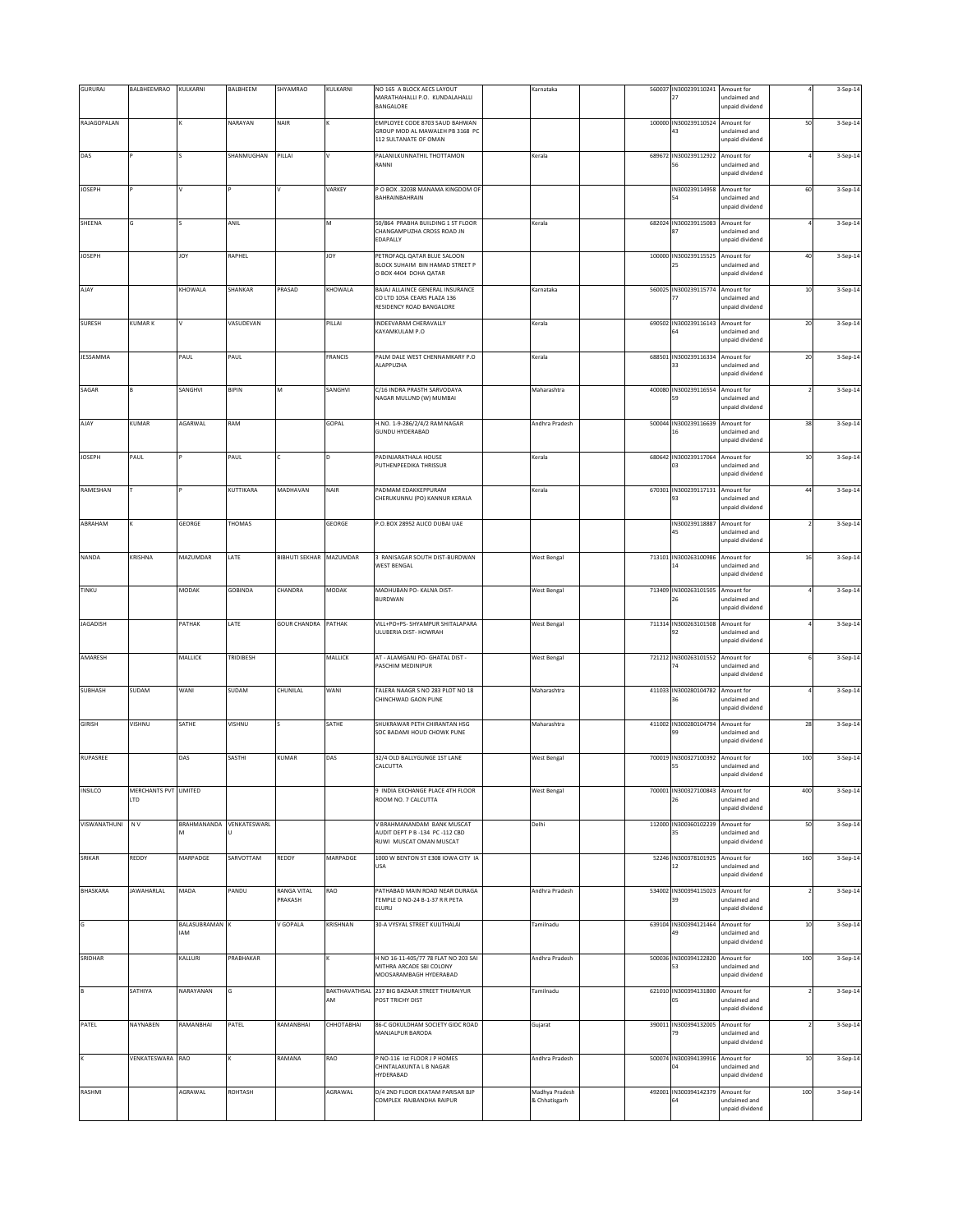| PRABHU          | DAYAL                | SEWDA             | RATAN             | LAL            | SEWDA          | 771 SU AF AIR FORCE STATION<br>KALAIKUNDA DIST MIDINAPORE WEST<br>WEST BENGAL                        | West Bengal          |        | 721303 IN300394146807<br>74            | Amount for<br>unclaimed and<br>unpaid dividend | $10\,$ | 3-Sep-14 |
|-----------------|----------------------|-------------------|-------------------|----------------|----------------|------------------------------------------------------------------------------------------------------|----------------------|--------|----------------------------------------|------------------------------------------------|--------|----------|
| M               |                      | EZHILMARAN        |                   |                |                | NO-25/10 CHENGAM ROAD<br>PUDUPPALAYAM POST CHENGAM TK                                                | Tamilnadu            |        | 606705 IN300394153726 Amount for<br>73 | unclaimed and<br>unpaid dividend               | $10\,$ | 3-Sep-14 |
| SNEHAL          | <b>ASHUBHAI</b>      | PATEL             | <b>JASHUBHAI</b>  |                | PATEL          | A-31 JAY VAIKUNTHDHAM SOC<br>MANJALPUR TOWNSHIP 1 MANJALPUR<br>VADODARA                              | Gujarat              | 390011 | IN300394158153 Amount for              | unclaimed and<br>unpaid dividend               | $10$   | 3-Sep-14 |
| FAROOK          | CASSAM               | BATASI            | CASSAM            |                | BATASI         | POPAT FALIA RANDER SURAT.                                                                            | Gujarat              | 395005 | IN300425101198<br>49                   | Amount for<br>unclaimed and<br>unpaid dividend |        | 3-Sep-14 |
| PRASAD          |                      | v                 |                   |                |                | D NO 62 - 1 - 18 RAMA TEMPLE ROAD<br>OPP G K TOWERS PATAMATA LANKA<br>VIJAYAWADA                     | Andhra Pradesh       |        | 520014 IN300441107205<br>29            | Amount for<br>unclaimed and<br>unpaid dividend |        | 3-Sep-14 |
| SUDHAKARA       |                      | PRABHU            |                   |                |                | C/O RAMESH KAMBI PLOT NO- 2<br>ELECOM LAYOUT IIND MAIN III RD<br>CROSS SADASHIV NAGAR BELAUM         | Karnataka            | 590001 | IN300450100794<br>15                   | Amount for<br>unclaimed and<br>unpaid dividend | $10\,$ | 3-Sep-14 |
| GRACE           | SUPPLIERS PVT<br>LTD | LIMITED           |                   |                |                | KARNATAKA<br>GRACE SUPPLIERS PVT LTD TANISHQ<br>SHOWROOM 21/22 REGAL BUILDING<br>BISTUPUR JAMSHEDPUR | Bihar                | 831001 | IN300450102169<br>85                   | Amount for<br>unclaimed and<br>unpaid dividend | 100    | 3-Sep-14 |
| DHANANJAY       | MADHAVLAL            | VAIDYA            | MADHAVLAL         |                | VAIDYA         | C 105 1st FLOOR PRESTIGE COMPLEX<br>OPP SURAG PLAZA SAYAJIGUNJ<br>VADODARA                           | Gujarat              |        | 390005 IN300450107146 Amount for<br>04 | unclaimed and<br>unpaid dividend               | 100    | 3-Sep-14 |
| OM              |                      | PRAKASH           | LALU              |                | SINGH          | B-17/6 ONGC COLONY DEHRADUN                                                                          | <b>Uttar Pradesh</b> | 248001 | IN300450110383 Amount for<br>24        | unclaimed and<br>unpaid dividend               |        | 3-Sep-14 |
| VASANDRA        | DEVI                 |                   | RAJA              |                |                | B-6 SBI STAFF QUTRS SBI RLY FEEDER<br>ROAD TIRUPUR TAMILNADU                                         | Tamilnadu            |        | 641604 IN300450131206                  | Amount for<br>inclaimed and                    | $10$   | 3-Sep-14 |
| GOUTAM          |                      | DHAR              | MADHUSUDAN        |                | DHAR           | D 76 VIDEOCON COLONY BHARUCH                                                                         | Gujarat              | 392002 | IN300476405785<br>64                   | unpaid dividend<br>Amount for<br>unclaimed and | 100    | 3-Sep-14 |
| SHOBHA          |                      | LADHE             | DILIP             |                | LADHE          | 10 MURALIDHAR TERRACE PAUD ROAD<br>RAMBAUG COLONY PUNE                                               | Maharashtra          | 411038 | IN300476407023 Amount for<br>89        | unpaid dividend<br>unclaimed and               | 100    | 3-Sep-14 |
| PINTU           |                      | DAS               |                   |                | DAS            | 95/3 SHIBPUR ROAD HOWRAH WEST<br>BENGAL                                                              | <b>West Bengal</b>   |        | 711102 IN300476411384<br>14            | unpaid dividend<br>Amount for<br>unclaimed and |        | 3-Sep-14 |
| SURAJ           | KUMAR                | FOGLA             |                   |                |                | 1/0 DR P C ROUT PEYTON SAHI BUXI<br><b>BAZAR CUTTACK</b>                                             | Orissa               |        | 753001 IN300476416531 Amount for       | unpaid dividend<br>unclaimed and               | 50     | 3-Sep-14 |
| DILIP           | KR                   | BANERJEE          | DULAL             | KANTI          | BANERJEE       | AUROBINDO PALLY DURGAPUR                                                                             | <b>West Bengal</b>   |        | 713201 IN300476418772 Amount for       | unpaid dividend<br>unclaimed and               |        | 3-Sep-14 |
| YOGESH          | SHYAMLAL             | <b>JOTWANI</b>    | SHYAMLAL          |                | <b>JOTWANI</b> | 503 KALPANA APTS RAMDASPETH<br>NAGPUR                                                                | Maharashtra          | 440010 | IN300476423964<br>38                   | unpaid dividend<br>Amount for<br>unclaimed and |        | 3-Sep-14 |
| BANI            |                      | DAS               | SATYACHARAN       |                | DAS            | 35/8 JOGENDRA BASAK ROAD 223<br>BARAHANAGAR 24 PGS N BARANAGAR                                       | <b>West Bengal</b>   | 700036 | IN300476429708<br>86                   | unpaid dividend<br>Amount for<br>unclaimed and |        | 3-Sep-14 |
| PRADIPTO        |                      | KUNDU             |                   | c              | KUNDU          | POLICE STN KOLKATA<br>VSNL VSB CFC/1 SOFTWARE UNITS                                                  | Andhra Pradesh       | 500081 | IN300476429802 Amount for              | unpaid dividend                                | 200    | 3-Sep-14 |
|                 | V S K SITAPATHI      | RAO               |                   | V RAMCHANDRA   |                | LAYOUT MADHAPUR HYDERABAD<br>D NO C10 SAI TOWERS AVA RAO ROAD                                        |                      |        | 36<br>533105 IN300476434905 Amount for | unclaimed and<br>unpaid dividend               | 26     |          |
|                 |                      |                   |                   |                | RAO            | RAJAHMUNDRY                                                                                          | Andhra Pradesh       |        | 30                                     | unclaimed and<br>unpaid dividend               |        | 3-Sep-14 |
| HARIKRISHAN     |                      | SIDHU             | MANJEET           | SINGH          | SIDHU          | H NO 21729 POWER HOUSE ROAD OPP<br>ELECTRICITY BOARD BATHINDA                                        | Punjab               |        | 151001 IN300476435435 Amount for       | unclaimed and<br>unpaid dividend               | $10\,$ | 3-Sep-14 |
| <b>GOPINATH</b> |                      | <b>B</b>          | <b>BALAGOPALA</b> |                |                | 3 DPLM SOFTWARE SOLUTION LTD<br>PLOT NO 4 PUNE INFOTECH PARK M I D<br>C HINJEWADI PUNE               | Maharashtra          |        | 411027 IN300476435653 Amount for<br>15 | unclaimed and<br>unpaid dividend               | 70     | 3-Sep-14 |
| DINESHBHAI      | PASHABHAI            | PATEL             | PASHABHAI         | SHIVABHAI      | PATEL          | NEAR ALLAHABAD BANK AT POST<br>VALAD TA DIST GANDHINAGAR                                             | Gujarat              | 382555 | IN300484119266                         | Amount for<br>unclaimed and<br>unpaid dividend | 100    | 3-Sep-14 |
| SHAH            |                      | <b>HEMALKUMAR</b> | SHAH              |                | SUBODHKUMAR    | B. 36 MILL KAMDAR SOCIETY NEAR<br>VAKHARIA CHARRASTA KALOL                                           | Gujarat              |        | 382721 IN300484123047<br>10            | Amount for<br>unclaimed and<br>unpaid dividend |        | 3-Sep-14 |
| KIRITKUMAR      | BABULAL              | PARMAR            | BABULAL           | DAHYALAL       | PARMAR         | 4 VAIKUNTHNAGAR SOCIETY NR<br><b>GAYATRI MANDIR MEHSANA</b>                                          | Gujarat              |        | 384001 IN300484124924 Amount for<br>57 | unclaimed and<br>unpaid dividend               |        | 3-Sep-14 |
| SHAH            | RUCHITA              | KIRTIKUMAR        | SHAH              | KIRTIKUMAR     | ASHOK          | 271 YADOGOPAL PETH VIMAL VIHAR<br>APTS SATARA 415002                                                 | Maharashtra          |        | 415002 IN300505104316<br>59            | Amount for<br>unclaimed and<br>unpaid dividend | 20     | 3-Sep-14 |
| KATAKOLI        | NIRANJAN             | <b>DUNDAPA</b>    | KATAKOLI          | <b>DUNDAPA</b> | BHIMAGONDA     | A/P BASARGE B K TALUKA<br>GANDHINGLAJ DIST KOLHAPUR                                                  | Maharashtra          |        | 416506 IN300505104347 Amount for<br>09 | unclaimed and<br>unpaid dividend               |        | 3-Sep-14 |
| DIVESH          |                      | KUMAR             | SRI               | M              | PATHAK         | M/4B 604 PRATIKSHA NAGAR NO 1<br>MHADA COMPLEX SION KOLIWADA<br>MUMBAI                               | Maharashtra          |        | 400022 IN300513107571 Amount for<br>55 | unclaimed and<br>unpaid dividend               |        | 3-Sep-14 |
| <b>SUBINOY</b>  |                      | <b>BISWAS</b>     | LATE              | SUBAL CH       | BISWAS         | COURT PARA P O RANAGHAT DIST<br>NADIA WEST BENGAL                                                    | <b>West Bengal</b>   |        | 741201 IN300513108942<br>92            | Amount for<br>unclaimed and<br>unpaid dividend |        | 3-Sep-14 |
|                 |                      | MANIMEKALAI       |                   |                | ETHIRAJ        | DHANALAKSHMI MODERN RICE MILLS<br>3/525 PUTHUR ITTERI ROAD<br>NETHIMEDU SALEM TAMILNADU              | Tamilnadu            |        | 636002 IN300513112734<br>15            | Amount for<br>unclaimed and<br>unpaid dividend |        | 3-Sep-14 |
| SAMRAT          |                      | GARAI             | DINABANDHU        |                | GARAI          | 30 D N ROY ROAD KRISHANANAGAR<br>NADIA WEST BENGAL                                                   | <b>West Bengal</b>   |        | 741101 IN300513114826 Amount for<br>78 | unclaimed and<br>unpaid dividend               | 50     | 3-Sep-14 |
| <b>SUSHMA</b>   |                      | MALHAN            | SOMNATH           |                |                | 14/459 SUNDER VIHAR PASCHIM VIHAR<br>NEW DELHI                                                       | Delhi                |        | 110087 IN300513122136<br>63            | Amount for<br>unclaimed and<br>unpaid dividend | $10\,$ | 3-Sep-14 |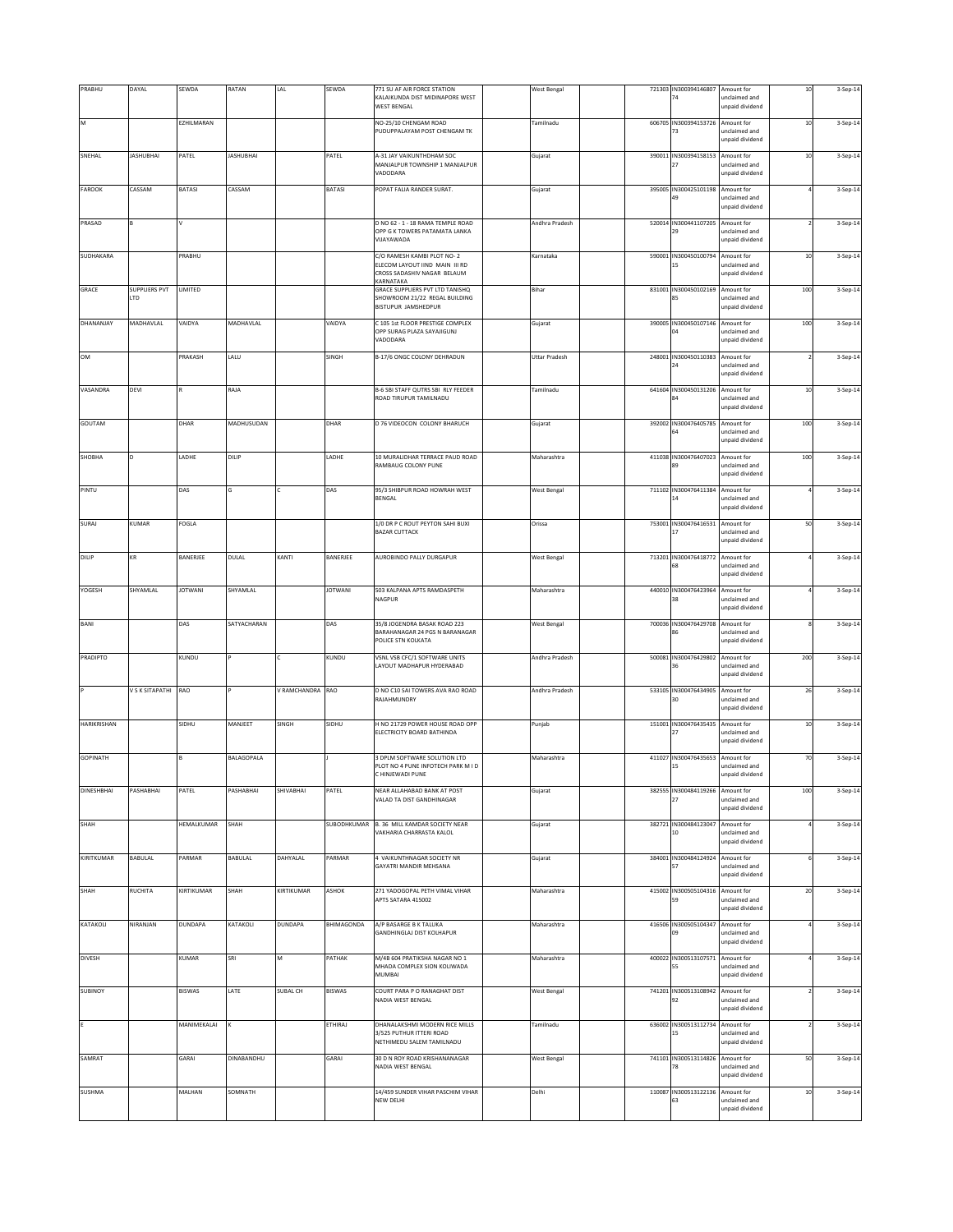| DEVENDRA        |           | WAGH         | AMBAR         |                   | WAGH          | SELECTICA INDIA PVT LTD SHARDA<br>ARCADE 4TH FLOOR BIBVEWADI PUNE<br>SATARA ROAD PUNE MAHARASHTRA                   | Maharashtra                     | 411037 | IN300513122324 Amount for<br>88        | unclaimed and<br>unpaid dividend               | 16     | 3-Sep-14 |
|-----------------|-----------|--------------|---------------|-------------------|---------------|---------------------------------------------------------------------------------------------------------------------|---------------------------------|--------|----------------------------------------|------------------------------------------------|--------|----------|
| JAYESH          | M         | PATEL        | MANUBHAI      |                   | PATEL         | 20 JASHRAJ TENAMENTS BEHIND<br>PARIVAR SOCIETY WAGHODIYA DABHOI<br>RING ROAD VADODARA GUJARAT                       | Gujarat                         | 390019 | IN300513122929<br>13                   | Amount for<br>unclaimed and<br>unpaid dividend |        | 3-Sep-14 |
| ASHOK           | VARDHAN   | KOTHARI      |               |                   |               | ALANKAR 6A PENN ROAD ALIPORE<br>KOLKATA WEST BENGAL                                                                 | <b>West Bengal</b>              | 700027 | IN300513124808 Amount for<br>19        | unclaimed and<br>unpaid dividend               | 800    | 3-Sep-14 |
| RASHMI          |           | PYASI        | ARUN          | KUMAR             | TIWARI        | 08 CHITRA NAVAL PARK<br>VISAKHAPATNAM ANDHRA PRADESH                                                                | Andhra Pradesh                  |        | 530014 IN300513128085<br>JR.           | Amount for<br>unclaimed and<br>unpaid dividend | 40     | 3-Sep-14 |
| DINABANDHU      |           | MAITY        | KALIPADA      |                   | MAITY         | 1/1 R N TAGORE ROAD LENINNAGAR<br>KOLKATA WEST BENGAL                                                               | <b>West Bengal</b>              | 700076 | IN300513128182<br>78                   | Amount for<br>unclaimed and<br>unpaid dividend | 10     | 3-Sep-14 |
| NIRMALA         | RAMESH    | MALKANI      | DOULATRAM     | REVACHAND         | GULRAJANI     | 13 UNADNATH FLATS NEAR PRIYALAXMI<br>MILLS ALEMBIC ROAD VADODARA<br>GUJARAT                                         | Gujarat                         |        | 390003 IN300513129638<br>15            | Amount for<br>unclaimed and<br>unpaid dividend | $12\,$ | 3-Sep-14 |
| G               | ANANTHA   | KUMAR        | RACHAPPA      |                   | GOPAL         | NO 1760/1 AKBAR ROAD MANDI<br>MOHALLA MYSORE KARNATAKA                                                              | Karnataka                       | 570021 | IN300513129679<br>15                   | Amount for<br>unclaimed and<br>unpaid dividend |        | 3-Sep-14 |
| AJAY            | HIRAMANJI | UMREDKAR     | HIRAMAN       | VITHOBHAJI        | UMREDKAR      | QTR NO P 249/14 PRATAP NAGAR INS<br>SHIVAJI LONAVALA LONAVALA                                                       | Maharashtra                     |        | 410402 IN300513135106                  | Amount for<br>unclaimed and<br>unpaid dividend | 20     | 3-Sep-14 |
| RAGHAVENDRA     |           | $\mathbb R$  | RAMAMURTHY    | l٧                |               | HEALTH OFFICE INDIA PVT LTD 3RD<br>FLOOR N N COMPLEX SANJAY NAGAR<br>MAIN ROAD BANGALORE KARNATAKA                  | Karnataka                       |        | 560094 IN300513135567 Amount for<br>38 | unclaimed and<br>unpaid dividend               |        | 3-Sep-14 |
| SATYANARAYAN    |           | ANNAM        | BALA          | NARSAIAH          | ANNAM         | 1 8 22 AND 26 ANANTA NILAYAM<br>CHIKKADAPALLY HYDERABAD ANDHRA<br>PRADESH                                           | Andhra Pradesh                  |        | 500020 IN300513136980                  | Amount for<br>inclaimed and<br>unpaid dividend |        | 3-Sep-14 |
| DINABANDHU      |           | GARAI        | NEMAI         | CHANDRA           | GARAI         | 30 D N ROY ROAD PO KRISHNAGAR<br>NADIA WEST BENGAL                                                                  | <b>West Bengal</b>              | 741101 | IN300513137988<br>22                   | Amount for<br>unclaimed and<br>unpaid dividend | 294    | 3-Sep-14 |
| ABHAY           | BALASAHEB | JADHAV       | BALASAHEB     | DINKARRAO         | <b>JADHAV</b> | 404 ZIRCON NYATI EMPIRE KHARADI<br>PUNE                                                                             | Maharashtra                     |        | 411014 IN300513138640<br>50            | Amount for<br>unclaimed and<br>unpaid dividend |        | 3-Sep-14 |
| LEKHA           |           | KOLEY        | GOPI          | NATH              | DAS           | 403 MALLICK LANE PO CHINSURAH<br>HOOGHLY WEST BENGAL                                                                | <b>West Bengal</b>              | 712101 | IN300513138764 Amount for<br>36        | unclaimed and<br>unpaid dividend               | $10\,$ | 3-Sep-14 |
| SWARUPA         | ARUN      | MAHAMUNI     | ARUN          | RANGANATH         | MAHAMUNI      | 294 BUDHWAR PETH OPP GODSE<br>UPHAR GRUH PUNE                                                                       | Maharashtra                     |        | 411002 IN300513139035 Amount for<br>60 | unclaimed and<br>unpaid dividend               | $10$   | 3-Sep-14 |
| PEDDI           | RAM       | PRASAD       | RAJESHAM      |                   | PEDDI         | GYAN SAROVAR MOUNTABU SIROHI<br>MOUNT ABU RAJASTHAN                                                                 | Rajasthan                       |        | 307501 IN300513139367 Amount for<br>15 | unclaimed and<br>unpaid dividend               |        | 3-Sep-14 |
| KISHORKUMAR     |           | <b>JOSHI</b> |               |                   | <b>IHZOL</b>  | 6 GUJARAT HOUSING SOC MEGHRAJ RD<br>SEERETARY GAYATRI KRUPA MODASA<br>GUJARAT                                       | Gujarat                         | 383315 | IN300513139857<br>07                   | Amount for<br>unclaimed and<br>unpaid dividend | 36     | 3-Sep-14 |
| RANVIJAY        |           | KUMAR        | MURALI        |                   | MANOHAR       | BODHMAN TALAB JAMUI A/P NAVAL<br>KALA ENCLAVE APARAJITA APTS F NO<br>C/109 PARK ROAD NEAR KADAM KUAN<br>PATNA BIHAR | Bihar                           | 800003 | IN300513142747                         | Amount for<br>inclaimed and<br>unpaid dividend |        | 3-Sep-14 |
| RAKESH          |           | AWASTHI      | <b>MR</b>     | <b>BK</b>         | AWASTHI       | L 1 /89 SECTOR B ALIGANJ LUCKNOW                                                                                    | <b>Uttar Pradesh</b>            | 226024 | IN300556100927<br>39                   | Amount for<br>unclaimed and<br>unpaid dividend | $20\,$ | 3-Sep-14 |
| AJAY            | KUMAR     | KOTHARI      | VIJAY         | KUMAR             | KOTHARI       | C/O SHIV CHANDRA JI BUDHE NATH<br>MIRZAPUR (U. P)                                                                   | <b>Uttar Pradesh</b>            |        | 231001 IN300556103288<br>90            | Amount for<br>unclaimed and<br>unpaid dividend |        | 3-Sep-14 |
| SEEMA           |           | SINGH        | RAJ           | KUMAR             | SINGH         | 1085 KALYANI MARG CIVIL LINES<br>UNNAO                                                                              | <b>Uttar Pradesh</b>            |        | 209801 IN300556103540 Amount for<br>56 | unclaimed and<br>unpaid dividend               | 80     | 3-Sep-14 |
| <b>UDAY</b>     | SHANKER   | PRASAD       | <b>SHIVA</b>  | <b>SHANKER</b>    | PRASAD        | 1/A PARAM VIHAR ROAD NO - 3 NEW P<br>P COLONY PATNA                                                                 | Bihar                           |        | 800013 IN300589100275 Amount for<br>09 | unclaimed and<br>unpaid dividend               | $10\,$ | 3-Sep-14 |
|                 |           | THYAGARAJ    |               | N KRISHNAIAH      | SETTY(LATE)   | NO 11/6 15TH CROSS VYALIKAVAL<br>MALLESWARAM BANGALORE                                                              | Karnataka                       | 560003 | IN300610100210 Amount for              | unclaimed and<br>unpaid dividend               |        | 3-Sep-14 |
| SHRENICK        |           | KOTHARI      | CHAMPALAL     |                   | KOTHARI       | POPULAR DISTRIBUTORS 198 CHICKPET<br>BANGALORE                                                                      | Karnataka                       | 560053 | IN300610101124<br>38                   | Amount for<br>unclaimed and<br>unpaid dividend | 60     | 3-Sep-14 |
| DILIP           | D.        | KOTHARI      | DAYALAL       |                   | KOTHARI       | POPULAR DISTRIBUTORS 198 CHICKPET<br>BANGALORE                                                                      | Karnataka                       | 560053 | IN300610101124<br>54                   | Amount for<br>unclaimed and<br>unpaid dividend | 60     | 3-Sep-14 |
| SHIKHA          |           | MALHOTRA     | NISHCHAY      |                   | GOEL          | A9 - FOREST PARK NAGAR ROAD PUNE                                                                                    | Maharashtra                     | 411014 | IN300644102097<br>39                   | Amount for<br>unclaimed and<br>unpaid dividend | 400    | 3-Sep-14 |
| MERUVA          |           | BHASKAR      | M             |                   | NARASAIAH     | H NO 3-85 NEW MADHAVARAM (PO)<br>VONTIMITTA (M) CUDDAPAH DIST                                                       | Andhra Pradesh                  |        | 516247 IN300669100247 Amount for<br>59 | unclaimed and<br>unpaid dividend               | $10$   | 3-Sep-14 |
| <b>ROHINTON</b> | RUSTOM    | <b>IRANI</b> | <b>RUSTOM</b> | KHODADAD          | IRANI         | R/9 CUSROW BAUG SHAHID BHAGAT<br>SINGH ROAD MUMBAI                                                                  | Maharashtra                     |        | 400039 IN300757110439 Amount for<br>35 | unclaimed and<br>unpaid dividend               | 2000   | 3-Sep-14 |
| DANGAT          |           | <b>UMESH</b> | VASANTRAO     |                   |               | AT & PO AMBEGAON BK TAL HAVELI<br><b>DIST PUNE</b>                                                                  | Maharashtra                     |        | 411046 IN300757110543 Amount for<br>92 | unclaimed and<br>unpaid dividend               |        | 3-Sep-14 |
| SUSHILA         |           | BANSAL       | ANOOP         |                   | BANSAL        | 11/2 SANYOGITA GANJ INDORE                                                                                          | Madhya Pradesh<br>& Chhatisgarh | 452001 | IN300765100664                         | Amount for<br>inclaimed and<br>unpaid dividend | 100    | 3-Sep-14 |
| SAMIRAN         |           | SAHA         | LATE          | GANESH<br>CHANDRA | SAHA          | VILL+P.O. - EAST BURIKHALI NEAR<br>BAURIA GIRLS HIGH SCHOOL P.S-<br>BAURIA DIST- HOWRAH                             | West Bengal                     | 711310 | IN300773101819<br>72                   | Amount for<br>unclaimed and<br>inpaid dividend |        | 3-Sep-14 |
| VIJAY           |           | KAPADIA      | RAMNIKLAL     | LALBHAI           | KAPADIA       | 201 UTI (ATM) LANE CITY LIGHT MAIN<br>ROAD SURAT                                                                    | Gujarat                         |        | 395007 IN300845103872 Amount for<br>26 | unclaimed and<br>unpaid dividend               | $10\,$ | 3-Sep-14 |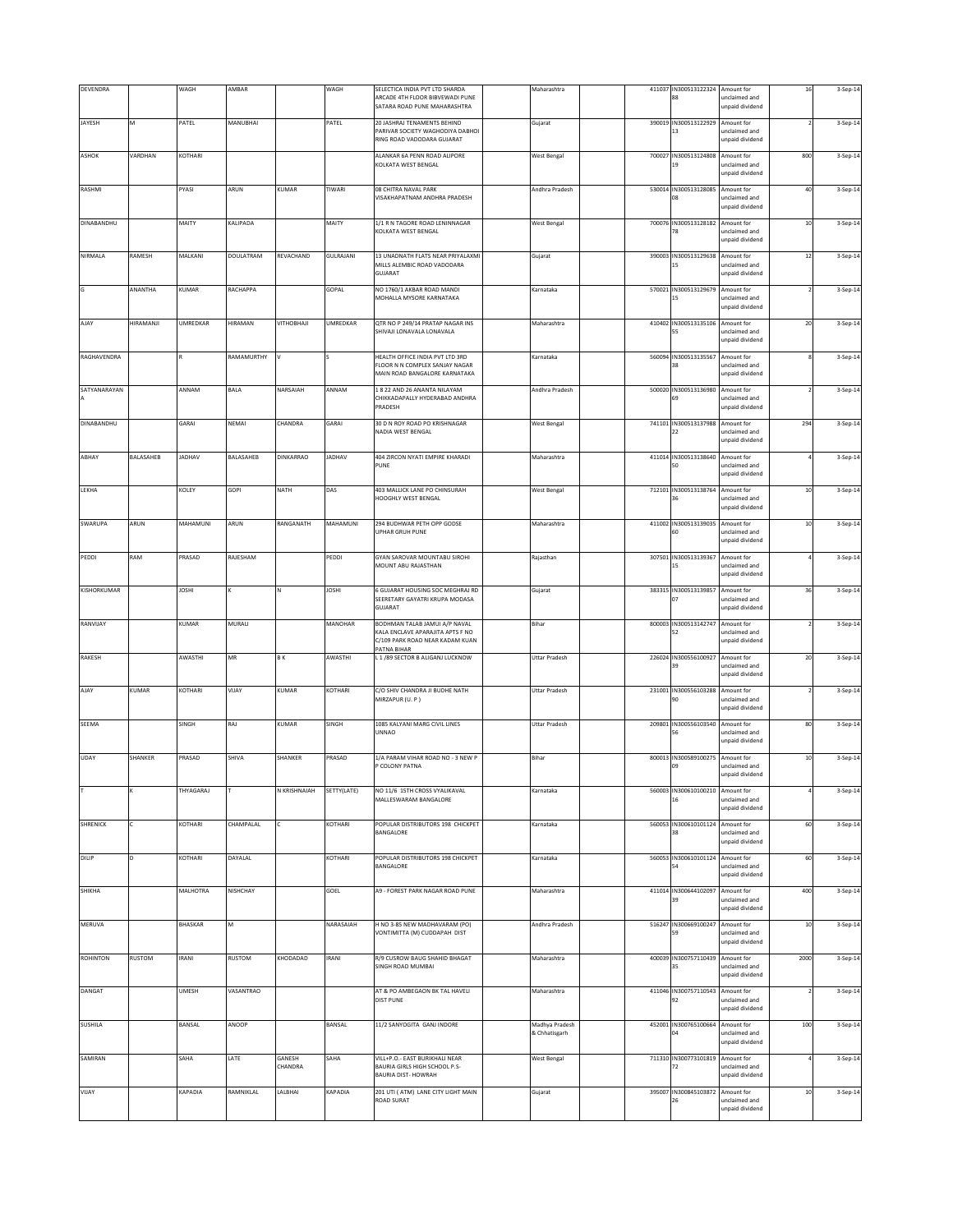| GHANSHYAM    |                       | SINGH        | SHIV          | DHAR        | SINGH        | CENTRAL BANK OF INDIA AUDIT<br>SECTION DAK BUNGLOW ROAD PATNA                               | Bihar                           |  | 800001 IN300888143389<br>13            | Amount for<br>unclaimed and<br>unpaid dividend | 40                       | 3-Sep-14 |
|--------------|-----------------------|--------------|---------------|-------------|--------------|---------------------------------------------------------------------------------------------|---------------------------------|--|----------------------------------------|------------------------------------------------|--------------------------|----------|
|              |                       |              |               |             |              |                                                                                             |                                 |  |                                        |                                                |                          |          |
| PRABHUDAS    | POPATLAL              | MATALIA      |               |             |              | PRABHU-KRUPA 8 MASTER SOCIETY 69-<br>D RAJKOT.                                              | Gujarat                         |  | 360002 IN300974100480<br>06            | Amount for<br>unclaimed and<br>unpaid dividend | 100                      | 3-Sep-14 |
| DILIP        |                       | PIPALIA      |               |             |              | PRABHU KRUPA 8 MASTER SOCIETY 69-<br>D RAJKOT.                                              | Gujarat                         |  | 360002 IN300974101129                  | Amount for<br>inclaimed and<br>unpaid dividend | 100                      | 3-Sep-14 |
| KIRAN        |                       | PIPALIA      |               |             |              | PRABHU KRUPA 8 MASTER SOCIETY 69-<br>D RAJKOT.                                              | Gujarat                         |  | 360002 IN300974101129<br>56            | Amount for<br>unclaimed and<br>unpaid dividend | 100                      | 3-Sep-14 |
| HASMATKHAN   |                       | PATHAN       |               |             |              | NR. SHAHWALI MASJID PATHAN FALIA<br>MANDVI-KUTCH.                                           | Gujarat                         |  | 370465 IN300974102693<br>80            | Amount for<br>unclaimed and                    | $\overline{\phantom{a}}$ | 3-Sep-14 |
| <b>NEHA</b>  |                       | MATALIA      | TUSHAR        |             | MATALIA      | 'PRABHU-KRUPA' 8 MASTER SOCIETY 69                                                          | Gujarat                         |  | 360002 IN300974103659                  | unpaid dividend<br>Amount for                  | 100                      | 3-Sep-14 |
|              |                       |              |               |             |              | D RAJKOT.                                                                                   |                                 |  | 27                                     | unclaimed and<br>unpaid dividend               |                          |          |
| SHABBIR      | RAJABALI              | CHHATARIYA   | RAJABALI      |             | CHHATARIYA   | KHATRI STREET NAVA ZAMPA MAHUVA.                                                            | Gujarat                         |  | 364290 IN300974104314<br>61            | Amount for<br>unclaimed and<br>unpaid dividend |                          | 3-Sep-14 |
| <b>RUPAL</b> | ASHISH                | CHEETARE     | <b>ASHISH</b> |             | CHITRE       | 'SAI-KRIPA' 1 JAYANT TENAMENTS OPP.<br>PANCHVATI COLLEGE JAMNAGAR.                          | Gujarat                         |  | 361002 IN300974104956<br>47            | Amount for<br>unclaimed and<br>unpaid dividend | $10\,$                   | 3-Sep-14 |
| PATEL        | VIJAYKUMAR            | DAYALAL      | DAYALAL       |             | PATEL        | KANBIWAD DHAZAGRAWALI STREET<br>OPP. ALKABEN PATEL BHAVNAGAR.                               | Gujarat                         |  | 364001 IN300974105001<br>65            | Amount for<br>unclaimed and<br>unpaid dividend | 40                       | 3-Sep-14 |
| SRI          | BHEEMESWARA           | LIMITED      |               |             |              | D NO 7 26 61 36 PLOT NO 4 BALAJI                                                            | Andhra Pradesh                  |  | 530017 IN301022203426                  | Amount for                                     |                          | 3-Sep-14 |
|              | SECURITIES<br>PRIVATE |              |               |             |              | TOWERS FLAT NO 801 DUTCH HOUSE<br>LAYOUT BESIDE YMCA                                        |                                 |  | 45                                     | inclaimed and<br>unpaid dividend               |                          |          |
| <b>IKBAL</b> |                       | SHEKH        | HASAM         | MIYA        | SHEKH        | VISAKHAPATNAM<br>C/O DILKHUSH CYCLE STORES NAGAR                                            | Gujarat                         |  | 360510 IN301039241356                  | Amount for                                     |                          | 3-Sep-14 |
|              |                       |              |               |             |              | GATE ROAD BHANVAD DIST JAMNAGAR<br>BHANVAD                                                  |                                 |  | 79                                     | unclaimed and<br>unpaid dividend               |                          |          |
| RM           |                       | HARIMEYYAPAN | AL            |             | RAMANATHAN   | 15 AL AR VALAVOO DEVAKOTTAI                                                                 | Tamilnadu                       |  | 630302 IN301080225259<br>25            | Amount for<br>unclaimed and<br>unpaid dividend |                          | 3-Sep-14 |
| $\mathsf{R}$ | RAMESH KUMA           | KUMAR        | M             |             | RAJAGOPAL    | NO 296 BIG STREET SORAKULATHUR<br>VILLAGE AND POST TIRUVANNAMALAI                           | Tamilnadu                       |  | 606802 IN301080226410<br>46            | Amount for<br>unclaimed and<br>unpaid dividend | 40                       | 3-Sep-14 |
| ANUJA        |                       | DOSHI        | ANIL          |             | <b>DOSHI</b> | C 102 SURABHI PARK 162 D.P. ROAD                                                            | Maharashtra                     |  | 411007 IN301098104416 Amount for       |                                                |                          | 3-Sep-14 |
|              |                       |              |               |             |              | <b>AUNDH PUNE</b>                                                                           |                                 |  | 08                                     | unclaimed and<br>unpaid dividend               |                          |          |
| MOHANLAL     | TULSIDAS              | BHATIA       |               |             |              | PLOT NO 8 GYANDEEP SOCIETY<br>KIRAVALI KARJAT MATHERAN ROAD<br>KARJAT DIST RAIGAD           | Maharashtra                     |  | 410201 IN301127150658 Amount for<br>51 | unclaimed and<br>unpaid dividend               |                          | 3-Sep-14 |
| PATEL        | <b>HARISHBHAI</b>     | THAKORBHAI   | PATEL         | THAKORBHAI  | FULABHAI     | A/4 SHRIJI DHAM SOC. NR. DEEP<br>CHAMBERS MANJALPUR VADODARA                                | Gujarat                         |  | 390011 IN301127157857<br>20            | Amount for<br>unclaimed and<br>unpaid dividend | 20                       | 3-Sep-14 |
| G            |                       | MANOHAR      |               |             | GANESH       | QR NO 11/G STREET NO 9 SECTOR 5<br>BHILAI DIST DURG CG                                      | Madhya Pradesh<br>& Chhatisgarh |  | 490006 IN301127162036<br>46            | Amount for<br>unclaimed and                    | $10$                     | 3-Sep-14 |
|              |                       |              |               |             |              |                                                                                             |                                 |  |                                        | inpaid dividend                                |                          |          |
| JAYSHREE     |                       | MORI         | PRATAPSINH    |             | MORI         | M 9/54 PRAGATINAGAR NARANPURA<br>AHMEDABAD                                                  | Gujarat                         |  | 380013 IN301151124916<br>81            | Amount for<br>unclaimed and<br>unpaid dividend | 100                      | 3-Sep-14 |
| PHILLIP      |                       | MECKONI      | VINAY         |             | MECKONI      | 30 C C I CHAMBERS D VACHHA ROAD<br>MUMBAI                                                   | Maharashtra                     |  | 400020 IN301151130513<br>37            | Amount for<br>unclaimed and<br>unpaid dividend | 40                       | 3-Sep-14 |
| AMIT         | SHARADCHANDR KABRA    |              | SHARADCHANDR  |             |              | G 302 GANGATIRTH ARANYESHWAR                                                                | Maharashtra                     |  | 411009 IN301151206291 Amount for       |                                                | $20\,$                   | 3-Sep-14 |
| SUBHASH      | CHAND                 | GOEL         | SURAJ         | <b>BAHN</b> | GOEL         | <b>CORNER PUNE</b><br>BOX 1014 OBUASI GHANA                                                 |                                 |  | 51<br>999999 IN301151207338            | unclaimed and<br>unpaid dividend<br>Amount for | 600                      | 3-Sep-14 |
|              |                       |              |               |             |              |                                                                                             |                                 |  | 95                                     | unclaimed and<br>unpaid dividend               |                          |          |
| PARIMAL      | PRADIP                | KHEDKAR      | PRADIP        |             |              | MORYA KUSUMBA VIHAR DASERA<br>MAIDAN ROAD AMRAVATI                                          | Maharashtra                     |  | 444605 IN301151209053<br>95            | Amount for<br>unclaimed and<br>unpaid dividend | $20\,$                   | 3-Sep-14 |
| KHANDWALA    | SECURITIES            | LIMITED      |               |             |              | C/8/9 DR HEREKAR PARK NEAR KAMALA<br>NEHRU PARK OFF BHANDARKAR ROAD<br>PUNE                 | Maharashtra                     |  | 411004 IN301151213422<br>72            | Amount for<br>unclaimed and<br>inpaid dividend | 180                      | 3-Sep-14 |
| NILESH       | FULCHAND              | SHAH         | FULCHAND      |             |              | FLAT NO 12 BLDG A4 KUNAL ESTATE<br>KALWADI RO KE KESHAVNAGAR CHD<br>GAON CHINCHWADGAON PUNE | Maharashtra                     |  | 411033 IN301151216173 Amount for<br>03 | unclaimed and<br>unpaid dividend               | 50                       | 3-Sep-14 |
| KALYANBRATA  |                       | CHAKI        |               |             |              | MISSION ROAD NO RANAGHAT NADIA                                                              | <b>West Bengal</b>              |  | 741201 IN301151216243                  | Amount for                                     | $10\,$                   | 3-Sep-14 |
|              |                       |              |               |             |              |                                                                                             |                                 |  | 21                                     | unclaimed and<br>unpaid dividend               |                          |          |
| IDI          | HILLAL                | KANGOO       | GULAM         |             | <b>NABI</b>  | ATOS ORIGIN MIDDLE EAST 5TH FLOOR<br>P O BOX 300467 RIYADH K S A 11372                      |                                 |  | 999999 IN301151217873 Amount for<br>38 | unclaimed and<br>unpaid dividend               | 40                       | 3-Sep-14 |
| DILIP        |                       | GHOSH        | RAMBANDHU     |             |              | VILL BELEMATH PO BELEMATH DIST<br><b>NADIA</b>                                              | <b>West Bengal</b>              |  | 741402 IN301151220274 Amount for<br>48 | unclaimed and<br>unpaid dividend               | $10\,$                   | 3-Sep-14 |
| SUMANA       |                       | RAY          | KAUSHIK       |             | RAY          | 6F 1ST ROAD EASTERN PARK KOLKATA                                                            | <b>West Bengal</b>              |  | 700075 IN301151222756<br>37            | Amount for<br>unclaimed and<br>unpaid dividend | 40                       | 3-Sep-14 |
| HARSHABEN    | DIPAKBHAI             | VYAS         | VINOD         | RASIKBHAI   | VYAS         | 17 CHINARWOOD SOCIETY AKOTA<br>VADODARA                                                     | Gujarat                         |  | 390020 IN301151222914<br>51            | Amount for<br>unclaimed and                    | 50                       | 3-Sep-14 |
| OMPRAKASH    |                       | KESHARI      | СННОТОО       | LAL         | KESHARI      | 31 FERRY GHAT STREET TELINIPARA                                                             | West Bengal                     |  | 712125 IN301250153251                  | inpaid dividend<br>Amount for                  |                          | 3-Sep-14 |
|              |                       |              |               |             |              | RAJA BAZAR PO TELINIPARA DT<br>HOOGHLY                                                      |                                 |  | 67                                     | unclaimed and<br>unpaid dividend               |                          |          |
| ASHOKE       | KUMAR                 | MUKHERJEE    |               |             |              | ASHOKE KUMAR MUKHERJEE C/O<br>ASTAM MONDAL VILL HATUIPARA PO<br>SONARPUR KOLKATA            | <b>West Bengal</b>              |  | 700150 IN301250280235<br>81            | Amount for<br>unclaimed and<br>unpaid dividend |                          | 3-Sep-14 |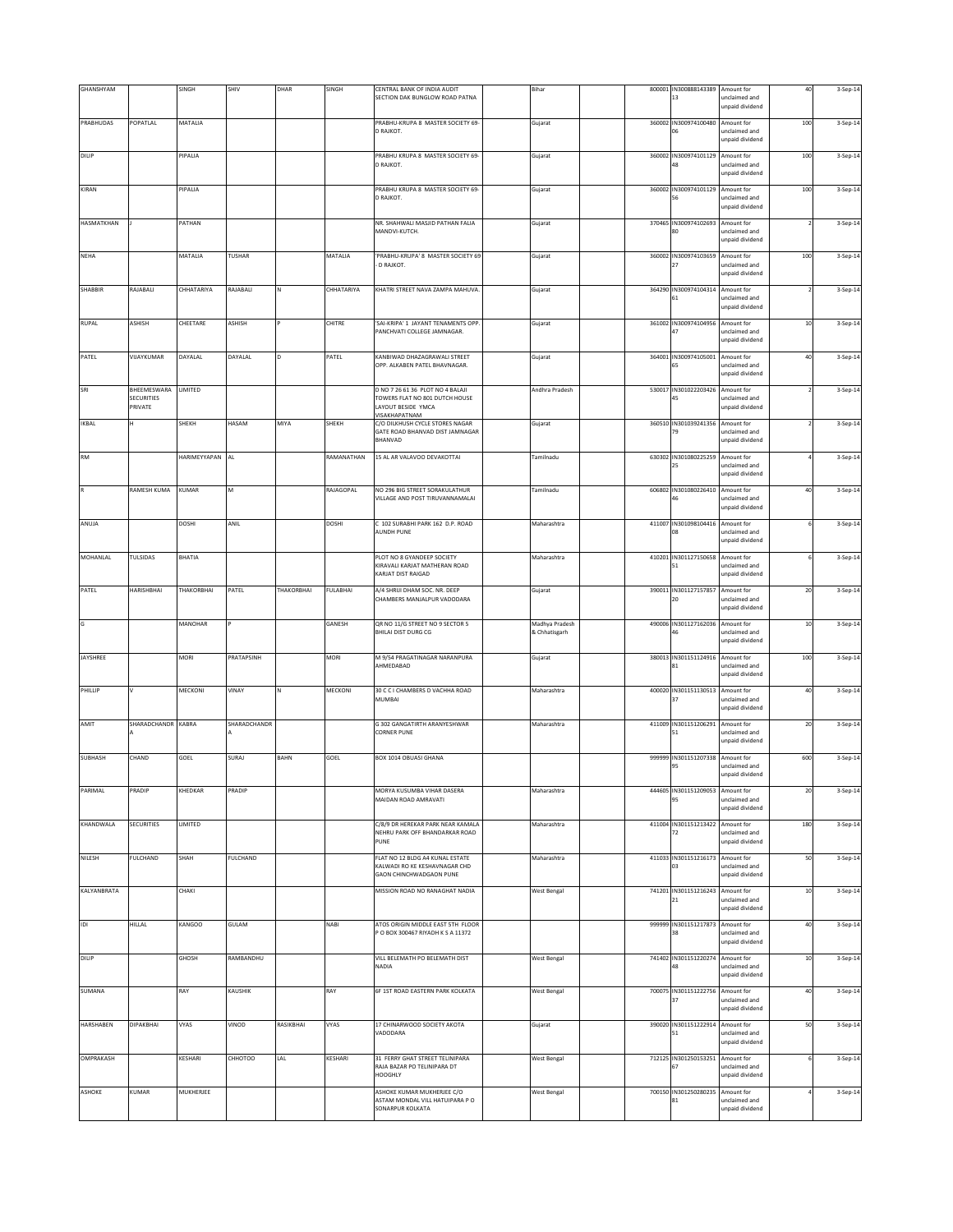| ASHOK                   | KUMAR                                    | KHANDELWAL     |                          |                            | KHANDELWAL   | BARUA MARKET KAILASH TRADERS TRP<br>ROAD GUWAHATI                                         | Assam                           |        | 781001 IN301250284637<br>06                 | Amount for<br>unclaimed and<br>unpaid dividend | $10\,$     | 3-Sep-14 |
|-------------------------|------------------------------------------|----------------|--------------------------|----------------------------|--------------|-------------------------------------------------------------------------------------------|---------------------------------|--------|---------------------------------------------|------------------------------------------------|------------|----------|
| <b>DIPAK</b>            | SURESHCHANDR                             | CHHELAVADA     | SURESHCHANDR HARISHANKER |                            | CHHELAVADA   | VIKAS ROAD RANJIT PARA BHANVAD<br>DIST JAMNAGAR                                           | Gujarat                         | 360510 | IN301276304289<br>83                        | Amount for<br>unclaimed and<br>unpaid dividend |            | 3-Sep-14 |
| VIJAY                   | MADHAORAO                                | DESHMUKH       | MADHAORAO                | <b>WAMANRAO</b>            | DESHMUKH     | MANGILAL PLOT CAMP AMRAVATI P V<br>DESHMUKH ADVOCATE NEAR DR BIUWE                        | Maharashtra                     |        | 444602 IN301330180191 Amount for            | unclaimed and                                  |            | 3-Sep-14 |
| RAOSAHEB                |                                          | RAGADE         |                          |                            |              | HOPSPITAL ANMRAVATI<br>8 SHRUSTI SAHAVAS MATE NUSREY<br>ROAD GANGAPUR ROAD SAVARKAR       | Maharashtra                     | 422005 | IN301330186395                              | unpaid dividend<br>Amount for<br>unclaimed and | 100        | 3-Sep-14 |
| BHAWESH                 |                                          | KUMAR          | LATE                     | RAMDEO                     | SINGH        | NAGAR B/H VISHWAS COOP BK NASHIK<br>C/O LATE RAMDEO SINGH KATHOKAR<br>TALAB GAYA          | Bihar                           | 823001 | IN301330187488<br>19                        | unpaid dividend<br>Amount for<br>unclaimed and | 100        | 3-Sep-14 |
| FAIR                    | INTERMEDIATE                             | LIMITED        |                          |                            |              | 2ND FLOOR SHUKLA PALACE SAPRU                                                             | <b>Uttar Pradesh</b>            |        | 226001 IN301330189023 Amount for            | unpaid dividend                                | 50         | 3-Sep-14 |
|                         | <b>INVESTMENT PVT</b><br>LTD<br>PRASAD S |                | <b>SURESH</b>            | BABU                       |              | MARG LUCKNOW<br>KATTIL VEEDU ERAVIPURAM PO                                                |                                 | 691011 | 06<br>IN301330197636                        | unclaimed and<br>unpaid dividend<br>Amount for |            |          |
| GURU                    |                                          |                |                          |                            |              | <b>ERAVIPURAM KOLLAM</b>                                                                  | Kerala                          |        | 76                                          | unclaimed and<br>unpaid dividend               | $10\,$     | 3-Sep-14 |
| RADHIKA                 | MURALIDHAR                               | V              |                          |                            | MURALIDHAR   | QUARTER NO 5 TYPE 2 DVB COLONY<br>ANDHERIA BAGH MERAULI NEW DELHI                         | Delhi                           | 110030 | IN301330198831                              | Amount for<br>unclaimed and<br>unpaid dividend | 20         | 3-Sep-14 |
| BINDYAWASINI            |                                          | DEVI           | CHANDRA                  | MOHAN PRASAD SINGH         |              | C/O BHAWESH KUMAR SINGH<br>KATHOKAR TALAB GAYA                                            | Bihar                           | 823001 | IN301330200378 Amount for<br>12             | unclaimed and<br>unpaid dividend               | 100        | 3-Sep-14 |
| <b>JASPREET</b>         |                                          | SINGH          | <b>JASWANT</b>           |                            | SINGH        | NO 325-L MODEL TOWN<br>YAMUNANAGAR                                                        | Haryana                         | 135001 | IN301436105709 Amount for                   | unclaimed and<br>unpaid dividend               | 10         | 3-Sep-14 |
| SUDESH                  |                                          | SEHGAL         |                          |                            |              | 814/14 HOUSING BOARD COLONY<br><b>JALANDHAR</b>                                           | Punjab                          | 144003 | IN301436106624<br>67                        | Amount for<br>unclaimed and                    |            | 3-Sep-14 |
| GOUTAM                  |                                          | MUKHERJEE      |                          |                            |              | 8/4 C Birpara Lane Dum Dum Calcutta                                                       | <b>West Bengal</b>              | 700030 | IN301493100031 Amount for<br>27             | unpaid dividend<br>unclaimed and               |            | 3-Sep-14 |
| VISHAL                  | FINVEST PVT LTD LIMITED                  |                |                          |                            |              | 61 SARASWATI APARTMENTS SECTOR -                                                          | Delhi                           | 110085 | IN301508100254 Amount for                   | unpaid dividend                                | 200        | 3-Sep-14 |
|                         |                                          |                |                          |                            |              | <b>X ROHINI DELHI</b>                                                                     |                                 |        | 27                                          | unclaimed and<br>unpaid dividend               |            |          |
| PATEL                   | PRAVINKUMAR                              | AMBALAL        | PATEL                    | AMBALAL                    | SOMNATH      | 8 AMBIKA NAGAR SOC NO 1<br>HIGHWAY KALOL (N G)                                            | Gujarat                         |        | 382721 IN301549149165 Amount for<br>10      | unclaimed and<br>unpaid dividend               | 20         | 3-Sep-14 |
| PRAVINCHANDRA NARANBHAI |                                          | <b>GOLANIA</b> | NARAN                    | <b>BHAI</b><br>BHAGVANBHAI | GOLANIA      | PLOT NO 41 DESAI NAGAR OPP<br>ABHISHEK BUNGLOW BHAVNAGAR<br>PARA BHAVNAGAR                | Gujarat                         |        | 364003 IN301549150167 Amount for<br>18      | unclaimed and<br>unpaid dividend               | 100        | 3-Sep-14 |
| ARBET                   | BALAKRISHNA                              | KAMATH         |                          | SANJEEV                    | KAMATH       | ARBET BALAKRISHNA KAMATH P O BOX<br>1160 POSTAL CODE 112 RUWI<br>SULTANATE OF OMAN        |                                 | 999999 | IN301549173525<br>07                        | Amount for<br>unclaimed and<br>unpaid dividend | 20         | 3-Sep-14 |
| BHAILALBHAI             | RAMJIBHAI                                | THAKKAR        | RAMJIBHAI                |                            |              | SHIVSHAKTI KRUPA NITYANAND SOC<br>SARI NO 2 NEAR MAYUR SOC MORBI                          | Gujarat                         | 363642 | IN301549177010                              | Amount for<br>inclaimed and<br>unpaid dividend | 100        | 3-Sep-14 |
| SEWAK                   |                                          | SINGH          | BANT                     |                            | SINGH        | 2812 OPP GNE ENGINEERING COLLEGE<br>GURU NANAK COLONY LUDHIANA                            | Punjab                          | 141001 | IN301549178788<br>71                        | Amount for<br>unclaimed and<br>unpaid dividend | 100        | 3-Sep-14 |
| SUNDARARAMA<br>N        |                                          | GOPALAN        |                          |                            |              | 1C 385 PRIDI BANMYONG 19 SUKUMVIT<br>71 BANGKOK THAILAND 10110                            |                                 | 999999 | IN301549183821<br>39                        | Amount for<br>unclaimed and<br>unpaid dividend | 300        | 3-Sep-14 |
| RENU                    | PARMANAND                                | <b>WADHWA</b>  | PARMANAND                |                            |              | BK NO 884 R NO 6/7 SEC 17<br>ULHASNAGAR THANE                                             | Maharashtra                     |        | 421003 IN301549183974 Amount for<br>89      | unclaimed and<br>unpaid dividend               | ${\bf 24}$ | 3-Sep-14 |
| ASAD                    | SAEED                                    | MAHADI         | SAEED                    |                            | MAHADI       | TETRA PAK MANUFACTURING P O BOX<br>9454 JEDDAH 21413                                      |                                 | 999999 | IN301549188085 Amount for<br>27             | unclaimed and<br>unpaid dividend               | $12\,$     | 3-Sep-14 |
| RAM                     | CHAND                                    | AHUJA          | SHYAM                    | SUNDER                     | AHUJA        | H NO 472 SANJAY GANDHI WARD LAL<br>MATI DWARKA NAGAR OPP STUDIO<br>CHITRAHAR JABALPUR M P | Madhya Pradesh<br>& Chhatisgarh | 482001 | IN301549188149 Amount for                   | unclaimed and<br>unpaid dividend               |            | 3-Sep-14 |
| D                       |                                          | SRINIVAAS      |                          |                            | RAO          | VIJAYPURI SOUTH LALLAGUDA<br>SEETHAPHALMANDI SECUNDERABAD                                 | Andhra Pradesh                  | 500017 | IN301549188718<br>49                        | Amount for<br>unclaimed and<br>unpaid dividend |            | 3-Sep-14 |
| VIBHA                   | VIJAY                                    | DARJI          | VIJAY                    | DHYALAL                    | DARJI        | B 303 SADGURU CHHAYA C S COMPLEX<br>ROAD DAHISAR EAST MUMBAI                              | Maharashtra                     | 400068 | IN301549189949<br>43                        | Amount for<br>unclaimed and<br>unpaid dividend | 10         | 3-Sep-14 |
| SANGEETA                |                                          | KATIYAR        | HEMANT                   |                            | KATIYAR      | C/O A K SACHAN LD 102/B OLD RDSO<br>COLONY MANAK NAGAR LUCKNOW                            | <b>Uttar Pradesh</b>            | 226011 | IN301557106978<br>62                        | Amount for<br>unclaimed and<br>unpaid dividend | $20\,$     | 3-Sep-14 |
| <b>MITESH</b>           | KUMAR                                    | AGRAWAL        | VINAI                    | KUMAR                      | AGRAWAL      | MOHANI VASTRALAYA ARYA NAGAR<br>GORAKHPUR                                                 | <b>Uttar Pradesh</b>            |        | 273001 IN301557204770 Amount for<br>49      | unclaimed and<br>unpaid dividend               | 850        | 3-Sep-14 |
| ARCHANA                 |                                          | VARSHNEY       | VIPIN                    |                            | <b>GUPTA</b> | K V ENTERPRISES 17/100 OLD POST<br>OFFICE WALI GALI SASNI GATE ALIGARH                    | <b>Uttar Pradesh</b>            |        | 202001 IN301557207924 Amount for<br>41      | unclaimed and                                  |            | 3-Sep-14 |
| MONIKA                  |                                          | BEJWANI        | SRI                      | ASHOK                      | BEJWANI      | C/O GUIDE SHOES SUJAGANJ<br>BHAGALPUR                                                     | Bihar                           |        | 812002 IN301557208106 Amount for<br>$_{07}$ | unpaid dividend<br>unclaimed and               |            | 3-Sep-14 |
| SANJAY                  |                                          | KUMAR          | LATE                     | SH YADAV                   | RAM          | 439 BRAHMPURI MUZAFFARNAGAR U. P                                                          | <b>Uttar Pradesh</b>            | 251001 | IN301590100380                              | unpaid dividend<br>Amount for<br>inclaimed and | $10$       | 3-Sep-14 |
| AHAMMU                  | $\Omega$                                 |                |                          |                            |              | OLAKOTE HOUSE CHETTIPARAMBU PO<br>RINJALAKUDA KERALA                                      | Kerala                          |        | 680121 IN301637100185<br>86                 | unpaid dividend<br>Amount for<br>unclaimed and | $10\,$     | 3-Sep-14 |
|                         |                                          | PETER          |                          |                            | KURIYAKKU    | THENGUNGAL HOUSE TRICHUR ROAD                                                             | Kerala                          |        | 680503 IN301637103096                       | inpaid dividend<br>Amount for                  | 120        | 3-Sep-14 |
|                         |                                          |                |                          |                            |              | KUNNAMKULAM P.O. KERALA                                                                   |                                 |        | 33                                          | unclaimed and<br>unpaid dividend               |            |          |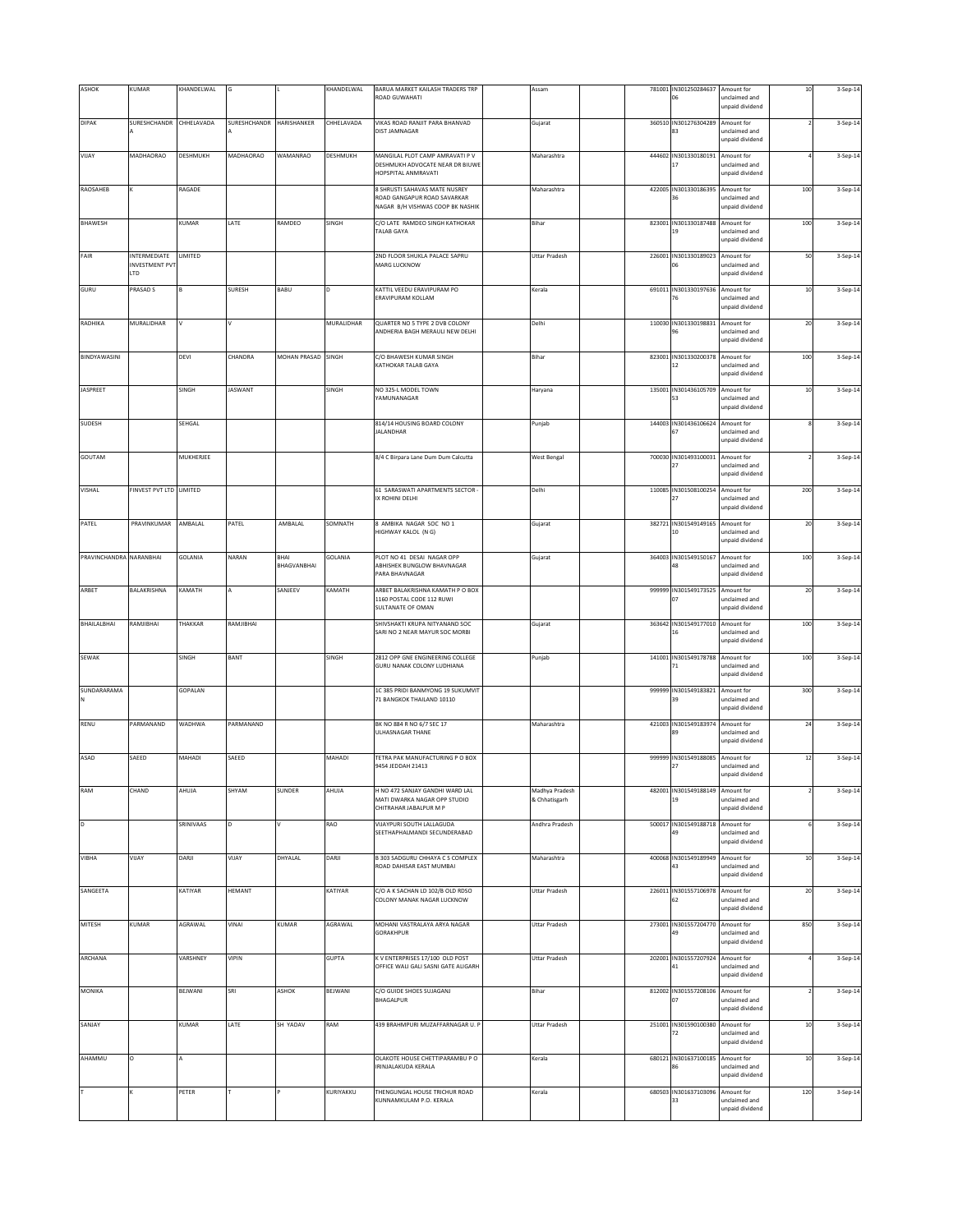| SHAJI                      |                   |                |                      |            | CHUMMAR          | CHERUVATHUR HOUSE PO<br>CHEMMENTHATTA TRICHUR KERALA                                               | Kerala                          |  | 680501 IN301637400036<br>39            | Amount for<br>unclaimed and<br>unpaid dividend | 82     | 3-Sep-14 |
|----------------------------|-------------------|----------------|----------------------|------------|------------------|----------------------------------------------------------------------------------------------------|---------------------------------|--|----------------------------------------|------------------------------------------------|--------|----------|
| KIROSH                     | PETER             |                | PETER                |            |                  | THENGUNGAL HOUSE TRICHUR ROAD<br>KUNNAMKULAM TRICHUR KERALA                                        | Kerala                          |  | 680503 IN301637400099<br>49            | Amount for<br>unclaimed and<br>unpaid dividend | 30     | 3-Sep-14 |
| SUDHA                      |                   |                | <b>GOPALAKRISHNA</b> |            |                  | 7/124 KRISHNA KRIPA KADAMPADI<br><b>BHARATHI NAGAR</b><br>KANGAYAMPALAYAM POST SULUR<br>COIMBATORE | Tamilnadu                       |  | 641401 IN301637401936 Amount for<br>55 | unclaimed and<br>unpaid dividend               | 100    | 3-Sep-14 |
| MAJ                        | R P               | PANDEY         | SHRI                 | PITAMBER   | PANDEY           | ARMY HEADQUARTERS LIAISON UNIT<br>C/O STN HEADQUARTERS DELHI CANTT<br>NEW DELHI                    | Delhi                           |  | 110010 IN301637402568<br>06            | Amount for<br>unclaimed and<br>unpaid dividend |        | 3-Sep-14 |
| SASIDHAR                   |                   |                | GOVINDAN             | KUTTY NAIR |                  | FLAT NO 7 1ST FLOOR VIDYARANYA<br>APARTMENTS 1063-7 TRICHY ROAD<br>RAMANATHAPURAM COIMBATORE       | Tamilnadu                       |  | 641045 IN301637403841<br>55            | Amount for<br>unclaimed and<br>unpaid dividend | 20     | 3-Sep-14 |
| <b>USEPH</b>               |                   | н              | <b>HYDRUMAN</b>      |            |                  | THOMMAN VALAPPIL HOUSE MANGAD<br>ERUMAPETTY VIA TRICHUR DIST                                       | Kerala                          |  | 680584 IN301637404958<br>75            | Amount for<br>unclaimed and<br>unpaid dividend |        | 3-Sep-14 |
|                            |                   | PETCHIAMMAL    |                      | VIJAYA     | RAGHAVAN         | 107/C/4/3 TMB COLONY FOURTH<br>STREET TUTICORIN                                                    | Tamilnadu                       |  | 628008 IN301637405660<br>25            | Amount for<br>unclaimed and<br>unpaid dividend | 10     | 3-Sep-14 |
| <b>JOTHIMANI</b>           |                   |                | BALUSAMY             |            |                  | 5/712 VASANTHA JOTHI NIVAS NGO<br>COLONY EAST DINDIGUL                                             | Tamilnadu                       |  | 624005 IN301637406139<br>86            | Amount for<br>unclaimed and<br>unpaid dividend |        | 3-Sep-14 |
| <b>HONEY</b>               |                   | BABY           | KIROSH               | PETER      |                  | THENGUGAL HOUSE TRICHUR ROAD<br>KUNNAMKULAM TRICHUR DIST                                           | Kerala                          |  | 680503 IN301637406207<br>22            | Amount for<br>unclaimed and<br>unpaid dividend | $20\,$ | 3-Sep-14 |
| <b>BENNY</b>               |                   | RAPHEL         | RAPPAI               |            |                  | ARANGATHUPARAMBIL HOUSE<br>NANDIKKARA P.O THRISSUR                                                 | Kerala                          |  | 680301 IN301637406385<br>72            | Amount for<br>unclaimed and<br>unpaid dividend | 20     | 3-Sep-14 |
| ABOOBACKER                 |                   |                | KOTTILIL             |            | HOUSE            | KOTTILIL HOUSE VATTAMKULAM (VIA)<br><b>MUDUR P O TRICHUR DIST</b>                                  | Kerala                          |  | 679578 IN301637406948<br>$^{00}$       | Amount for<br>unclaimed and<br>unpaid dividend | $10$   | 3-Sep-14 |
|                            |                   | SANKARAN       | KANNAPPAN            |            |                  | NO 10 JOSEPH NAGAR VIBISHNAPURAM<br>CHIDAMRARAM                                                    | Tamilnadu                       |  | 608401 IN301637406959<br>97            | Amount for<br>unclaimed and<br>unpaid dividend |        | 3-Sep-14 |
|                            |                   | PALANIVEL      |                      |            |                  | RAJAMANICKAM F3 SUGAM APARTMENTS NO 46<br><b>VELLAPIRANDHAN STREET</b><br>CHIDAMBARAM              | Tamilnadu                       |  | 608001 IN301637406967<br>97            | Amount for<br>unclaimed and<br>unpaid dividend |        | 3-Sep-14 |
| ABDUL                      |                   | HAKKEEM        |                      | P MOOS     | MOOSA            | AZHIKUNNATH HOUSE KOKKUR PO<br>MALAPPURAM DIST                                                     | Kerala                          |  | 679561 IN301637407344<br>32            | Amount for<br>unclaimed and<br>unpaid dividend | 16     | 3-Sep-14 |
| MAHIDHARAN                 |                   |                | RAMAN                |            | NAIR             | CHERIYEDATH HOUSE CHOWANNUR P O<br>KUNNAMKULAM TRICHUR DIST                                        | Kerala                          |  | 680503 IN301637407379 Amount for<br>87 | unclaimed and<br>unpaid dividend               |        | 3-Sep-14 |
| SRIRAMAN                   |                   |                | RANGANATHAN          |            |                  | OLD NO 49 NEW NO 60 KRISHNA ROAD<br>NEW PERUNGALATHUR CHENNAI                                      | Tamilnadu                       |  | 600063 IN301637600271<br>54            | Amount for<br>unclaimed and<br>unpaid dividend |        | 3-Sep-14 |
| <b>JATINKUMAR</b>          | GURUDAYAL         | <b>JAYSWAL</b> | GURUDAYAL            |            | JAYSWAL          | AT-TALOD DIST SABARKANTHA TALOD                                                                    | Gujarat                         |  | 383215 IN301645101333<br>12            | Amount for<br>nclaimed and<br>unpaid dividend  | 80     | 3-Sep-14 |
| CHANDRASEKHA<br>RAN        |                   |                | CHANDAN              |            | v                | MOOLAYIL HOUSE THATTACHERY POST<br>NILESHWAR KASARAGOD DISTRICT                                    | Kerala                          |  | 671314 IN301696100745<br>10            | Amount for<br>unclaimed and<br>inpaid dividend | $10\,$ | 3-Sep-14 |
| THOTA                      | VENKATA           | RAO            | <b>SUBBA</b>         |            | RAO              | D.NO.22-1-69 LATHA LAB SANTHI<br>THEATRE ROAD CHIRALA                                              | Andhra Pradesh                  |  | 523155 IN301696100763<br>08            | Amount for<br>unclaimed and<br>unpaid dividend | $10\,$ | 3-Sep-14 |
| <b>BINDHU</b>              | MARIAM            | <b>JOHN</b>    | KOSHY                | MATHEW     | PANICKER         | DOOR NO 6 ELK HILL COTTAGES PO<br>SPRING FIELD BANDI SHOLAI ADAR<br>ESTATE COONOOR                 | Tamilnadu                       |  | 643104 IN301696106173<br>32            | Amount for<br>unclaimed and<br>unpaid dividend | $20\,$ | 3-Sep-14 |
| SHIHABUDEEN                |                   |                | MUHAMMED             |            | <b>MUSTHAFA</b>  | KODANKONATHU VEEDU THAZHAMEL<br>ANCHAL                                                             | Kerala                          |  | 691306 IN301696106902<br>13            | Amount for<br>unclaimed and<br>unpaid dividend | 14     | 3-Sep-14 |
| VALAVALA                   | BHADRADRI<br>RAMA | MURTHY         | VALAVAL              | SRI RAMA   | <b>MURTHY</b>    | PLOT 13 SASIKANTH NAGAR OPP<br>KRISHNA NAGAR BANK COLONY<br>KAKINADA                               | Andhra Pradesh                  |  | 533003 IN301696107377                  | Amount for<br>unclaimed and<br>unpaid dividend | $10\,$ | 3-Sep-14 |
| VASUDEVA                   | NAIK              | G              | NAIK                 |            |                  | GABBALKAJE HOUSE POST ALETTY<br>SULLIA TALUK D K DIST                                              | Karnataka                       |  | 574247 IN301696107536<br>07            | Amount for<br>inclaimed and<br>unpaid dividend | 88     | 3-Sep-14 |
| <b>MAHENDRA</b>            | ΚR                | SRIVASTAVA     | DHARAM               | RAJ        | PRASAD           | QR NO DS/199 TUBE COLONY BARIDIH<br>POST BARIDIH COLONY JAMSHEDPUR<br><b>IHARKHAND</b>             | Bihar                           |  | 831017 IN301696108223<br>18            | Amount for<br>unclaimed and<br>unpaid dividend | $10\,$ | 3-Sep-14 |
| <b>GOWTHAMAMO</b><br>ORTHI |                   |                | RAMASAMY             |            |                  | PLOT NO.30 OPP TO ARAVIND EYE<br>HOSPITAL SRI RAM NAGAR THENL                                      | Tamilnadu                       |  | 625531 IN301696110873<br>50            | Amount for<br>unclaimed and<br>unpaid dividend |        | 3-Sep-14 |
| SUBHASH                    | KUMAR             | AGARWAL        | BANWARI              | LAL        | AGARWAL          | C/O.- M/S. BALDEODAS BANWARILAL<br>KALYANESHWARI ROAD BARAKAR DIST.-<br><b>BURDWAN</b>             | <b>West Bengal</b>              |  | 713324 IN301740103114<br>87            | Amount for<br>unclaimed and<br>unpaid dividend |        | 3-Sep-14 |
| ESHWARAN                   |                   |                | PATEL                |            | <b>GIRIYAPPA</b> | NST Road Old Town Bhadravathi<br>Manjunatha Nilaya Bhadravathi                                     | Karnataka                       |  | 577301 IN301774101711<br>58            | Amount for<br>unclaimed and<br>unpaid dividend | $10\,$ | 3-Sep-14 |
| VIKRAM                     |                   | KHAWAR         | MANGI                | LAL        | KHAWAR           | MANGI LAL KHAWAR MYCO TEXTILES B<br>H ROAD BHADRAVATHI                                             | Karnataka                       |  | 577301 IN301774104576<br>22            | Amount for<br>unclaimed and<br>unpaid dividend |        | 3-Sep-14 |
| SUMIT                      |                   | JAIN           | JINENDRA             |            | JAIN             | 219 BAHUBALI COLONY WARD NO 8<br>BANSWARA                                                          | Rajasthan                       |  | 327001 IN301774105891<br>45            | Amount for<br>nclaimed and<br>unpaid dividend  | 40     | 3-Sep-14 |
| SUVRANSU                   |                   | MAJUMDER       | <b>UTPAL</b>         |            | MAJUMDER         | QUICK SERVICE SANTI NIKETAN ROAD<br>NR BICHITRA CINEMA DIST BIRBHUM<br><b>BOLPUR</b>               | <b>West Bengal</b>              |  | 731204 IN301774108671<br>96            | Amount for<br>unclaimed and<br>inpaid dividend |        | 3-Sep-14 |
| DEEPAK                     | KUMAR             | JAIN           | PRAKASH              | CHAND      | JAIN             | NEAR PUNIT TAIKIES SUTHALIYA ROAD<br><b>BIAORA BIAORA</b>                                          | Madhya Pradesh<br>& Chhatisgarh |  | 465674 IN301774109128<br>11            | Amount for<br>unclaimed and<br>unpaid dividend | $10\,$ | 3-Sep-14 |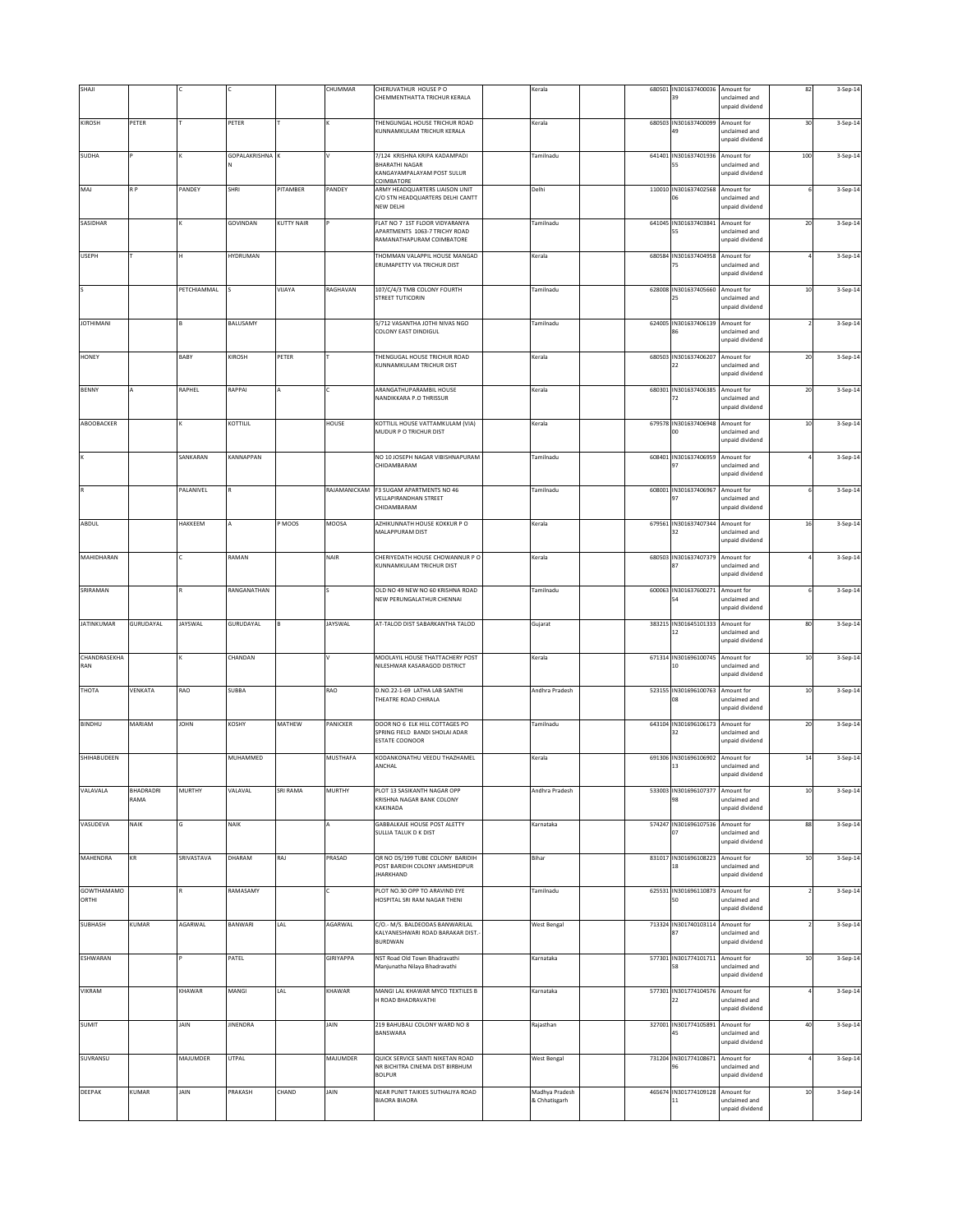| MOHD                     | TUFEL           | AHMAD               | <b>JALAUDDIN</b>  |                    |              | VILL FATEHPUR POST JHUNGIYA BAZAR<br>GORAKHPUR                                                    | <b>Uttar Pradesh</b>            |        | 273001 IN301774113045 Amount for<br>53  | unclaimed and<br>unpaid dividend               | 20     | 3-Sep-14 |
|--------------------------|-----------------|---------------------|-------------------|--------------------|--------------|---------------------------------------------------------------------------------------------------|---------------------------------|--------|-----------------------------------------|------------------------------------------------|--------|----------|
| SHEKHAR                  | ASHOK           | GHATE               | ASHOK             | VITHAL             | GHATE        | 304 NEELAKASH APARTMENTS KAMLA<br>NEHRU PARK ERANDWANE PUNE PUNE                                  | Maharashtra                     |        | 411004 IN301774113346<br>88             | Amount for<br>unclaimed and<br>unpaid dividend | $10$   | 3-Sep-14 |
| ASHWANI                  | KUMAR           | KEWAT               | NAND              | LAL                | KEWAT        | 80 HATHI BARKLA DEHRADUN                                                                          | <b>Uttar Pradesh</b>            |        | 248001 IN301774113717 Amount for<br>23  | unclaimed and<br>unpaid dividend               | 40     | 3-Sep-14 |
| AJIT                     | DILIP           | GIJARE              | DILIP             | VINAYAK            | GIJARE       | MIG JR 4 E-3 ARERA COLONY BHOPAL                                                                  | Madhya Pradesh<br>& Chhatisgarh |        | 462016 IN301774115100 Amount for<br>24  | unclaimed and<br>unpaid dividend               | $10\,$ | 3-Sep-14 |
| SANDESH                  |                 | AGRAWAL             | RAMPAL            |                    | AGRAWAL      | B 53 FLAT NO G-3 JAIN SONS APTT<br>KAMLA NAGAR KOTRA SULTANABAD<br><b>BHOPAL</b>                  | Madhya Pradesh<br>& Chhatisgarh | 462016 | IN301774115371<br>56                    | Amount for<br>unclaimed and<br>unpaid dividend | $10$   | 3-Sep-14 |
| NIRAJ                    |                 | YADAV               | PRAKASH           | CHAND              | YADAV        | H NO 56/11 SOUTH T T NAGAR BHOPAL                                                                 | Madhya Pradesh<br>& Chhatisgarh |        | 462003 IN301774116718 Amount for<br>56  | unclaimed and<br>unpaid dividend               |        | 3-Sep-14 |
| PRAKASH                  | <b>AJPATRAI</b> | BAHIRWANI           | LAJPATRAI         |                    | BAHIRWANI    | M/S COSMOS P.O.BOX 43942 ABU<br>DHABI U.A.E.                                                      |                                 | 999999 | IN301838100096<br>72                    | Amount for<br>unclaimed and<br>unpaid dividend | 100    | 3-Sep-14 |
| AMMINIKUTTY              |                 |                     |                   |                    | PONNACHAN    | 373/1 ARAPPURA PUTHEN VEEDU<br>AIPPALLUR KARICKOM P O MELILA<br>KOTTARAKKARA KOLLAM KERALA        | Kerala                          | 691531 | IN301895103865<br>82                    | Amount for<br>unclaimed and<br>unpaid dividend |        | 3-Sep-14 |
| <b>JUTHIKA</b>           |                 | CHAUDHURI           | BAGALANANDA       |                    | CHAUDHURI    | 11- TAGORE AVENUE A-ZONE<br><b>DURGAPUR</b>                                                       | <b>West Bengal</b>              |        | 713204 IN302105100391 Amount for<br>43  | unclaimed and<br>unpaid dividend               |        | 3-Sep-14 |
| <b>SUDIP</b>             | RANJAN          | DASGUPTA            | SUNIL             | RANJAN             | DASGUPTA     | 5/20 ASHOKE AVENUE P.O.-DURGAPUR<br>DURGAPUR                                                      | <b>West Bengal</b>              |        | 713204 IN302105101260 Amount for        | unclaimed and<br>unpaid dividend               |        | 3-Sep-14 |
| <b>GHURNA</b>            | NAND            | THAKUR              | LATE              | <b>VINODA NAND</b> | THAKUR       | A.T.-RANTI P.O.-RANTI DISTT.-<br>MADHUBANI BIHAR                                                  | Bihar                           | 847211 | IN302105101600<br>88                    | Amount for<br>unclaimed and<br>unpaid dividend | 20     | 3-Sep-14 |
| ARVIND                   | KUMAR           | BANSAL              | MURARILALL        |                    | AGARWAL      | LADINGPA BUILDING SISA GOLAI P.O.-<br><b>GANGTOK SIKKIM</b>                                       | <b>West Bengal</b>              | 737101 | IN302105102704<br>07                    | Amount for<br>unclaimed and<br>unpaid dividend | $10\,$ | 3-Sep-14 |
| RAJ                      | KUMAR           | <b>GUPTA</b>        | FATEH             | CHANDRA            | <b>GUPTA</b> | RAOLI ROAD OPP NEHRU STADIUM<br><b>BIJNOR U P</b>                                                 | <b>Uttar Pradesh</b>            | 246701 | IN302113100145 Amount for<br>55         | unclaimed and<br>unpaid dividend               |        | 3-Sep-14 |
| $\overline{\phantom{a}}$ | D.              | SRIKANTHA           |                   |                    | DUGGAPPAIAH  | SULUGODU MELIGE POST<br>THIRTHAHALLI SHIMOGA DIST                                                 | Karnataka                       |        | 577432 IN302148104162 Amount for<br>68  | unclaimed and<br>unpaid dividend               | $10$   | 3-Sep-14 |
| DILIP                    | DHIRAJLAL       | RACHCHH             | DHIRAJLAL         |                    | RACHCHH      | CITY PLACE FLAT NO. 504 6 SHAKTI<br>PLOT MORBI                                                    | Maharashtra                     | 400000 | IN302164101011 Amount for<br>59         | unclaimed and<br>unpaid dividend               |        | 3-Sep-14 |
| SAURABH                  |                 | AGARWAL             |                   |                    | AGARWAL      | A-22 KAILASH COLONY NEW DELHI                                                                     | Delhi                           | 110048 | IN302164101314 Amount for<br>60         | unclaimed and<br>unpaid dividend               | 20     | 3-Sep-14 |
| $\mathsf N$              |                 | LATHA               |                   |                    | NATARAJAN    | 27 DURAISAMY NAGAR PRETHAM<br><b>STREET MADURAI</b>                                               | Tamilnadu                       | 625010 | IN302164101496                          | Amount for<br>inclaimed and<br>unpaid dividend |        | 3-Sep-14 |
|                          |                 | CHELLAPANDIAN       |                   |                    | SIVASAMY     | 43 RAMANSHREE GARDEN<br>MEENAMBIGAI NAGAR MADURAI                                                 | Tamilnadu                       | 625003 | IN302164101518<br>59                    | Amount for<br>unclaimed and<br>unpaid dividend |        | 3-Sep-14 |
| M                        |                 | ALAGAPPAN           | MEIYAPPAN         |                    |              | <b>B-34 STB SILVER WING TREASURE</b><br>APARTMENTS 11TH CROSS<br>THILLAINAGAR TRICHY              | Tamilnadu                       |        | 620018 IN302164101976<br>28             | Amount for<br>unclaimed and<br>unpaid dividend | 10     | 3-Sep-14 |
|                          |                 | BALASUBRAMAN<br>IAM |                   |                    | PITCHIAH     | "SHRI GANESH" NO.50 SUBRAMANI<br>PILLAI 12/7 SUBRAMANI PILLAI ST.<br>S.S.COLONY MADURAI TAMILNADU | Tamilnadu                       |        | 625016 IN302164101986<br>39             | Amount for<br>unclaimed and<br>unpaid dividend |        | 3-Sep-14 |
|                          |                 | <b>BALU</b>         |                   |                    | SOMU         | 152 MUNICHALAI ROAD MADURAI                                                                       | Tamilnadu                       |        | 625009 IN302164102183 Amount for<br>02  | unclaimed and<br>unpaid dividend               | $10\,$ | 3-Sep-14 |
| SONI                     | HASMUKHLAL      | LALIBHAI            | LALJIBHAI         |                    | SONI         | C/O SONI WATCH CO. STATION AREA AT<br>AND POST KHEDBRAHMA DIST -<br>SABARKANTHA                   | Gujarat                         | 383255 | IN302201101206 Amount for               | unclaimed and<br>unpaid dividend               |        | 3-Sep-14 |
| <b>MAHESH</b>            | PRABHU          |                     | SUDARSHAN         | PRABHU             |              | 246/A N T I LAYOUT VIDYARANYAPURA<br>BANGALORE                                                    | Karnataka                       | 560097 | IN302236103367<br>26                    | Amount for<br>unclaimed and<br>unpaid dividend | 100    | 3-Sep-14 |
| s                        |                 | REVATHI             | RAJASEKARAN       |                    |              | 5/322 DWARKA NAGAR NEAR<br>MUNEESWARAN NAGAR HOSUR                                                | Tamilnadu                       |        | 635109 IN302236104145<br>24             | Amount for<br>unclaimed and<br>unpaid dividend |        | 3-Sep-14 |
| RAM                      | KARAN           | CHOUDHARY           | PEMA              | RAM                | CHOUDHARY    | 0005 MEDIKAL COMPLEX AJAD PARK<br>WARD NO 26'50 AIMER                                             | Rajasthan                       | 305001 | IN302236104641 Amount for<br>35         | unclaimed and<br>unpaid dividend               | $10\,$ | 3-Sep-14 |
|                          |                 | PRADEEP             | <b>JAGADEESAN</b> |                    |              | 84 7TH STREET TATABAT COIMBATORE                                                                  | Tamilnadu                       |        | 641012 IN302236105390 Amount for<br>57  | unclaimed and<br>unpaid dividend               | 160    | 3-Sep-14 |
| VINOD                    | SHRIKANT        | KOLAMKAR            | SHRIKANT          |                    | KOLAMKAR     | 2112 KODIBAG TARIWADA KARWAR U K<br>KARNATAKA                                                     | Karnataka                       |        | 581303 IN302236108961 Amount for        | unclaimed and<br>unpaid dividend               |        | 3-Sep-14 |
| MAHESH                   | NENSUKH         | SHINGAVI            |                   |                    |              | FL 2 BLDG A1 VISHNU VIHAR SOC<br>KONDAWA ROAD BIBVEWADI PUNE                                      | Maharashtra                     |        | 411037 IN302269101706 Amount for<br>RR. | unclaimed and<br>unpaid dividend               | $10\,$ | 3-Sep-14 |
| AMIT                     |                 | <b>JOGLEKAR</b>     |                   |                    |              | 21 LAXMAN VILLA NEAR JOG HOSPITAL<br>PAUD ROAD PUNE                                               | Maharashtra                     | 411038 | IN302269101901                          | Amount for<br>inclaimed and<br>unpaid dividend | 20     | 3-Sep-14 |
| <b>USHA</b>              |                 | SINGHAL             |                   |                    |              | 12/87 VIKAS NAGAR LUCKNOW                                                                         | <b>Uttar Pradesh</b>            | 226022 | IN302269101947<br>91                    | Amount for<br>unclaimed and<br>unpaid dividend |        | 3-Sep-14 |
| SANTOSH                  |                 | SHETTY              | MUDDANNA          |                    | SHETTY       | B 4 103 KARMAYOG APT OPP DR BECK<br>CO PIMPRI PUNE                                                | Maharashtra                     |        | 411018 IN302269102657<br>12             | Amount for<br>unclaimed and<br>unpaid dividend | 40     | 3-Sep-14 |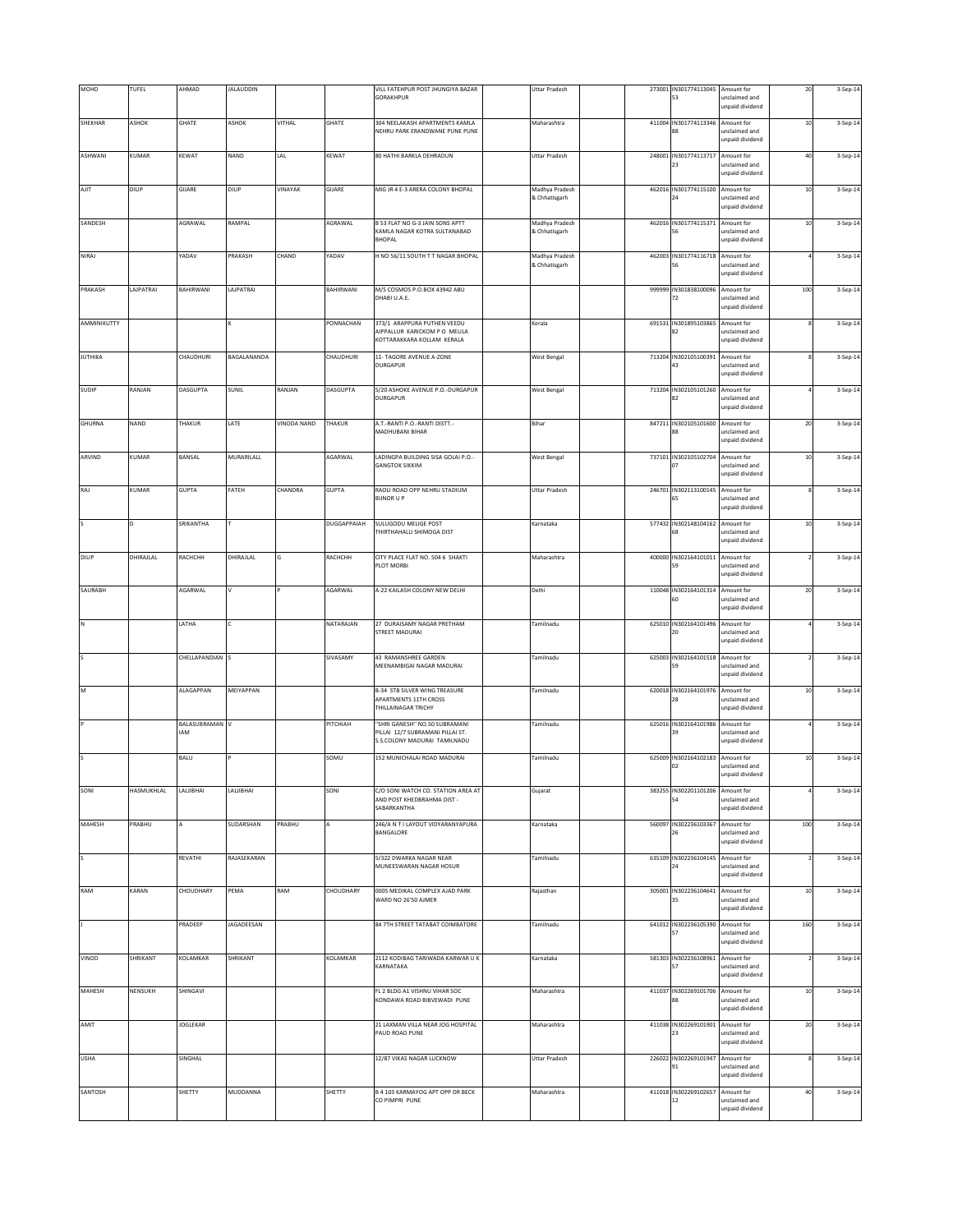| SANJEEV                     | KUMAR      | SINGH             |                   |              |                | 1 8 A VISHWAS KHAND GOMTI NAGAR<br>LUCKNOW                                      | <b>Uttar Pradesh</b>            |        | 226010 IN302269103016 Amount for<br>33             | unclaimed and<br>unpaid dividend                                  | 20     | 3-Sep-14 |
|-----------------------------|------------|-------------------|-------------------|--------------|----------------|---------------------------------------------------------------------------------|---------------------------------|--------|----------------------------------------------------|-------------------------------------------------------------------|--------|----------|
| RAKESH                      |            | <b>BHATNAGAR</b>  |                   | N BHATNAGA   | BHATNAGAR      | C 1096 INDIRA NAGAR C BLOCK<br>LUCKNOW UTTAR PRADESH                            | <b>Uttar Pradesh</b>            |        | 226016 IN302269104085 Amount for<br>05             | unclaimed and<br>unpaid dividend                                  |        | 3-Sep-14 |
| KANNIMUTHU                  |            |                   | DHARMARAJ         |              |                | 122/A ALAGAPPA COLONY<br>CHINNAMPALAYAM POLLACHI<br>TAMILNADU                   | Tamilnadu                       | 642001 | IN302269106638 Amount for                          | unclaimed and<br>unpaid dividend                                  |        | 3-Sep-14 |
| UJJAL                       | KUMAR      | DEB               | PRAMATHA          | NATH         | DEB            | LAXMI TRADERS 123 N.N. ROAD COOCH<br>BEHAR WEST BENGAL                          | <b>West Bengal</b>              | 736101 | IN302269106899<br>76                               | Amount for<br>unclaimed and<br>unpaid dividend                    |        | 3-Sep-14 |
| SUKUMARANME<br><b>NON</b>   |            |                   | KUNJUKUTTAN       | MARATH       | NAIR           | KOTHARAMATH KALAM KUTTARAPADI<br>PO KUZHALMANNAM PALAKKAD                       | Kerala                          |        | 678702 IN302269107203 Amount for<br>02             | unclaimed and<br>unpaid dividend                                  |        | 3-Sep-14 |
| ANIL                        | VASANT     | INDAPURKAR        | VASANT            |              | INDAPURKAR     | PLOT NO 9 SH NIWAS MADHV SANCHAY<br>SOCIETY KARVE NAGAR PUNE                    | Maharashtra                     | 411052 | IN302269108255<br>26                               | Amount for<br>unclaimed and<br>unpaid dividend                    | $10\,$ | 3-Sep-14 |
| SRINIVAS                    |            | G                 | SOMAIAH           |              |                | H.NO.2-5-28 JAWAHAR ROAD<br>NIZAMABAD ANDHRA PRADESH                            | Andhra Pradesh                  | 503001 | IN302269108324<br>56                               | Amount for<br>unclaimed and<br>unpaid dividend                    |        | 3-Sep-14 |
| ANITA                       |            | KUMARI            | SHASHI            | KANT         | SINGH          | 104 BRAJKUNJ APARTMENT SHYAMAL<br>HOSPITAL MOURYA PATH ASHIYANA<br>PATNA        | Bihar                           |        | 800014 IN302269108862 Amount for<br>83             | unclaimed and<br>unpaid dividend                                  | $12\,$ | 3-Sep-14 |
| RATNAKAR                    | MADHUKAR   | GAIKWAD           | MADHUKAR          | RAGHUNATH    | GAIKWAD        | 92 B SHUKRAWAR PETH SATARA                                                      | Maharashtra                     | 415002 | IN302269108875 Amount for<br>73                    | unclaimed and<br>unpaid dividend                                  |        | 3-Sep-14 |
| NAVEEN                      |            | GARG              | VED               | PRAKASH      | GARG           | 6 KRISHNA MARKET RAJAPUR SECTOR-9<br>ROHINI DELHI                               | Delhi                           | 110085 | IN302269110367                                     | Amount for<br>inclaimed and                                       | $10$   | 3-Sep-14 |
| NILESH                      |            | GAWDE             | <b>JANARDAN</b>   | ATMARAM      | GAWADE         | 86/7 A PARVATI DARSHAN PUNE                                                     | Maharashtra                     | 411009 | IN302269110415<br>73                               | unpaid dividend<br>Amount for<br>unclaimed and<br>unpaid dividend |        | 3-Sep-14 |
| SANJAY                      | KUMAR      | JAISWAL           | GOPAL             | PRASAD       | <b>JAISWAL</b> | SANJI BAZAR SAHIB GANJ JHARKHAND                                                | Bihar                           | 816109 | IN302269112298<br>$\overline{a}$                   | Amount for<br>unclaimed and<br>unpaid dividend                    | 20     | 3-Sep-14 |
| RAJAT                       |            | KUMAR             | <b>UMASHANKAR</b> | PRASAD       | SHRIVASTAVA    | SILVER CONSULTANCY SERVICES SAHAY<br>CAMPUS CHATTA CHOWK                        | Bihar                           |        | 842002 IN302269112490 Amount for<br>24             | unclaimed and                                                     | $12\,$ | 3-Sep-14 |
| SANDIP                      |            | <b>DUTTA</b>      | INDRA             | <b>MOHAN</b> | <b>DUTTA</b>   | MUZAFFARPUR BIHAR<br>616 G T ROAD NORTH P.S SERAMPORE<br>HOOGHLY WEST BENGAL    | West Bengal                     |        | 712201 IN302269113194 Amount for<br>$\overline{a}$ | unpaid dividend<br>unclaimed and<br>unpaid dividend               |        | 3-Sep-14 |
| SUBHASH                     |            | CHANDER           | SARDARI           |              | LAL            | KRISHNA NAGRI ROAD ABOHAR PUNJAB                                                | Punjab                          |        | 152116 IN302269113252 Amount for<br>34             | unclaimed and<br>unpaid dividend                                  | $10\,$ | 3-Sep-14 |
| <b>UMANG</b>                |            | GAUR              | RAM               | PRAKASH      | GAUR           | MAHINDRA FINANCE ALLAHABAD ROAD<br>ALIGANJ BANDA UTTAR PRADESH                  | <b>Uttar Pradesh</b>            | 210001 | IN302269114162<br>12                               | Amount for<br>unclaimed and                                       | $10$   | 3-Sep-14 |
| SANDIP                      |            | MUKHERJEE         | NIRMALENDU        |              | MUKHERJEE      | BARANILNPUR PURBAPALLY BURDWAN<br>WEST BENGAL                                   | <b>West Bengal</b>              |        | 713103 IN302269114167<br>BO                        | unpaid dividend<br>Amount for<br>unclaimed and                    |        | 3-Sep-14 |
| ALKA                        |            | PANDEY            | SURENDRA          | MOHAN        | PANDEY         | C/O SHRI A K PANDEY BLDC NO-72 STH<br>STREET LALBAG BHAGALPUR BIHAR             | Bihar                           | 812001 | IN302269115095 Amount for<br>41                    | unpaid dividend<br>unclaimed and<br>unpaid dividend               |        | 3-Sep-14 |
| AMAL                        | KUMAR      | GHOSH             | APURBA            |              | GHOSH          | PLOT NO 15 HAJLI CO OP DEV SOCIETY<br>IT KHARAGPUR WEST BENGAL                  | <b>West Bengal</b>              |        | 721302 IN302269115412 Amount for<br>93             | unclaimed and<br>unpaid dividend                                  | $10$   | 3-Sep-14 |
| SHARMILA                    |            | DEVDA             | GAJENDRA          | SINGH        | SISODIYA       | 234 TAIGOR NAGAR PALI RAJASTHAN                                                 | Rajasthan                       |        | 306401 IN302269115624 Amount for<br>22             | unclaimed and<br>unpaid dividend                                  | 90     | 3-Sep-14 |
| MANOJ                       |            | <b>GUPTA</b>      | RAMESH            | CHAND        | <b>GUPTA</b>   | A-1/6 HASTSAL ROAD UTTAM NAGAR<br>DELHI                                         | Delhi                           |        | 110059 IN302269115912 Amount for<br>45             | unclaimed and<br>unpaid dividend                                  | $10\,$ | 3-Sep-14 |
| BABUL                       |            | KUMAR             | HAJARILAL         |              | ADHIKARI       | MAIN ROAD NANDANPUR<br>CHHINDWARA                                               | Madhya Pradesh<br>& Chhatisgarh | 480001 | IN302269117654                                     | Amount for<br>unclaimed and<br>unpaid dividend                    |        | 3-Sep-14 |
| <b>JOGANI</b>               | HIREN      | <b>BHIKHUBHAI</b> |                   |              | JOGANI         | STREET NO 11 KERIA ROAD AMRELI<br>GUJARAT                                       | Gujarat                         |        | 365601 IN302269117727<br>47                        | Amount for<br>unclaimed and<br>unpaid dividend                    |        | 3-Sep-14 |
| <b>ITOYL</b>                |            | JAIN              | NARESH            | CHAND        | JAIN           | SHRINAGAR BEAUTY PARLER NEAR<br>SHALIMAR VIVAH GHAR KHUTEHI REWA<br>M.P.        | Madhya Pradesh<br>& Chhatisgarh |        | 486001 IN302269118084 Amount for<br>89             | unclaimed and<br>unpaid dividend                                  | $10\,$ | 3-Sep-14 |
| ASHARA                      | ANAND      | AVINASHBHAI       |                   | J ASHAR      | ASHARA         | C/O A J ASHARA JAYDEEP APA BLOCK<br>NO 12 TALAV STREET NO 6 JUNAGADH<br>GUJARAT | Gujarat                         | 362001 | IN302269118146<br>94                               | Amount for<br>unclaimed and<br>unpaid dividend                    |        | 3-Sep-14 |
| RAJARAM                     | PRALHAD    | GANDHALE          | PRALHAD           | BABURAO      | GANDHALE       | RH 73 23 SIDDHANT SOC SHAHU<br>NAGAR CHICHWAD PUNE<br>MAHARASHTRA               | Maharashtra                     |        | 411019 IN302269118662 Amount for                   | unclaimed and<br>unpaid dividend                                  |        | 3-Sep-14 |
| MUTHUVEL                    |            |                   | KUPPUSAMY         |              |                | DOOR NO 289 SENTHIL NAGER<br>KARUMATHAMPATTY COIMBATORE                         | Tamilnadu                       |        | 641668 IN302269118717 Amount for                   | unclaimed and                                                     | $12\,$ | 3-Sep-14 |
| SUNIL                       |            | MANJHI            | SH                | LAKHU        | <b>HUAN</b>    | TAMILNADU<br>SECTOR- 12- E/4035 BS CITY BOKARO<br>STEEL CITY                    | Bihar                           |        | 827012 IN302316101493<br>54                        | unpaid dividend<br>Amount for<br>unclaimed and<br>unpaid dividend |        | 3-Sep-14 |
| <b>GONTUMUKKALA VENKATA</b> |            | RAMANA            |                   | VENKATA      | SUBBAIAH       | 6/568- A SANKARAPURAM KADAPA                                                    | Andhra Pradesh                  |        | 516002 IN302324104073                              | Amount for<br>unclaimed and<br>unpaid dividend                    |        | 3-Sep-14 |
| PUTTA                       |            | THULASIDHAR       |                   |              | SUBBARAYUDU    | 15/27 PEDDA BESTHA STREET KADAPA                                                | Andhra Pradesh                  |        | 516001 IN302324107089<br>13                        | Amount for<br>unclaimed and<br>unpaid dividend                    |        | 3-Sep-14 |
| CHIRAGKUMAR                 | CHANDUBHAI | PATEL             | CHANDUBHAI        | PUNAMBHAI    | PATEL          | 21 SWAMINARAYAN SOCIETY KANJARI<br>TA NADIAD KANJARI                            | Gujarat                         |        | 387325 IN302381200681<br>43                        | Amount for<br>unclaimed and<br>unpaid dividend                    |        | 3-Sep-14 |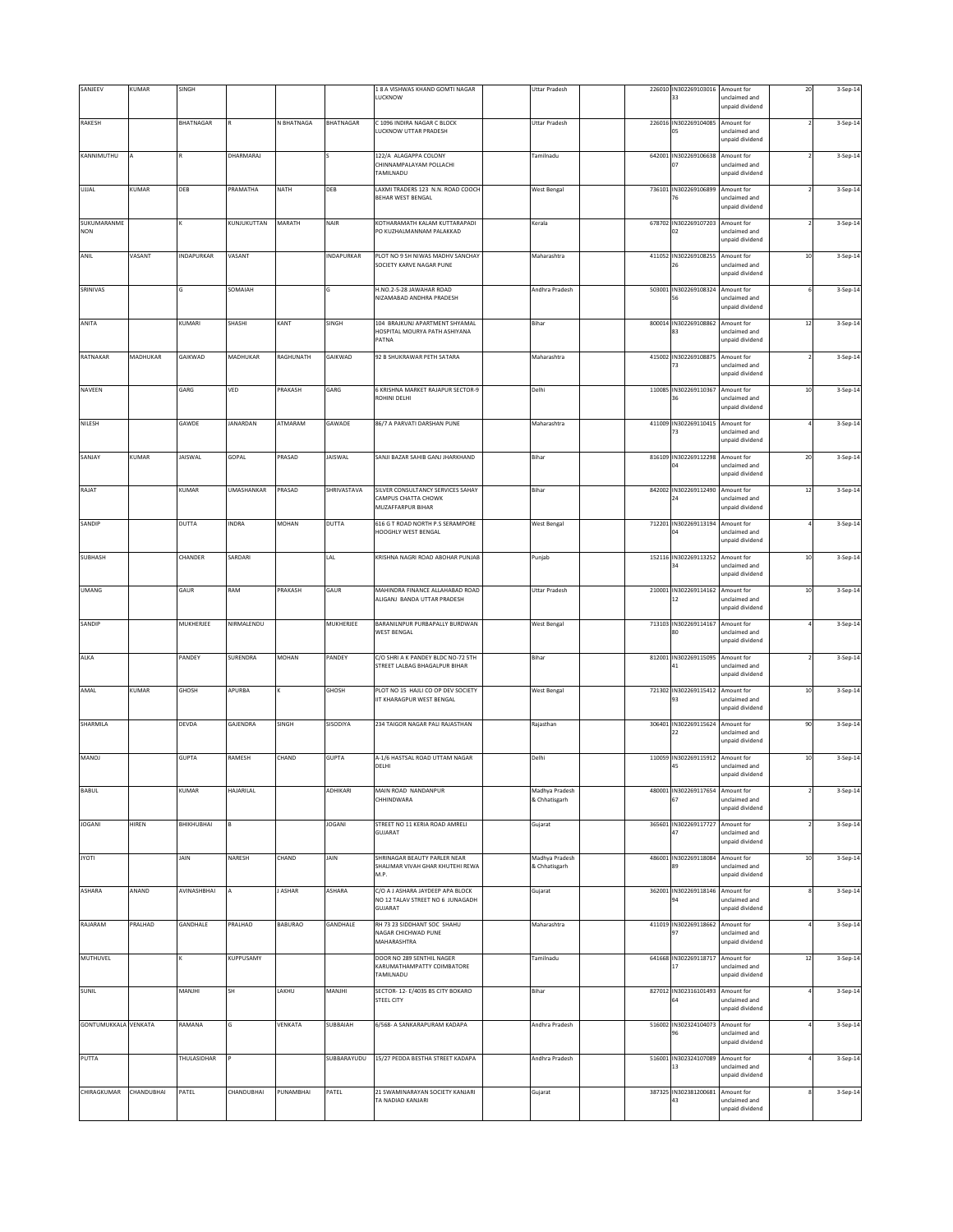| BHAVANA        |                              | AGARWAL      |                    |              | AGARWAL      | 12 SURYA NAGAR COLONY AGRA                                                                                        | <b>Uttar Pradesh</b>            |  | 282002 IN302453100081<br>62            | Amount for<br>unclaimed and<br>unpaid dividend                    | $10\,$ | 3-Sep-14 |
|----------------|------------------------------|--------------|--------------------|--------------|--------------|-------------------------------------------------------------------------------------------------------------------|---------------------------------|--|----------------------------------------|-------------------------------------------------------------------|--------|----------|
| SUREEN         |                              | MUKHI        | NARSI              | DAYARAM      | MUKHI        | 125 BERKELEY COURT MARYLEBONE<br>ROAD GLENTWORTH STREET LONDON                                                    |                                 |  | 100000 IN302638100282<br>28            | Amount for<br>unclaimed and<br>unpaid dividend                    | 126    | 3-Sep-14 |
| GOVIND         |                              | BHANDARI     | VIJAY              | SINGH        | BHANDARI     | 99 MEYER ROAD 19-03 SINGAPORE<br>437920 SINGAPORE                                                                 |                                 |  | 100000 IN302638100333 Amount for<br>01 | unclaimed and<br>unpaid dividend                                  | 498    | 3-Sep-14 |
| NARESH         | <b>ODHAVJIBHAI</b>           | PATEL        | <b>ODHAVJIBHAI</b> | LALJIBHAI    | PATEL        | 8 GREEN PARK SOCIETY BEHIND<br>NARANLALA WADI ZAVERI SADAK<br>NAVSARI                                             | Gujarat                         |  | 396445 IN302679300011<br>18            | Amount for<br>unclaimed and<br>unpaid dividend                    |        | 3-Sep-14 |
| NAGESWARARAO S |                              | KANDREGULA   | SRIRAMULL          |              | KANDREGULA   | C/O W K VYAS 42 ROKADIYA HANUMAN<br>COLONY AURANGABAD MAHARASHTRA                                                 | Maharashtra                     |  | 431001 IN302679305412<br>40            | Amount for<br>unclaimed and<br>unpaid dividend                    |        | 3-Sep-14 |
| RAJESH         |                              | MAJAVDIYA    | MOHAN              | LAL          | MAJAVDIYA    | B/29 SALES TAX COLONY NEAR<br><b>GUMASTA NAGAR INDORE</b>                                                         | Madhya Pradesh<br>& Chhatisgarh |  | 452009 IN302679306571<br>13            | Amount for<br>unclaimed and                                       |        | 3-Sep-14 |
| <b>MUSHTAQ</b> | HUSAIN                       | HUSAINI      | MUMTAZ             | HUSAIN       | HUSAINI      | SAUDI ARABIAN AIRLINES GENERAL<br>LEDGE C C 622 P O BOX 620 JEDDAH<br>21231                                       |                                 |  | 999999 IN302679311897<br>62            | unpaid dividend<br>Amount for<br>unclaimed and<br>unpaid dividend | 80     | 3-Sep-14 |
| YASH           |                              | DESHPANDE    | PRAKASH            | GAJANAN      | DESHPANDE    | 501 HORIZON HOMES APT BEJAI<br>MUSIUM RD BEJAI MANGALORE                                                          | Karnataka                       |  | 575004 IN302679315063<br>66            | Amount for<br>unclaimed and<br>unpaid dividend                    |        | 3-Sep-14 |
| ABHISHEK       |                              | SINHA        | MUKESH             |              | SINHA        | CSC INDIA PVT LTD ELECTONIX<br>COMPLEX PARDESIPURA INDORE                                                         | Madhya Pradesh<br>& Chhatisgarh |  | 452003 IN302679317300<br>55            | Amount for<br>unclaimed and                                       | $10\,$ | 3-Sep-14 |
| EDWARD         | NORBERT                      | DMELLO       | JACOB              |              | DMELLO       | P O BOX 10452 MANAMA BAHARAIN                                                                                     |                                 |  | 999999 IN302679317895<br>93            | unpaid dividend<br>Amount for<br>unclaimed and<br>unpaid dividend | 50     | 3-Sep-14 |
| G              | UMA<br>MAHESHWARA            | RAO          | G                  |              | KOTAIAH      | FLAT NO.12/B SUKHWANI PRIDE PLOT<br>NO.9 MORWADI PUNE                                                             | Maharashtra                     |  | 411018 IN302679318145<br>92            | Amount for<br>unclaimed and                                       | $10$   | 3-Sep-14 |
| v              |                              | SUHASINI     |                    | <b>SUBHA</b> | RAO          | F 6 V S ENCLAVE MIG 24 SECTOR 1 MVP<br>COLONY VISHAKAPATNAM                                                       | Andhra Pradesh                  |  | 530017 IN302679318874<br>72            | <b>unpaid</b> dividend<br>Amount for<br>unclaimed and             |        | 3-Sep-14 |
| CHANDRASEKAR   | KRISHNAMCHARY THOPPAE        |              |                    |              | KRISHNAMACHA | A-402 MAYURESH SRISHTI PARK                                                                                       | Maharashtra                     |  | 400078 IN302679320764                  | unpaid dividend<br>Amount for                                     | 14     | 3-Sep-14 |
| MANISH         |                              | PAL          | DWIJENDRANAT       |              | RY<br>PAL    | GAMDEVI ROAD BHANDUP (WEST)<br>MUMBAI<br>KAKJURINDANGA P O KENDUADIHI                                             | <b>West Bengal</b>              |  | 00<br>722102 IN302679325076            | unclaimed and<br>unpaid dividend<br>Amount for                    | 20     | 3-Sep-14 |
|                |                              |              |                    |              |              | BANKURA                                                                                                           |                                 |  | 25                                     | unclaimed and<br>unpaid dividend                                  |        |          |
| GIRRAJ         | SARAN                        | VARSHNEY     | PURUSHOTHAM DAS    |              | VARSHNEY     | HANUMAN GALI KHAI SATSANG<br><b>BHAWAN HATHRAS</b>                                                                | <b>Uttar Pradesh</b>            |  | 204101 IN302679326564 Amount for<br>85 | unclaimed and<br>unpaid dividend                                  | R      | 3-Sep-14 |
| NEELAM         |                              | RAI          | RAJESH             |              | KUMAR        | C/O DR KAMLA RAI SIDDHESHWAR<br>NAGAR C LANKA GHAZIPUR                                                            | <b>Uttar Pradesh</b>            |  | 232327 IN302679327676<br>67            | Amount for<br>unclaimed and<br>unpaid dividend                    | 100    | 3-Sep-14 |
| KOLLODY        | MADHAVAN                     | SURENDRAN    | TRIKANDIYUR        | MADHAVA      | MENON        | P.O BOX 2675 P.C-111 FLAT NO.43<br>BLDG NO.45 WAY NO.42 NR INDIAN<br>SCHOOL AL.GHUBRA MUSCAT<br>SULTANATE OF OMAN |                                 |  | 999999 IN302679328650<br>83            | Amount for<br>nclaimed and<br>unpaid dividend                     | 330    | 3-Sep-14 |
| ANAND          | SUHAG                        | DIVAN        | SUHAG              | THAKORLAL    | <b>DIVAN</b> | <b>B 8 SUJATA SARASWATI ROAD</b><br>SANTACRUZ WEST MUMBAI                                                         | Maharashtra                     |  | 400054 IN302679329420<br>00            | Amount for<br>unclaimed and<br>inpaid dividend                    | 24     | 3-Sep-14 |
| NITHYANANDAM   |                              | BADHRINATHAN |                    |              |              | A1 SCF CAMP SHARJAH CEMENT<br>FACTORY PO BOX 5419 DHAID ROAD<br>SAJJA SHARJAH UAE                                 | Delhi                           |  | 111111 IN302679331710<br>56            | Amount for<br>unclaimed and<br>unpaid dividend                    |        | 3-Sep-14 |
| PARAS          | CHAND                        | JAIN         | SURAJ              | MAL          | JAIN         | E-2 IKSHUPURI COLONY JAIL ROAD P O<br>DILKUSHA LUCKNOW                                                            | Uttar Pradesh                   |  | 226002 IN302679332692<br>$14\,$        | Amount for<br>unclaimed and<br>unpaid dividend                    | $20\,$ | 3-Sep-14 |
| DAYANAND       | SANKAPPA                     | MADIVAL      | SANKAPPA           | GUDDA        | MADIVAL      | DOOR 104 LU LU AVENUE AREA 303<br>MANAMA BAHARAIN                                                                 |                                 |  | 999999 IN302679333490<br>99            | Amount for<br>unclaimed and<br>unpaid dividend                    |        | 3-Sep-14 |
| JOSE           | ANTONIO<br><b>EUCLIDES P</b> | PINTO        |                    |              |              | P O BOX 239 SAFAT 13003 KUWAIT                                                                                    |                                 |  | 999999 IN302679334015<br>05            | Amount for<br>inclaimed and<br>unpaid dividend                    | 100    | 3-Sep-14 |
| ls             |                              | SARAVANAN    |                    |              | SHANMUGAM    | NEW NO 12/C 2 BALAN NAGAR<br>PEELANEDEE COIMBATORE                                                                | Tamilnadu                       |  | 641004 IN302679335457<br>10            | Amount for<br>inclaimed and<br>unpaid dividend                    |        | 3-Sep-14 |
| CYRIAC         |                              | <b>NHOL</b>  |                    |              | CYRIAC       | P O BOX 80289 DOHA QATAR                                                                                          |                                 |  | 999999 IN302679336053<br>33            | Amount for<br>unclaimed and<br>unpaid dividend                    | 100    | 3-Sep-14 |
| SANTOSH        | SHRIPAD                      | YEOLEKAR     | SHRIPAD            |              | YEOLEKAR     | B4/1 NIRMAL TOWNSHIP SECTOR 12/3<br>PART NO 3 WADGAON BHADRUK PUNE                                                | Maharashtra                     |  | 411051 IN302679337167<br>94            | Amount for<br>unclaimed and<br>unpaid dividend                    |        | 3-Sep-14 |
| PRASHANT       | NARAYAN                      | PATIL        | NARAYAN            |              | PATIL        | A 12 Indrapark Sr. No. 4 Gadital<br>Hadapsar Pune                                                                 | Maharashtra                     |  | 411028 IN302871200869<br>$_{01}$       | Amount for<br>unclaimed and<br>unpaid dividend                    |        | 3-Sep-14 |
|                |                              | BALAKRISHNAN |                    |              | VENKATESAN   | No 1 TTP Quaters Andhra Bank<br>Anupparpalayam Tirupur                                                            | Tamilnadu                       |  | 641652 IN302871201210<br>79            | Amount for<br>unclaimed and<br>unpaid dividend                    | $20\,$ | 3-Sep-14 |
| KELAT          |                              | ANILKUMAR    | KELAT              |              | GOVINDAN     | Puthiyedath Thazham East Kudilthode<br>Chevarambalam Post Kozhikode Dt<br>Kerala                                  | Kerala                          |  | 673017 IN302871202272<br>82            | Amount for<br>unclaimed and<br>unpaid dividend                    | 30     | 3-Sep-14 |
| JAY            |                              | THAKKAR      | MAHESH             |              | THAKKAR      | B 6 NILESH APPT N/R RAJESH TOWER<br>GOTRI ROAD BARODA                                                             | Gujarat                         |  | 390021 IN302902400052<br>18            | Amount for<br>nclaimed and<br>unpaid dividend                     | 24     | 3-Sep-14 |
| INDU           |                              | MUNJAL       | VINOD              |              | KUMAR        | 200 SECTOR 13 HARYANA                                                                                             | Haryana                         |  | 125001 IN302902401233<br>42            | Amount for<br>unclaimed and<br>inpaid dividend                    | $20\,$ | 3-Sep-14 |
| <b>DINESH</b>  | CHANDRA                      | DAS          | DIGAMBAR           | CHANDRA      | DAS          | D MART KARANGAPARA DURGAPUR                                                                                       | <b>West Bengal</b>              |  | 713201 IN302902401488<br>23            | Amount for<br>unclaimed and<br>unpaid dividend                    |        | 3-Sep-14 |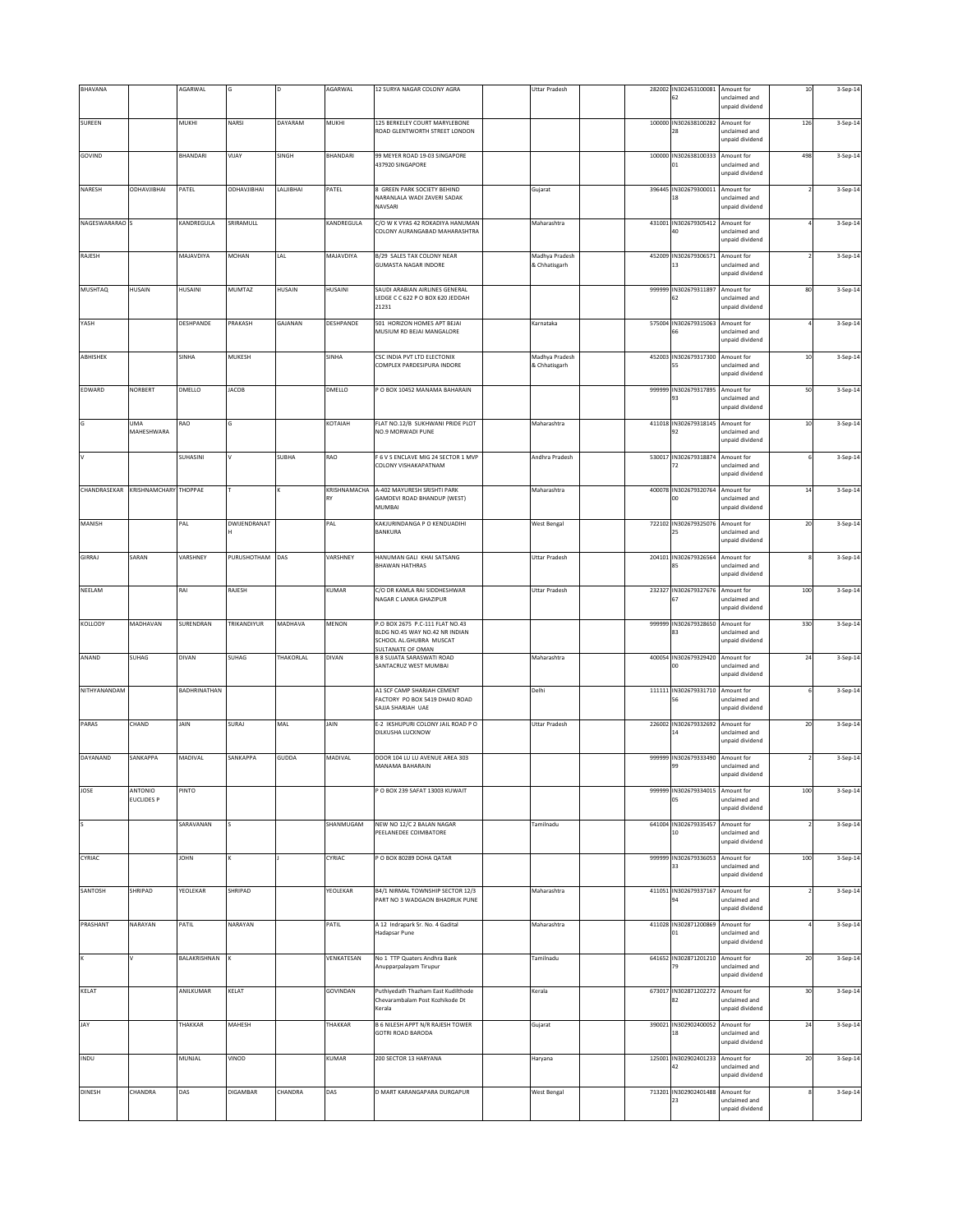| RAJESH             |                     | DHUMAL        | VASANT         |               | DHUMAL        | S NO 134/5/2 AUDUMBER NAGAR                                                       | Maharashtra                     |        | 411052 IN302902403498                  | Amount for                                     |        | 3-Sep-14 |
|--------------------|---------------------|---------------|----------------|---------------|---------------|-----------------------------------------------------------------------------------|---------------------------------|--------|----------------------------------------|------------------------------------------------|--------|----------|
|                    |                     |               |                |               |               | POPULAR NAGAR WARJE MALWADI<br>PUNE                                               |                                 |        | 13                                     | unclaimed and<br>unpaid dividend               |        |          |
| NARAYAN            | PRASANNVADAN PAREKH |               | PRASANNVADAN   |               | PAREKH        | 20 NILAM SOC OPP ENG COLLEGE UMRA<br>SURAT                                        | Gujarat                         | 395007 | IN302902406003 Amount for<br>29        | unclaimed and                                  | $20\,$ | 3-Sep-14 |
| GULSHAN            | RAI                 | KHANNA        | RISHI          | KESH          | KHANNA        | 709 6TH FLOOR JUFAIR TOWER                                                        |                                 | 999999 | IN302902406017                         | unpaid dividend<br>Amount for                  |        | 3-Sep-14 |
|                    |                     |               |                |               |               | BUILDING 63 ROAD 3601 BLOCK 336<br>ADLIYA BAHARAIN                                |                                 |        |                                        | unclaimed and<br>unpaid dividend               |        |          |
| <b>HEMANT</b>      | RAMESHCHANDR SHUKLA |               | RAMESHCHANDR B |               | SHUKLA        | 8 SRUSHTI SOCIETY VASNA ROAD NEAR<br>OCTROI NAKA BARODA                           | Gujarat                         | 390015 | IN302902406781<br>63                   | Amount for<br>unclaimed and<br>unpaid dividend | 200    | 3-Sep-14 |
| RAJESH             |                     | LACHHANI      | VASANT         | HOTCHAND      | LACHHANI      | 53/2 G-1 TYPE SECTOR-23 SWAMI<br>NARAYAN MANDIR ROAD                              | Gujarat                         |        | 382023 IN302902408244<br>55            | Amount for<br>unclaimed and                    | $10\,$ | 3-Sep-14 |
| ANANT              | KUMAR               | HARDIKAR      | MADHUKAR       |               | HARDIKAR      | GANDHINAGAR<br>POST BOX 5410 SALMIYA-22065                                        |                                 | 999999 | IN302902409621                         | unpaid dividend<br>Amount for                  | 280    | 3-Sep-14 |
|                    |                     |               |                |               |               | KUWAIT                                                                            |                                 |        | 85                                     | unclaimed and<br>unpaid dividend               |        |          |
| AKSHAYA            | KUMAR               | YADAV         | HARIGOVIND     |               | ADAV          | 100 N C C BNUP COLLEGE BHOJUBEER<br>VARANASI                                      | <b>Uttar Pradesh</b>            | 221002 | IN302902411020<br>03                   | Amount for<br>unclaimed and<br>unpaid dividend |        | 3-Sep-14 |
| PAVNISH            | MITTER              | MALHAN        | DEVI           | DASS          | MALHAN        | INST MAINT SHUAIBA REFINERY PO<br>BOX 9202 AHMADI KUWAIT 61003                    |                                 | 999999 | IN302902411216 Amount for<br>69        | unclaimed and                                  | $10\,$ | 3-Sep-14 |
|                    |                     |               |                |               |               |                                                                                   |                                 |        |                                        | unpaid dividend                                |        |          |
| NIKHIL             |                     | SHAH          | ARUN           | MANIKCHAND    | SHAH          | 2 SADDLEBACK CLOSE BOOTHS TOWN<br>WORSLEY MANCHESTER LANCS PIN<br>M281UU          |                                 | 999999 | IN302902411659 Amount for<br>58        | unclaimed and<br>unpaid dividend               | $20\,$ | 3-Sep-14 |
| ASHISH             |                     | CHOPRA        | AVATAR         | SINGH         | CHOPRA        | 70 B SECTOR INDRAPURI BHOPAL                                                      | Madhya Pradesh<br>& Chhatisgarh |        | 462021 IN302902412669                  | Amount for<br>inclaimed and                    |        | 3-Sep-14 |
| VEENA              | KUMARI              | KRISHNAMURTH  |                |               |               | FLAT N 27 BLDG 1176 RD 1817                                                       |                                 | 999999 | IN302902413604                         | unpaid dividend<br>Amount for                  | 28     | 3-Sep-14 |
|                    |                     |               |                |               |               | MANAMA 318 BAHARAIN                                                               |                                 |        | 64                                     | unclaimed and<br>unpaid dividend               |        |          |
| VEERAPPU           |                     | RAJENDRAN     | VEERAPPU       |               |               | OPERATION DEPT OP REFINERY P O BOX<br>50033 MESAIEED DOHA QATAR                   |                                 | 999999 | IN302902413828 Amount for<br>74        | unclaimed and<br>unpaid dividend               | 20     | 3-Sep-14 |
| <b>HANSRAJ</b>     | DEVJI               | PATEL         | DEVJIBHAI      | NANJIBHAI     | PATEL         | 11 KALYANESHWAR WADI KUTCH<br><b>GHANSYAM NAGAR BHUJJ</b>                         | Gujarat                         | 370001 | IN302902414399                         | Amount for<br>unclaimed and                    |        | 3-Sep-14 |
| <b>GURDIT</b>      |                     | BANSAL        | <b>SUSHIL</b>  |               | KUMAR         | H NO.181 WARD NO.3 NEAR VAISHNO                                                   | Haryana                         |        | 125104 IN302902415116 Amount for       | unpaid dividend                                | 50     | 3-Sep-14 |
|                    |                     |               |                |               |               | MANDIR PUNNU NEWSPAPER STREET<br>MANDI DABWALI (HARYANA)                          |                                 |        | 25                                     | unclaimed and<br>unpaid dividend               |        |          |
|                    | М                   | RAJALAKSHMI   | SUNIL          |               | BALAN         | G 1 PLOT NO 41 NAKODA APARTMENT<br>SAI SECTION AMBERNATH EAST THANA               | Maharashtra                     |        | 421501 IN302902415488 Amount for<br>95 | unclaimed and<br>unpaid dividend               | 30     | 3-Sep-14 |
| SHEELA             | RAM                 | DESHPANDE     | RAM            | NAGORAO       | DESHPANDE     | C-17 SOBA SAHAWAS NEAR FOOD<br>WORLD KARVE NAGAR PUNE                             | Maharashtra                     | 411052 | IN302902416162<br>13                   | Amount for<br>unclaimed and                    |        | 3-Sep-14 |
| EDWARD             | ROQUE               | <b>BORGES</b> | ROQUE          | <b>JOSEPH</b> | <b>BORGES</b> | VILLA NO B 132 STREET NO 26 AL KHOR<br>HOUSING COMMUMTY AL KHOR PO                |                                 | 999999 | IN302902416635<br>40                   | unpaid dividend<br>Amount for<br>unclaimed and |        | 3-Sep-14 |
|                    |                     |               |                |               |               | BOX 221666 DOHA QATAR                                                             |                                 |        |                                        | unpaid dividend                                |        |          |
| SATISH             |                     |               | SATHUMADHAVA   |               |               | 106 A NANDANA NANDANAM<br>APPARTMENT III MAIN CIL COLONY<br>SANJAYNAGAR BANGALORE | Karnataka                       | 560094 | IN302902417726 Amount for<br>18        | unclaimed and<br>unpaid dividend               | $14\,$ | 3-Sep-14 |
| AMIT               |                     | KUMAR         | SHANKAR        | KUMAR         | BANERJEE      | D-205 ASHIANA ORCHID GAMMA-I<br>GREATER NOIDA DIST-GAUTAM BUDH<br>NAGAR           | Delhi                           |        | 111111 IN302902417846<br>80            | Amount for<br>unclaimed and<br>unpaid dividend | 30     | 3-Sep-14 |
| SHISH              | PAL SINGH           | PUNDIR        | JEET           | <b>SINGH</b>  | PUNDIR        | A.E.-89 NTPC COLONY UNCHAHAR<br>RAEBARELI                                         | <b>Uttar Pradesh</b>            |        | 229406 IN302902418854 Amount for<br>23 | unclaimed and                                  |        | 3-Sep-14 |
| <b>BRUNDAVATHI</b> |                     | KARRI         | VIRREDDY       |               |               | 3 22 KOMARIPALEM BIKKAVOLU                                                        | Andhra Pradesh                  |        | 533346 IN302902419736 Amount for       | unpaid dividend                                | 60     | 3-Sep-14 |
|                    |                     |               |                |               |               |                                                                                   |                                 |        | 12                                     | unclaimed and<br>unpaid dividend               |        |          |
| SHIVAJEE           |                     | CHAUDHARY     | RAM            | SURESH        | CHAUDHARY     | K / 60 PHASE/II SHIVALIK NAGAR<br>HARIDWAR                                        | <b>Uttar Pradesh</b>            |        | 249403 IN302902421308                  | Amount for<br>unclaimed and<br>unpaid dividend |        | 3-Sep-14 |
| KANTI              | PRASAD              | <b>JOSHI</b>  | GOVERDHAN      | PRASAD        | <b>IHZOL</b>  | BHX ROAD NEAR 2K TELE EXCHANGE<br>CDOT GWL UTTARKASHI UTTARKASHI                  | Uttar Pradesh                   |        | 249193 IN302902421344<br>20            | Amount for<br>unclaimed and                    |        | 3-Sep-14 |
| SUNIL              |                     | PHILIP        | ABRAHAM        |               | PHILIP        | UTTARANCHAL INDIA<br>C/O MR ABRAHAM PHILIPOSE                                     | Kerala                          | 689532 | IN302902422250 Amount for              | unpaid dividend                                | $20\,$ | 3-Sep-14 |
|                    |                     |               |                |               |               | KADAVANA BHAWAN P.O-MALAKARA<br>EDYARAMULA DIST-PATHANAMTHITTA<br>(KERALA)        |                                 |        | 39                                     | unclaimed and<br>unpaid dividend               |        |          |
| MANDAR             | VIKAS               | KEKRE         | VIKAS          | SHANKAR       | KEKRE         | A-12 GARDEN ESTATE NEAR NEW<br>BRIDGE BEHIND CONVERGYS AUNDH<br>PUNE              | Maharashtra                     | 411007 | IN302902423815<br>90                   | Amount for<br>unclaimed and<br>unpaid dividend | 50     | 3-Sep-14 |
| ASHISH             |                     | KUMAR         | <b>BHADRA</b>  | SEN           | KUMAR         | SHUK DEV KUTI OPP DADU BAGH<br>KANKHAL HARIDWAR                                   | <b>Uttar Pradesh</b>            |        | 249408 IN302902424687 Amount for<br>29 | unclaimed and<br>unpaid dividend               |        | 3-Sep-14 |
|                    |                     | KAVITHA       | SELVARAJAN     |               |               | 44 B RAJALAKSHMI NAGAR PEELAMEDU<br>COIMBATORE                                    | Tamilnadu                       |        | 641004 IN302902426204 Amount for<br>26 | unclaimed and                                  | $10\,$ | 3-Sep-14 |
| NAMEESH            |                     | SHARMA        |                |               | SHARMA        | EICHER TRACTORS PLOT NO 1 SECTOR D                                                | Madhya Pradesh                  |        | 462046 IN302902426800                  | unpaid dividend<br>Amount for                  |        | 3-Sep-14 |
|                    |                     |               |                |               |               | IND AREA MANDIDEEP RAISEN BHOPAL                                                  | & Chhatisgarh                   |        | 42                                     | unclaimed and<br>unpaid dividend               |        |          |
| <b>SURESH</b>      | KUMAR               | GUPTA         | DESH           | RAJ           | <b>GUPTA</b>  | 11 MIDDLE ROW LONDON PC W105AT                                                    |                                 | 999999 | IN302902427601<br>19                   | Amount for<br>unclaimed and<br>unpaid dividend |        | 3-Sep-14 |
| ELIZABETH          |                     | KURUVILA      | KURUVILA       |               |               | H NO 213 AKG NAGAR PEROORKKADA<br>P.O TRIVANDRUM                                  | Kerala                          | 695005 | IN302902427782 Amount for<br>33        | unclaimed and                                  | 40     | 3-Sep-14 |
| RADHA              | KRISHNAN            | KONCHATH      |                |               |               | PO BOX 21344 BAHRAIN                                                              |                                 | 999999 | IN302902428473                         | unpaid dividend<br>Amount for                  |        | 3-Sep-14 |
|                    |                     |               |                |               |               |                                                                                   |                                 |        | 35                                     | unclaimed and<br>unpaid dividend               |        |          |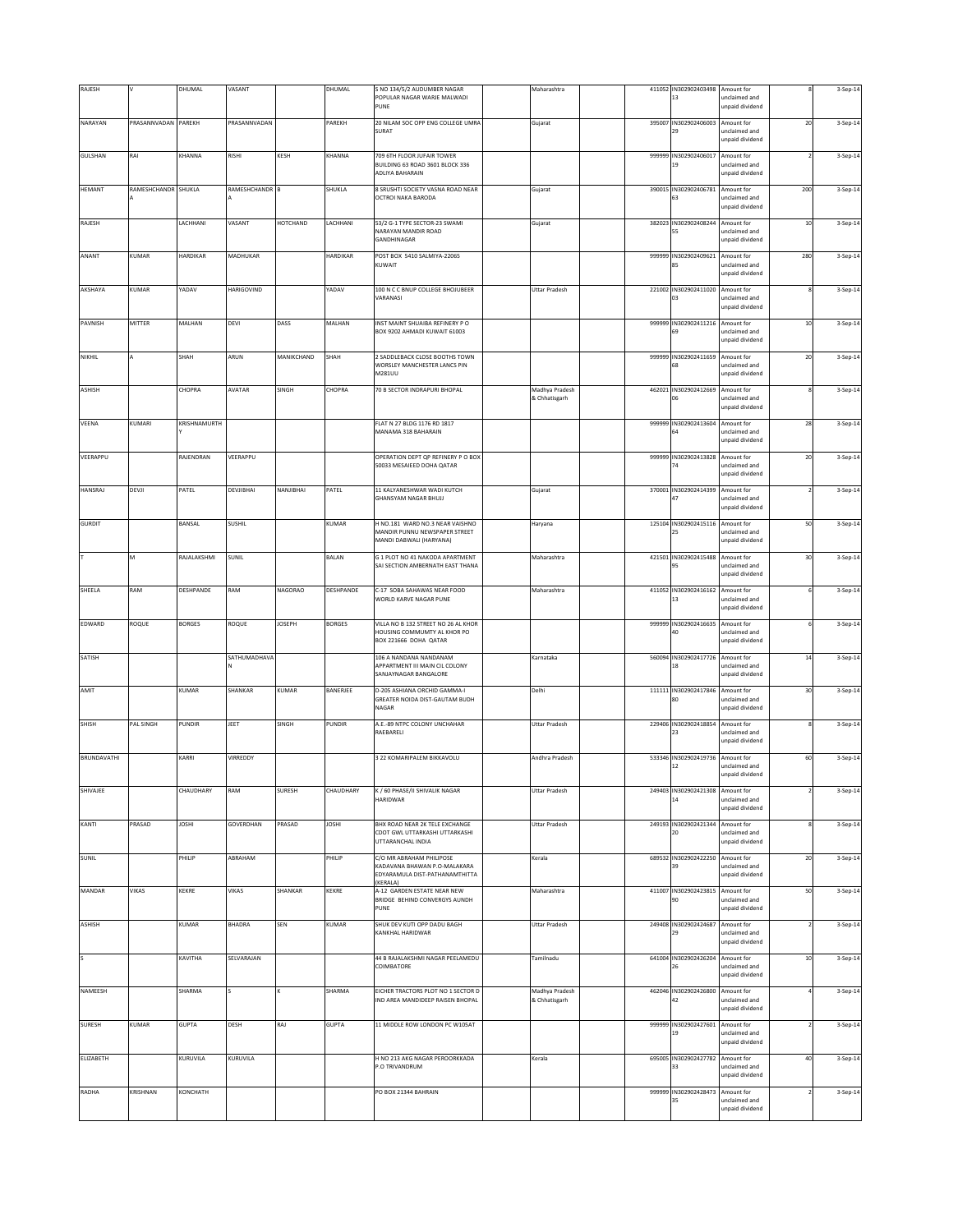| SASWATI         |              | CHANDRA          | DEBASIS          |                          | CHANDRA       | 32 NARESHWAR BUNGLOWS NR<br>AMRITA VIDYALAYAM JANTANAGAR<br>ROAD GHATLODIA AHMEDABAD                            | Gujarat              | 380061 | IN302902428727 Amount for<br>38        | unclaimed and<br>unpaid dividend               | 14             | 3-Sep-14 |
|-----------------|--------------|------------------|------------------|--------------------------|---------------|-----------------------------------------------------------------------------------------------------------------|----------------------|--------|----------------------------------------|------------------------------------------------|----------------|----------|
| BALASUNDARAM    |              | THYAGARAJAN      | RAJAGOPALAN      |                          | BALASUNDARAM  | 2/1/212/811 EAST COURT 6 KOYO CHO<br>NAKA 2 CHOME KOBE HYOGO PIN<br>6580032 KOBE JAPAN                          |                      | 999999 | IN302902429046<br>10                   | Amount for<br>unclaimed and<br>unpaid dividend | 40             | 3-Sep-14 |
| MANISH          | RAJESH       | MOHTA            | RAJESH           |                          | MOHTA         | 9 TELCO FLATS NR ABHINAV SCHOOL<br><b>NEAR NAL STOP PUNE</b>                                                    | Maharashtra          |        | 411004 IN302902430349 Amount for<br>m  | unclaimed and<br>unpaid dividend               | $40\,$         | 3-Sep-14 |
| ATTHER          | TAHIR        | BABU             | ATTHER           | AHMED                    | PEER          | PLOT NO 14 ANDHRA BANK COLONY<br>TIRUCHANUR AVILALA CHITTOOR                                                    | Andhra Pradesh       | 517507 | IN302902431345 Amount for<br>53        | unclaimed and<br>unpaid dividend               | 100            | 3-Sep-14 |
| EUGENE          |              | LOBO             | BERNAD           |                          | LOBO          | P.O.BOX 2374 JEDDAH SAUDI ARABIA-<br>21451                                                                      |                      | 999999 | IN302902431744<br>23                   | Amount for<br>unclaimed and<br>unpaid dividend | 100            | 3-Sep-14 |
| PALAYIL         | POULOSE      | <b>JOY</b>       |                  |                          |               | PO BOX 32754 MANAMA KINGDOM OF<br>BAHRAIN MANAMA BAHRAIN                                                        |                      | 999999 | IN302902431808<br>48                   | Amount for<br>unclaimed and<br>unpaid dividend | $\overline{ }$ | 3-Sep-14 |
| M               |              | PRATHAPAN        | <b>JAYADEVAN</b> |                          |               | MAMMIYOUR KALARI POST<br>PUTHENPALLI GURUVAYOOR THRISSUR                                                        | Kerala               |        | 680103 IN302902432196<br>19            | Amount for<br>unclaimed and<br>unpaid dividend | 50             | 3-Sep-14 |
| PUTHILLATH      | PRADEEP      | KUMAR            |                  | V S MADHAVAN             | <b>NIUR</b>   | PO BOX 23113 PC 23113 DOHA QATAR                                                                                |                      | 999999 | IN302902432910 Amount for<br>99        | unclaimed and<br>unpaid dividend               |                | 3-Sep-14 |
| FAKHRUDDIN      | MOHD HUSSAIN | RANGWALA         | MOHAMMED         | <b>HUSSAIN</b>           | RANGWALA      | GULF ENGINEERING CO GHAZALI<br>BRIDGE AL RAI P O BOX 22668 SAFAT<br>KUWAIT                                      |                      | 999999 | IN302902433237 Amount for<br>85        | unclaimed and<br>unpaid dividend               | 50             | 3-Sep-14 |
| PRAMOD          |              | KUMAR            | LALLU            | MAL                      | GARG          | 1060 SECTOR 4 F BOKARO STEEL CITY<br><b>BOKARO</b>                                                              | Bihar                |        | 827004 IN302902433771 Amount for       | inclaimed and<br>unpaid dividend               |                | 3-Sep-14 |
| CDR             | PRASA        | D                | NARENDRAN        |                          | SIVASHANKARAN | 648 KATARI BAGH NAVAL BASE EKM<br>KOCHI                                                                         | Kerala               | 682004 | IN302902434591<br>76                   | Amount for<br>unclaimed and<br>unpaid dividend |                | 3-Sep-14 |
| AMIRTHAN        | XAVIER       | STEPHAN          |                  |                          |               | PO BOX 11722 KINGDOM OF BAHRAIN<br><b>MANAMA BAHRAIN</b>                                                        |                      | 999999 | IN302902435176<br>39                   | Amount for<br>unclaimed and<br>unpaid dividend | $10\,$         | 3-Sep-14 |
| RAJESH          | KUMAR        | <b>JAMI</b>      | SHANMUKHA        | RAO                      | <b>IMAL</b>   | 20 HASTINGSWAY FREE SCHOOL LANE<br>HALIFAX WEST YORKSHIRE PIN CODE<br>HXI2QW                                    |                      | 999999 | IN302902435616<br>96                   | Amount for<br>unclaimed and<br>unpaid dividend | 60             | 3-Sep-14 |
| REENA           |              | SRIVASTAVA       | KRISHNA          | CHAND                    | SRIVASTAVA    | C/O KRISHNA CHAND SRIVASTAV<br>BEHIND R NEAR MUNSAF COLONY<br>RAMNATH DEORIA                                    | <b>Uttar Pradesh</b> |        | 274001 IN302902435671 Amount for<br>46 | unclaimed and<br>unpaid dividend               |                | 3-Sep-14 |
| SARAT           | CHANDRA      | DAS              | PURNA            | CHANDRA                  | GOCHHAYAT     | HOUSE NO 90 KANAN VIHAR PHASE II<br>PATIA BHUBANESHWAR                                                          | Orissa               |        | 751031 IN302902435834 Amount for<br>52 | unclaimed and<br>unpaid dividend               | $20\,$         | 3-Sep-14 |
| INDER           | MOHAN        | KHANNA           | HANS             | RAJ                      | KHANNA        | PLANIN VIETNAM 10TH FLOOR CAPITAL<br>BUILDING 72 TARAN HUNG DAO STR<br>HANDI VIETNAM                            |                      | 999999 | IN302902436002<br>37                   | Amount for<br>unclaimed and<br>unpaid dividend | 100            | 3-Sep-14 |
| KASHI           | PRASAD       | SRIVASTAVA       | BADRI            | PRASAD                   | SRIVASTAVA    | 1591/3 NAVIPUR SULTANPUR                                                                                        | <b>Uttar Pradesh</b> | 228001 | IN302902437395                         | Amount for<br>inclaimed and<br>unpaid dividend |                | 3-Sep-14 |
| AJIT            |              | JAIN             | SHANTI           | SARUP                    | <b>JAIN</b>   | P O BOX 11072 DUBAI                                                                                             |                      | 999999 | IN302902437766<br>77                   | Amount for<br>unclaimed and<br>unpaid dividend | 124            | 3-Sep-14 |
| DIPENDRA        | KUMAR        | PAL              | GOKUL            | CHANDRA                  | PAL           | SAGAR DEEP JAGADISHPUR RAJARHAT<br>KOLKATA                                                                      | <b>West Bengal</b>   |        | 743510 IN302902437806<br>08            | Amount for<br>unclaimed and<br>unpaid dividend |                | 3-Sep-14 |
| SUPRIYA         |              | HALDER           | PREM             | CHAD                     | HALDER        | MARIKPARA NAWABGANJ PO. ICHAPUR<br>DIST-24 PARGANAS (N)                                                         | <b>West Bengal</b>   |        | 743144 IN302951200311 Amount for<br>56 | unclaimed and<br>unpaid dividend               | $10\,$         | 3-Sep-14 |
| MADHUMITA       |              | <b>DHAR</b>      | ALOK             |                          | DHAR          | PO - G.I.P.Colony Jagacha Howrah                                                                                | <b>West Bengal</b>   |        | 711112 IN302978100402 Amount for<br>16 | unclaimed and<br>unpaid dividend               |                | 3-Sep-14 |
| PARTHA          |              | <b>BOSE</b>      | <b>BUDDHA</b>    | DEV                      | BOSE          | M/S Electro Steel Castingsl Vill -<br>Kashberia P.O-Shibram Nagar P.S-<br>Bhabanipur Purba Medinipur Haldia     | <b>West Bengal</b>   | 721602 | IN302978100648 Amount for              | unclaimed and<br>unpaid dividend               | $10\,$         | 3-Sep-14 |
| <b>JYOTHSNA</b> |              | <b>NUNNA</b>     | PRASAD           |                          | NUNNA         | PLOT NO 268 NEW NO 794 K P COLONY<br>HYDERABAD                                                                  | Andhra Pradesh       | 500073 | IN303028500301<br>16                   | Amount for<br>unclaimed and<br>unpaid dividend | 100            | 3-Sep-14 |
| <b>GOPINATH</b> | THAKKELA     | PEETIKAYIL       | NARAYANA         | KURUPTHAKKELA PEETIKAYIL |               | RUQAMA ALSAYED A R S ALI AL<br>MASHMI FLAT NO 105 114/24 ST AL<br>BARAHA P O BOX 50048 DUBAI                    |                      | 999999 | IN303028501242 Amount for<br>15        | unclaimed and<br>unpaid dividend               | 60             | 3-Sep-14 |
| <b>JATIN</b>    | CHANDRA      | DEKA             | DHIRESWAR        |                          | DEKA          | QTR NO C 17 AGBP COMPLEX NEEPCO<br>LTD BOKULONI DIBRUGARH                                                       | Assam                | 786191 | IN303028503340 Amount for<br>15        | unclaimed and<br>unpaid dividend               | 34             | 3-Sep-14 |
| SASIDHARAN      | PALANGADAN   | ILLATHVEEDU      | KRISHNAN         | NAMBIAR                  | BALUKKATE     | DANWAY P O BOX 50048 DUBAI                                                                                      |                      |        | 999999 IN303028503647                  | Amount for<br>unclaimed and<br>unpaid dividend | $14\,$         | 3-Sep-14 |
| SUJIT           |              | DAS              | SUNIL            | CHANDRA                  | DAS           | 36 SIDHARTHA COMPLEX SHASTRI<br>NAGAR COLONY SIGRA VARANASI                                                     | <b>Uttar Pradesh</b> |        | 221001 IN303028504102 Amount for<br>16 | unclaimed and<br>unpaid dividend               |                | 3-Sep-14 |
| ANUP            | KR DATTA     | CHOWDHURY        | KRISHNAPADA      | DATTA                    | CHOWDHURY     | 17/6 ANANDA VIHAR A ZONE<br>DURGAPUR                                                                            | <b>West Bengal</b>   |        | 713204 IN303028505743 Amount for<br>70 | unclaimed and<br>unpaid dividend               |                | 3-Sep-14 |
| ALOYSIUS        | DESMOND      | <b>FERNANDES</b> |                  |                          |               | PO BOX 4113 8 DRAID COURT EIGHT<br>MILES PLATES QUEANSLAND BRISBANE<br>OLD AUSTRALIA AUSTRALIA PIN CODE<br>4113 |                      | 999999 | IN303028505895                         | Amount for<br>inclaimed and<br>unpaid dividend | $10$           | 3-Sep-14 |
| MANONMANI       |              |                  | SENTHILKUMA      |                          |               | 5 ANDAL SRINIVASAN LAYOUT<br>UDUMALPET                                                                          | Tamilnadu            | 642126 | IN303028505916<br>77                   | Amount for<br>unclaimed and<br>inpaid dividend |                | 3-Sep-14 |
| VIRENDRA        |              | SAIN             | <b>JITENDRA</b>  |                          | SAIN          | 603 604 VALMIK NYATI GARDEN<br>MOHAMADWADI PUNE                                                                 | Maharashtra          |        | 411028 IN303028506941 Amount for<br>30 | unclaimed and<br>unpaid dividend               | 90             | 3-Sep-14 |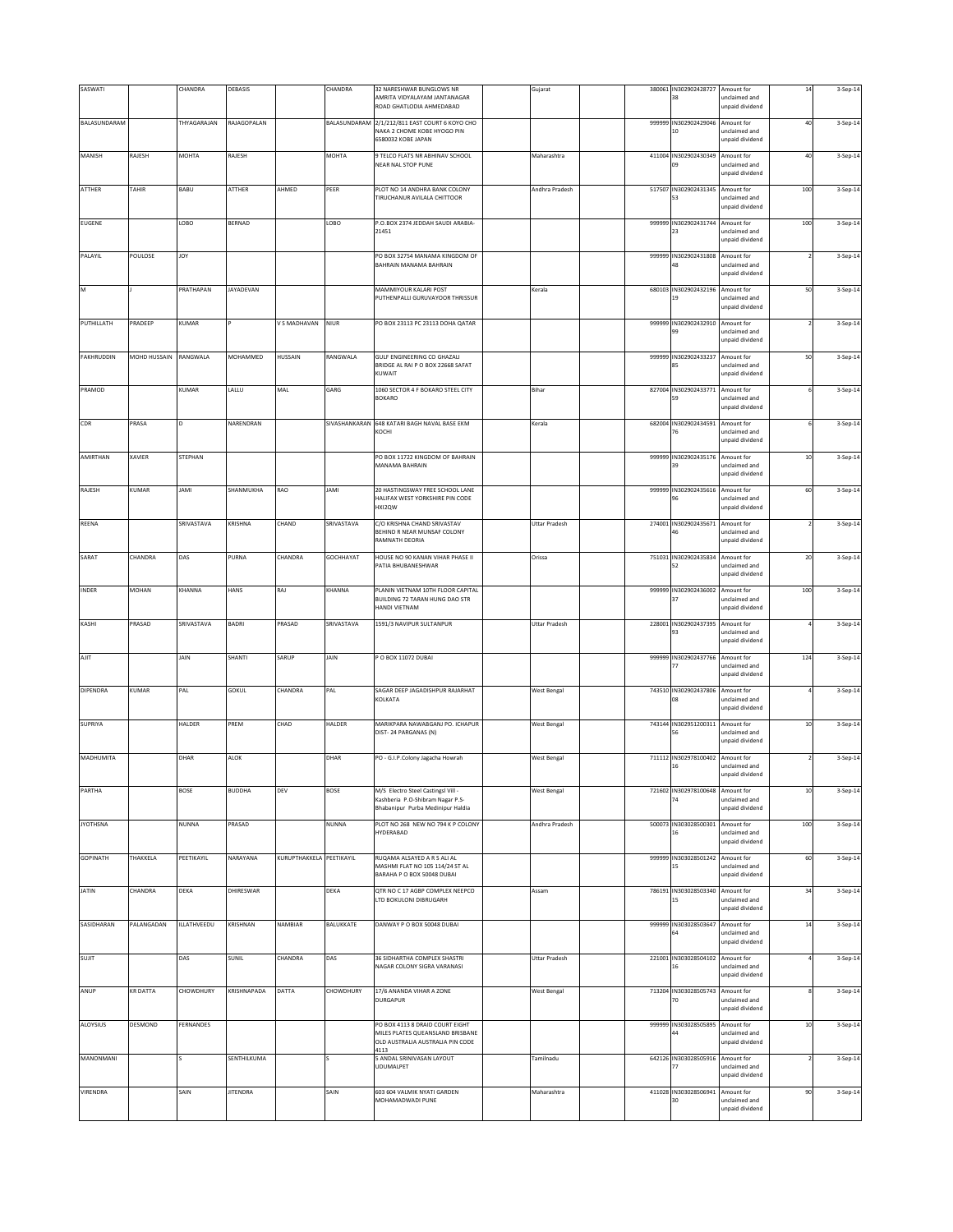| ANAND          | SHANKER      | SRIVASTAVA         |                             |                      | SRIVASTAVA        | M/S COMPUTER CENTERE DIESEL                                             | <b>Uttar Pradesh</b> |        | 221004 IN303028507412 Amount for            |                                  | $10\,$ | 3-Sep-14 |
|----------------|--------------|--------------------|-----------------------------|----------------------|-------------------|-------------------------------------------------------------------------|----------------------|--------|---------------------------------------------|----------------------------------|--------|----------|
|                |              |                    |                             |                      |                   | LOCOMOTIVE VARANASI                                                     |                      |        | 69                                          | unclaimed and<br>unpaid dividend |        |          |
| MIRZA          | SHAHED       | BAIG               | MIRZA                       | SALAR                | BAIG              | O BOX 4058 ABU DHABI                                                    |                      | 999999 | IN303028507586                              | Amount for                       | 10     | 3-Sep-14 |
|                |              |                    |                             |                      |                   |                                                                         |                      |        | 15                                          | unclaimed and                    |        |          |
|                |              |                    |                             |                      |                   |                                                                         |                      |        |                                             | unpaid dividend                  |        |          |
| NATARAJAN      |              | SUDHAKAR           | NATARAJAN                   |                      |                   | SIEMENS BUILDING SHEIKH ZAYED RD                                        |                      | 999999 | IN303028507610 Amount for                   |                                  |        | 3-Sep-14 |
|                |              |                    |                             |                      |                   | DUBAI INTERNET CITY DUBAI PIN CODE<br>2154                              |                      |        | 33                                          | unclaimed and<br>unpaid dividend |        |          |
|                | <b>KUMAR</b> |                    |                             |                      |                   | 10 3RD MAIN IST CROSS BALAJINAGAR                                       |                      |        |                                             |                                  |        |          |
| SATISH         |              |                    | VENKATESHAIAH               |                      |                   | BANGALORE                                                               | Karnataka            |        | 560029 IN303028508775 Amount for<br>65      | unclaimed and                    |        | 3-Sep-14 |
|                |              |                    |                             |                      |                   |                                                                         |                      |        |                                             | unpaid dividend                  |        |          |
| ANTHONY        |              | GUADROS            | LAWRENCE                    |                      | QUADROS           | ALI BIN ALI EST RESIDENCE DEPT PB NO                                    |                      | 999999 | IN303028509458                              | Amount for                       | 40     | 3-Sep-14 |
|                |              |                    |                             |                      |                   | 75 DOHA PIN CODE 75 QATAR                                               |                      |        |                                             | inclaimed and<br>unpaid dividend |        |          |
|                |              |                    |                             |                      |                   |                                                                         |                      |        |                                             |                                  |        |          |
| AKBAR          |              | SHA                | SHAJAHAN                    |                      | ABBAS             | EMAAR PROPERTIES P J S C VILLA 21/6<br>POST BOX 37532 394 EMIRATES HILL |                      | 999999 | IN303028509595<br>93                        | Amount for<br>unclaimed and      | 400    | 3-Sep-14 |
|                |              |                    |                             |                      |                   | THIRD DURAL                                                             |                      |        |                                             | unpaid dividend                  |        |          |
| MANOJ          | KUMAR        | ILLATH             | KRISHNAN                    |                      | NAMBIAR           | PO BOX 32665 DUBAI UAE                                                  |                      | 999999 | IN303028509783 Amount for                   |                                  | $20\,$ | 3-Sep-14 |
|                | PALANGADAN   |                    |                             |                      |                   |                                                                         |                      |        | 36                                          | unclaimed and                    |        |          |
|                |              |                    |                             |                      |                   |                                                                         |                      |        |                                             | unpaid dividend                  |        |          |
| <b>DINESH</b>  | KUMAR        | RATHI              |                             |                      |                   | NP-3 SITE-7 CHURCH ROAD FEROZEPUR<br>CANTT                              | Punjab               | 152001 | IN303028510541 Amount for<br>72             | unclaimed and                    |        | 3-Sep-14 |
|                |              |                    |                             |                      |                   |                                                                         |                      |        |                                             | unpaid dividend                  |        |          |
| $\hbox{N}$     | S KRISHNA    | KANTH              |                             | RAJ                  | KUMAR             | H NO TRT 1211 BEHIND SANATHNAGAR                                        | Andhra Pradesh       |        | 500018 IN303028510575 Amount for            |                                  | $12\,$ | 3-Sep-14 |
|                |              |                    |                             |                      |                   | POLICE SANATHNAGAR HYDERABAD                                            |                      |        | D6                                          | unclaimed and                    |        |          |
|                |              |                    |                             |                      |                   |                                                                         |                      |        |                                             | unpaid dividend                  |        |          |
| MANDEEP        | SINGH        | RAWAL              | <b>JASBIR</b>               | SINGH                | RAWAL             | C/O INFOSYS TECH LTD PHASE II RAJIV                                     | Maharashtra          | 411027 | IN303028510830 Amount for                   |                                  | $10\,$ | 3-Sep-14 |
|                |              |                    |                             |                      |                   | GANDHI INFOTECH PHASE II HINJEWADI<br>PUNE                              |                      |        |                                             | unclaimed and<br>unpaid dividend |        |          |
|                |              |                    |                             |                      |                   |                                                                         |                      |        |                                             |                                  |        |          |
| SAMAR          |              | ABBAS              | AFSAR                       |                      | ABBAS             | LABVANTAGE SOLUTIONS PVT LTD<br>BENGAL INTELLIGENT PARK SALTLAKE        | West Bengal          | 700091 | IN303028511321<br>16                        | Amount for<br>unclaimed and      |        | 3-Sep-14 |
|                |              |                    |                             |                      |                   | <b>SEC V KOLKATA</b>                                                    |                      |        |                                             | unpaid dividend                  |        |          |
| POONAM         |              | <b>JAISWAL</b>     | RAJESH                      | <b>KUMAR</b>         | MODI              | FLAT NO. 107 NAVEENTAM APARTMENT                                        | Delhi                | 110085 | IN303028511565                              | Amount for                       | $12\,$ | 3-Sep-14 |
|                |              |                    |                             |                      |                   | SECTOR-9 ROHINI NEW DELHI                                               |                      |        | 59                                          | unclaimed and                    |        |          |
|                |              |                    |                             |                      |                   |                                                                         |                      |        |                                             | unpaid dividend                  |        |          |
| PRASAD         |              | REVDEKAR           | RAJARAM                     | DATTARAM             | REVDEKAR          | 53 SHRIMUKH SADAN SENAPATI BAPAT                                        | Maharashtra          | 400016 | IN303028513663 Amount for                   |                                  |        | 3-Sep-14 |
|                |              |                    |                             |                      |                   | MARG MAHIM MUMBAI                                                       |                      |        | 80                                          | unclaimed and<br>unpaid dividend |        |          |
|                |              |                    |                             |                      |                   |                                                                         |                      |        |                                             |                                  |        |          |
| ARUNENDU       |              | MONDAL             | AMARNATH                    |                      | MONDAL            | PARSHANIR (1ST FLOOR) NETAJI<br>SUBHAS ROAD SUBHASPALLY SILIGURI        | <b>West Bengal</b>   |        | 734001 IN303028513792<br>14                 | Amount for<br>unclaimed and      | $10\,$ | 3-Sep-14 |
|                |              |                    |                             |                      |                   | (W, B)                                                                  |                      |        |                                             | unpaid dividend                  |        |          |
| SHARMISTHA     |              | PATEL              | BASANTA                     |                      | PATEL             | KEANE INDIA LTD E 9 E 12 NSEZ NOIDA                                     | <b>Uttar Pradesh</b> | 201305 | IN303028515707                              | Amount for                       | $10\,$ | 3-Sep-14 |
|                |              |                    |                             |                      |                   |                                                                         |                      |        | 36                                          | unclaimed and                    |        |          |
|                |              |                    |                             |                      |                   |                                                                         |                      |        |                                             | unpaid dividend                  |        |          |
| ARUMUGAM       |              | KARUPPANNAN        | ARUMUGAM                    |                      |                   | 7 A VASANTHAPURAM PALLAKADU<br>CHINNA THIRUPATHY POST SALEM             | Tamilnadu            |        | 636008 IN303028516817 Amount for<br>$^{00}$ | unclaimed and                    | $20\,$ | 3-Sep-14 |
|                |              |                    |                             |                      |                   |                                                                         |                      |        |                                             | unpaid dividend                  |        |          |
| JOYDIP         |              | MUKHOPADHYAY MOLAY |                             |                      | MUKHOPADHYAY      | D 1 4 BANKIM CHANDRA AVENUE B                                           |                      | 713205 | IN303028517433 Amount for                   |                                  |        |          |
|                |              |                    |                             |                      |                   | ZONE DURGAPUR                                                           | <b>West Bengal</b>   |        |                                             | <b>inclaimed</b> and             |        | 3-Sep-14 |
|                |              |                    |                             |                      |                   |                                                                         |                      |        |                                             | unpaid dividend                  |        |          |
| IMDADUL        |              | <b>ISLAM</b>       | LUTHFAL                     | HOQUE                | BISWAS            | D - 59 KAVERI VIHAR NTPC BLOCK 01                                       | Madhya Pradesh       | 495450 | IN303028518890                              | Amount for                       |        | 3-Sep-14 |
|                |              |                    |                             |                      |                   | KORBA (CG)                                                              | & Chhatisgarh        |        | 52                                          | unclaimed and<br>unpaid dividend |        |          |
|                |              |                    |                             |                      |                   |                                                                         |                      |        |                                             |                                  |        |          |
| PETER          |              | MANUVEL            | VARGESH                     |                      | MANUVEL           | 85 DHARGA SAMADHANAPURAM<br>BEHIND SIPCOT HOUSING COLONY                | Tamilnadu            |        | 635126 IN303028519996<br>66                 | Amount for<br>unclaimed and      | 20     | 3-Sep-14 |
|                |              |                    |                             |                      |                   | HOSUR                                                                   |                      |        |                                             | unpaid dividend                  |        |          |
| LAKSHMIPRAKAS  |              | PENDEM             | SURENDRARAO                 |                      | PENDEM            | HNO 1 25 G CHUKKAIAHPETA                                                | Andhra Pradesh       |        | 523166 IN303028521690 Amount for            |                                  | 50     | 3-Sep-14 |
|                |              |                    |                             |                      |                   | CHIRALAMANDAL IPURUPALEM                                                |                      |        | 38                                          | unclaimed and                    |        |          |
|                |              |                    |                             |                      |                   |                                                                         |                      |        |                                             | unpaid dividend                  |        |          |
| KARNAIL        | SINGH        | BAL                | <b>SURJIT</b>               | SINGH                | BAL               | 368 NORTH HYDE LANE SOUTHALL                                            |                      | 999999 | IN303028522566                              | Amount for                       | 200    | 3-Sep-14 |
|                |              |                    |                             |                      |                   | MIDDLESEX PIN CODE UB25TQ UNITED<br>KINGDOM                             |                      |        | 62                                          | unclaimed and<br>unpaid dividend |        |          |
|                |              |                    |                             |                      |                   |                                                                         |                      |        |                                             |                                  |        |          |
|                |              | VENKATESHWAR<br>AN | GANAPATHY                   |                      |                   | 78/61 B/1B POLPETTAI TUTICORIN                                          | Tamilnadu            | 628002 | IN303028522593 Amount for                   | unclaimed and                    |        | 3-Sep-14 |
|                |              |                    |                             |                      |                   |                                                                         |                      |        |                                             | unpaid dividend                  |        |          |
| POOJA          | ASHISH       | KABRA              | ASHISH                      |                      | KABRA             | D 1004 KUMAR KSHITJ SAHAKARNAGAR                                        | Maharashtra          |        | 411009 IN303028522922                       | Amount for                       |        | 3-Sep-14 |
|                |              |                    |                             |                      |                   | 2 PARVATI PUNE                                                          |                      |        | 28                                          | unclaimed and<br>unpaid dividend |        |          |
|                |              |                    |                             |                      |                   |                                                                         |                      |        |                                             |                                  |        |          |
| LEENA          | MAHESH       | MELAG              | MAHESH                      | GHANASHAM            | MELAG             | C 6 BORA HAPPY HOMES AUNDH<br>THERGAON ROAD JAGTAP DAIRY PUNE           | Maharashtra          | 411027 | IN303028523607                              | Amount for<br>unclaimed and      | $10$   | 3-Sep-14 |
|                |              |                    |                             |                      |                   |                                                                         |                      |        |                                             | unpaid dividend                  |        |          |
| BANDAGI        | RAMKRISHNA   | <b>HIRACHAND</b>   | HIRACHAND                   | CHANDRAMAPPA BANDAGI |                   | TECH MAHINDRA SHARDA CENTRE OFF                                         | Maharashtra          |        | 411004 IN303028524857                       | Amount for                       | $20\,$ | 3-Sep-14 |
|                |              |                    |                             |                      |                   | KARVE ROAD PUNE                                                         |                      |        | 79                                          | unclaimed and                    |        |          |
|                |              |                    |                             |                      |                   |                                                                         |                      |        |                                             | unpaid dividend                  |        |          |
| ANUJ           | D            | DOSHI              | DILIP                       | BHAKTIBHAI           | DOSHI             | BHARAT SERUMS AND VACCINES LTD                                          | Maharashtra          |        | 400021 IN303028526016                       | Amount for                       |        | 3-Sep-14 |
|                |              |                    |                             |                      |                   | 16TH FLR HOECHST HOUSE NARIMAN<br>POINT MUMBAI                          |                      |        | 70                                          | unclaimed and<br>unpaid dividend |        |          |
| SANKARARAO     |              | <b>JAYAVARAPU</b>  | VENKATAHANUM RAO            |                      | <b>JAYAVARAPU</b> | 2ND FLOOR SUCHITRA LIVINGS 1040 RD                                      | Andhra Pradesh       |        | 500013 IN303028526167                       | Amount for                       |        |          |
|                | <b>GUPTA</b> |                    | ANTHA                       |                      |                   | 13 CE COLONY BAGHAMBERPET                                               |                      |        | 45                                          | unclaimed and                    |        | 3-Sep-14 |
|                |              |                    |                             |                      |                   | HYDERABAD                                                               |                      |        |                                             | unpaid dividend                  |        |          |
| M              |              | GOMATHY            |                             | GANAPATHI            | SUBIRAMANIAN      | 148 6TH STREET PERUMALPURAM                                             | Tamilnadu            |        | 627007 IN303028528170 Amount for            |                                  | 44     | 3-Sep-14 |
|                |              |                    |                             |                      |                   | TIRUNELVELI                                                             |                      |        | 06                                          | unclaimed and<br>unpaid dividend |        |          |
|                |              |                    |                             |                      |                   |                                                                         |                      |        |                                             |                                  |        |          |
| PUGAZHENDHI    |              |                    | KALIYARETHNAM KALIYARETHNAM |                      | DURAI             | OLD NO 14 NEW NO 1/17 CHETTIAR<br>AGARAM ROAD CHETTIAR AGARAM           | Tamilnadu            | 600077 | IN303028529773 Amount for                   | <b>inclaimed</b> and             |        | 3-Sep-14 |
|                |              |                    |                             |                      |                   | CHENNAI                                                                 |                      |        |                                             | unpaid dividend                  |        |          |
| <b>SURABHI</b> |              | BHUSHAN            |                             |                      |                   | 206 / 12 MULTISTORIED BUILDING DIAT                                     | Maharashtra          | 411025 | IN303028530376                              | Amount for                       | 20     | 3-Sep-14 |
|                |              |                    |                             |                      |                   | SINGHAD ROAD GIRI NAGAR PUNE                                            |                      |        | BO                                          | unclaimed and                    |        |          |
|                |              |                    |                             |                      |                   |                                                                         |                      |        |                                             | unpaid dividend                  |        |          |
|                |              | KUSUMA             | TUMULA                      | JAGGA                | RAO               | 16-11-1 / BF SALEEM NAGAR SREPURAM                                      | Andhra Pradesh       | 500080 | IN303028530439                              | Amount for                       |        | 3-Sep-14 |
|                |              |                    |                             |                      |                   | COLONY HYDERABAD                                                        |                      |        | 66                                          | unclaimed and<br>inpaid dividend |        |          |
|                |              |                    |                             |                      |                   |                                                                         |                      |        |                                             |                                  |        |          |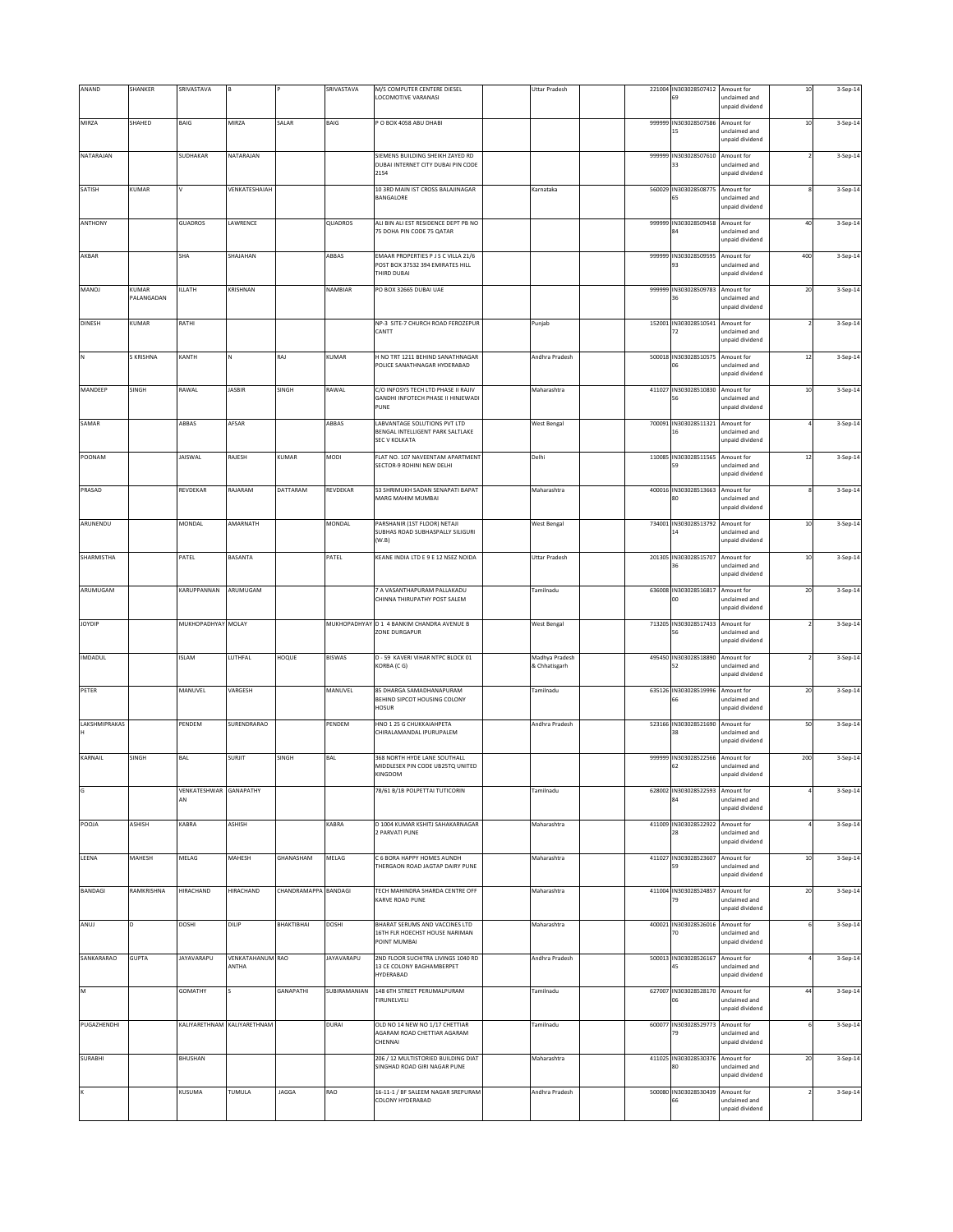| SRAVAN         |                            | KUMAR         | RAMJI                |                   | MAHTO         | H N 417 WEST LOHANIPUR UPADHYAY<br>LANE KADAM KUAN PATNA                                                             | Bihar                           |        | 800003 IN303028531601 Amount for<br>10 | unclaimed and<br>unpaid dividend                      | 60             | 3-Sep-14 |
|----------------|----------------------------|---------------|----------------------|-------------------|---------------|----------------------------------------------------------------------------------------------------------------------|---------------------------------|--------|----------------------------------------|-------------------------------------------------------|----------------|----------|
| SAVITRI        | SEKHARA                    | MAHANTI       | NARAYANAPPAD SEKHARA |                   | MAHANTI       | DR NO 48-4-6 SRINAGAR<br>VISHAKAPATNAM                                                                               | Andhra Pradesh                  | 530016 | IN303028531782<br>66                   | Amount for<br>unclaimed and<br>unpaid dividend        | 16             | 3-Sep-14 |
| <b>USHA</b>    |                            | SHARMA        | KRISHAN              | DAYAL             | SHARMA        | 368 MASJID MOTH SOUTH EXTN II NEW<br>DELHI                                                                           | Delhi                           |        | 110049 IN303028532131 Amount for<br>52 | unclaimed and<br>unpaid dividend                      | $10\,$         | 3-Sep-14 |
| MANAS          | KUMAR                      | ROY           | GANGADHAR            |                   |               | P 28 ASHOKE ROW GANGULI BAGAN<br>KOLKATA                                                                             | <b>West Bengal</b>              |        | 700084 IN303028532817                  | Amount for<br>unclaimed and<br>unpaid dividend        | 140            | 3-Sep-14 |
| FAIYAZ         |                            | AHMAD         | MOKHTAR              |                   | AHMAD         | SHOP NO 57/58 BENGAL DRESSES<br>RAMREKHA GHAT BUXAR                                                                  | Bihar                           |        | 802101 IN303028533642<br>63            | Amount for<br>unclaimed and<br>unpaid dividend        |                | 3-Sep-14 |
| GANAPATHI      |                            | HEGDE         | SUBRAMANYA           |                   | HEGDE         | AT MALAKOPPA POST HASANAGI TQ<br>YELLAPUR UTTAR KANNADA<br>MALAKOPPA                                                 | Karnataka                       | 581347 | IN303028536420 Amount for<br>48        | unclaimed and<br>unpaid dividend                      |                | 3-Sep-14 |
|                |                            | NATARAJAN     | PANDURANGAN          |                   |               | 19/21 TITAN TOWNSHIP MATHIGIRI P O<br>HOSUR TK KRISHNAGIRI DT<br>KRISHNAGIRI                                         | Tamilnadu                       |        | 635110 IN303028537237 Amount for<br>26 | unclaimed and<br>unpaid dividend                      |                | 3-Sep-14 |
| SEETHARAMAN    | MEENAKSHI                  | KUMAR         | BHAGAVATHY           | MUTHUPILLAI       | SEETHARAMAN   | 3/A JAMAL SHYAM VILLA 1419 ANNA<br>NGR WEST 13 TH MAIN RD ANNA<br>NAGAR WEST CHENNAI                                 | Tamilnadu                       | 600040 | IN303028539040<br>22                   | Amount for<br>unclaimed and<br>unpaid dividend        | 60             | 3-Sep-14 |
| GRANDHI        | UMA RATNA                  | <b>BINDU</b>  | HANUMANTHAR<br>AO    |                   | PULAVARTI     | 27-9-6 NSC BOSE ROAD WARD 23<br>TANUKU WEST GODAVARI                                                                 | Andhra Pradesh                  |        | 534211 IN303028540690 Amount for<br>43 | unclaimed and<br>unpaid dividend                      | $\overline{z}$ | 3-Sep-14 |
| ROHAN          |                            | SAHU          | ASHOK                | KUMAR             | SAHU          | 120 WATER GARDENS WATER PORT<br>ROAD GIBRALTAR                                                                       |                                 |        | 120 IN303028540745 Amount for          | inclaimed and<br>unpaid dividend                      | 40             | 3-Sep-14 |
|                | KHURESH                    | BABU          | AHMED                | PEER              | ATTHEAR       | PLOT NO 14 A B COLONY AVILALA<br>CHITTOOR TIRUPATHI                                                                  | Andhra Pradesh                  | 517501 | IN303028542331<br>77                   | Amount for<br>unclaimed and<br>unpaid dividend        | $12\,$         | 3-Sep-14 |
| NEELIMA        | SANDEEP                    | <b>JAGTAP</b> | SANDEEP              | SAKHARAM          | <b>JAGTAP</b> | H 204 UJWAL TERRACE RAIKAR NAGAR<br>DHAYARI PUNE                                                                     | Maharashtra                     | 411051 | IN303028543246<br>18                   | Amount for<br>unclaimed and<br>unpaid dividend        |                | 3-Sep-14 |
| BHANU          | ΡS                         | SAMBYAL       | PREM                 | SINGH             | SAMBYAL       | H NO 62 SECTOR 2 PAMPOSH COLONY<br><b>JANIPUR JAMMU</b>                                                              | Jammu &<br>Kashmir              | 180007 | IN303028543661<br>48                   | Amount for<br>unclaimed and<br>unpaid dividend        |                | 3-Sep-14 |
| SAMIR          | KUMAR<br>MAHENDRA<br>KUMAR | DOSHI         | MAHENDRA             | KUMAR<br>MAGANLAL | DOSHI         | TRINITY ENGINEERING ACCOUNTS P O<br>BOX 8807 DUBAI UAE                                                               |                                 | 999999 | IN303028547680<br>53                   | Amount for<br>unclaimed and<br>unpaid dividend        |                | 3-Sep-14 |
| SHAKUNTALA     |                            | SRIVASTAVA    |                      |                   | SRIVASTAVA    | HNO 405 RAJA MOH GONDA                                                                                               | <b>Uttar Pradesh</b>            |        | 271001 IN303028548127 Amount for<br>58 | unclaimed and<br>unpaid dividend                      | $20\,$         | 3-Sep-14 |
| VALLABHBHAI    | KANJIBHAI                  | DHADUK        | KANJIBHAI            | DEVJIBHAI         | DHADUK        | 42 GAURAV PARK SOC B/H ANATH<br>ASHRAM KATARGAM SURAT                                                                | Gujarat                         | 395004 | IN303028549037<br>36                   | Amount for<br>unclaimed and<br>unpaid dividend        |                | 3-Sep-14 |
| PCS            | <b>SECURITIES</b>          | LIMITED       |                      |                   |               | 3-1-336 ESAMIA BAZAR HYDERABAD<br>AP INDIA                                                                           | Andhra Pradesh                  | 500027 | 11000011000154                         | Amount for<br><b>inclaimed</b> and<br>unpaid dividend | 82             | 3-Sep-14 |
| SHAREKHAN      |                            | LIMITED       |                      |                   |               | A206 PHOENIX HOUSE PHOENIX MILL<br>COMPOUND SENAPATI BAPAT MARG<br>LOWER PL MUMBAI MAHARASHTRA<br>INDIA              | Maharashtra                     |        | 400013 11000011000165<br>12            | Amount for<br>unclaimed and<br>unpaid dividend        | 100            | 3-Sep-14 |
| ANITA          |                            | DUTT          | MR                   | MALAY KUMAR       | GANGULY       | H/O SRI MK GANGULY F/NO 208A<br>LAKSHMI APTT CHITRAGUPTA NAGAR<br>KANKARBAGH PATNA BIHAR INDIA                       | Bihar                           |        | 800020 16010100002825 Amount for<br>28 | unclaimed and<br>unpaid dividend                      |                | 3-Sep-14 |
| RAM            |                            | NARAYAN       | DHAM                 |                   | NARAYAN       | Q.No-90/L5 Road No.-19 Farm Area<br>Kadma Jamshedpur Jharkhand India                                                 | Bihar                           |        | 831005 12010600001378 Amount for<br>11 | unclaimed and<br>unpaid dividend                      |                | 3-Sep-14 |
| SANJAY         | <b>KUMAR</b>               | KEDIA         | <b>BHAGWATI</b>      | PRASAD            | KEDIA         | C/O-PRAKASH CHANDRA PARHI AT-<br>GOPALGAON VIP COLONY BALASORE<br>ORISSA INDIA                                       | Orissa                          |        | 756001 12010600004437 Amount for<br>86 | unclaimed and<br>unpaid dividend                      |                | 3-Sep-14 |
| <b>BRIJESH</b> |                            | AGRAWAL       | AGRAWAL              |                   | BIHARILAL     | NO.240 1ST FLR. 9TH CROSS J.P.<br>NAGAR POST J.H.S.B.C. LAYOUT<br>BANGALORE KARNATAKA INDIA                          | Karnataka                       | 560078 | 12010600004667                         | Amount for<br>unclaimed and<br>unpaid dividend        |                | 3-Sep-14 |
| AMAR           | MANOHAR                    | HATTARKI      | MANOHAR              |                   |               | FLAT NO.2 2ND STAGE V.G.JADHAV<br>BLDG PL NO.564 CHENNAMMA NAGAR<br>BELGAUM KARNATAKA INDIA                          | Karnataka                       | 590006 | 12010600006787<br>58                   | Amount for<br>unclaimed and<br>unpaid dividend        | 10             | 3-Sep-14 |
| SANJAYKUMAR    | KUMAR                      | PAREKH        | KANCHANLAL           | PUJALAL           | PAREKH        | YOGESHWAR SOCIETY 56 VINAYAK<br>BHURAVAN GODHRA GUJARAT INDIA                                                        | Gujarat                         |        | 389001 12010600006829                  | Amount for<br>unclaimed and<br>unpaid dividend        | 10             | 3-Sep-14 |
| SUKUMAR        |                            | DAS           | KARTICK              | CHANDRA           | DAS           | KANDUA -5 KANDUA SANKRAIL<br>HOWRAH WEST BENGAL INDIA                                                                | <b>West Bengal</b>              | 711302 | 12010600006851 Amount for<br>55        | unclaimed and<br>unpaid dividend                      |                | 3-Sep-14 |
| <b>BHAGWAT</b> | DAS                        | SONWANI       | SHANKAR              | DAS               | SONWANI       | H NO 62/KH SHIKARI PARA BALOD DIST<br>DURG BALOD CHHATTISGARH INDIA                                                  | Madhya Pradesh<br>& Chhatisgarh |        | 491226 12010600006946 Amount for<br>07 | unclaimed and<br>unpaid dividend                      | 20             | 3-Sep-14 |
| NAHID          |                            | ANJUM         | SHAUKAT              |                   | RASHEED       | H NO 7-985 A NAYA MOHELLA<br>MOMINPURA GULBARGA KARNATAKA<br>INDIA                                                   | Karnataka                       |        | 585104 12010600008130 Amount for<br>R٩ | unclaimed and<br>unpaid dividend                      | $20\,$         | 3-Sep-14 |
| MANISH         | OMPRAKASH                  | BAJAJ         | OMPRAKASH            |                   |               | C/O. SHREE AGENCIES SUDAMA GALI<br>CHANDRAPUR MAHARASHTRA INDIA                                                      | Maharashtra                     |        | 442402 12010700000840 Amount for<br>ą۹ | unclaimed and<br>unpaid dividend                      | $10\,$         | 3-Sep-14 |
| MUNNADEVI      | SOBHAGMAL                  | BAJAJ         | SOBHAGMAL            |                   | BAJAJ         | <b>GURUDEO MEDICAL STORES DADU</b><br>BHAVAN M. G. ROAD CHANDRAPUR<br>MAHARASHTRA INDIA                              | Maharashtra                     |        | 442402 12010700001180                  | Amount for<br>inclaimed and<br>unpaid dividend        | 20             | 3-Sep-14 |
| CHANDRAKANT    | KUNDALIK                   | YADAV         | KUNDALIK             |                   |               | FLAT NO 302 ANKUR RESIDENCY FLAT<br>NO 5 NEAR MANDLIK PARK CHOWK<br>MALI COLONY TAKALA KOLHAPUR<br>MAHARASHTRA INDIA | Maharashtra                     |        | 416003 12010700001262<br>30            | Amount for<br>unclaimed and<br>inpaid dividend        |                | 3-Sep-14 |
| GUR            | SEWAK                      | SINGH         | LATE                 | INDER             | SINGH         | B-101 KOEL NAGAR . ROURKELA ORISSA<br>INDIA                                                                          | Orissa                          |        | 769014 12010900000490 Amount for<br>19 | unclaimed and<br>unpaid dividend                      |                | 3-Sep-14 |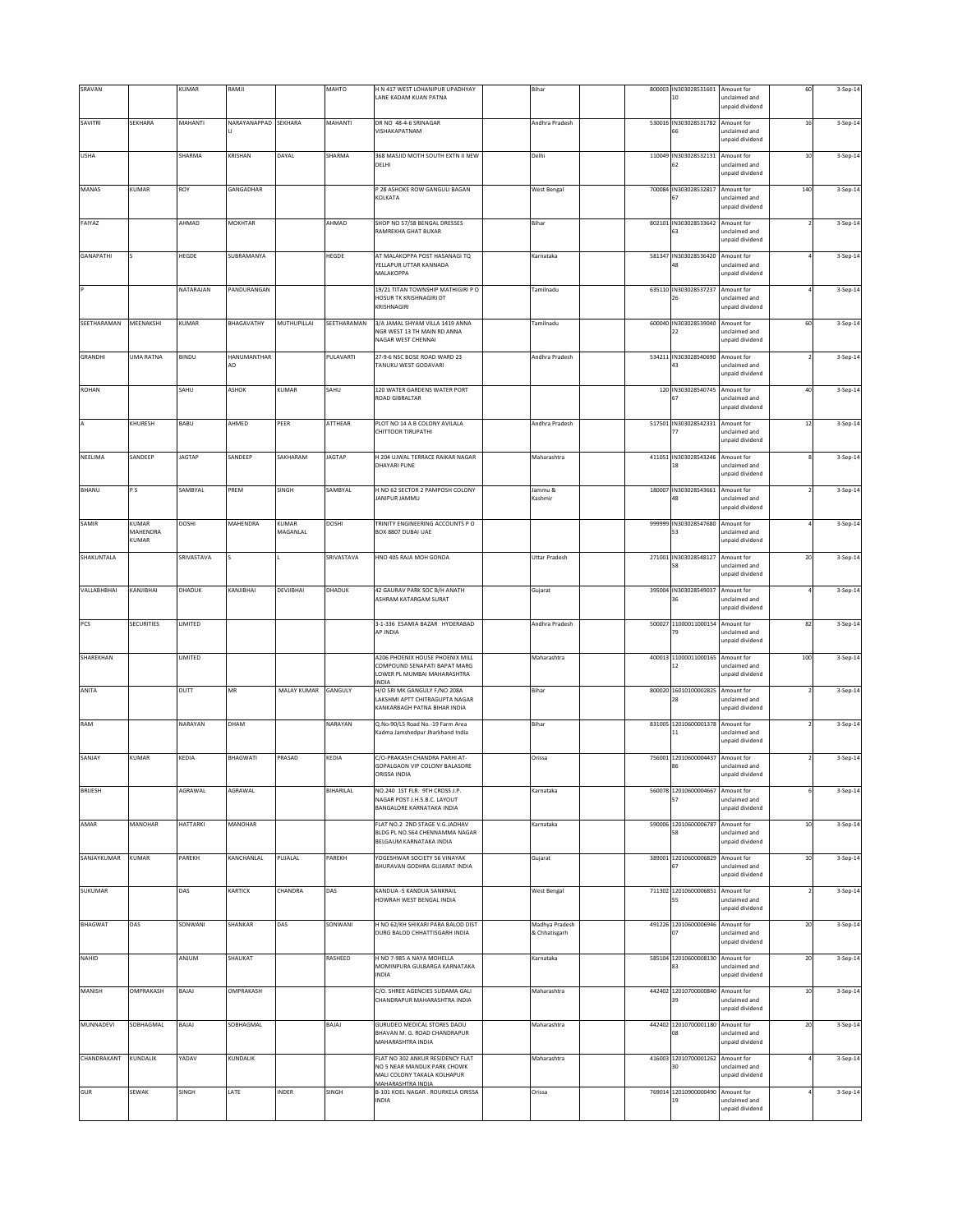| <b>BALAJI</b> |                   | M                              |                     |                               | MUNIVENKATRA<br>MAN     | DOOR NO.15 CUTCHERY ROAD<br>TIRUPATTUR TAMILNADU INDIA                                                        | Tamilnadu                       |        | 635601 12010900005007 Amount for<br>$_{01}$ | unclaimed and<br>unpaid dividend               |        | 3-Sep-14 |
|---------------|-------------------|--------------------------------|---------------------|-------------------------------|-------------------------|---------------------------------------------------------------------------------------------------------------|---------------------------------|--------|---------------------------------------------|------------------------------------------------|--------|----------|
| BALARAMAN     |                   | N                              | NAGARAJAN           |                               |                         | 129 THEPPAKULAM STREET<br>MARIAMMAN KOVIL BACKSIDE<br>POLLACHI PO COIMBATORE                                  | <b>Tamilnadu</b>                |        | 642001 12010900006907<br>54                 | Amount for<br>unclaimed and<br>unpaid dividend | 20     | 3-Sep-14 |
|               |                   | DAKSHINAMURT VEERABADRAN<br>HY |                     |                               |                         | <b>FAMILNADU INDIA</b><br>C.K.ASHRAM TIRUPATTUR(TK)<br>TIRUPATTUR TAMILNADU INDIA                             | Tamilnadu                       |        | 635602 12010900006935 Amount for            | unclaimed and<br>unpaid dividend               | $10\,$ | 3-Sep-14 |
|               |                   | VASANTHA                       | RAJENDRA            |                               | KUMAR                   | 188 STARANS ROAD PATTALAM<br>CHENNAI TAMILNADU INDIA                                                          | Tamilnadu                       |        | 600012 12010900007227 Amount for            | unclaimed and<br>unpaid dividend               | 142    | 3-Sep-14 |
| SOMANADHAM    |                   | RAYINI                         | PANDURANGAIA        |                               |                         | 4-104 MARKET YARD NALGONDA DIST<br>MIRYALGUDA ANDHRA PRADESH INDIA                                            | Andhra Pradesh                  | 508207 | 12010900008357<br>31                        | Amount for<br>unclaimed and<br>unpaid dividend |        | 3-Sep-14 |
|               | М                 | RAMALINGAM                     | MAHALINGAM          |                               |                         | DOORNO. 33/30 SAMY CHETTY STREET<br>TIRUPATTUR TAMILNADU INDIA                                                | Tamilnadu                       |        | 635601 12010900008665<br>53                 | Amount for<br>unclaimed and<br>unpaid dividend |        | 3-Sep-14 |
| SHAKUNTALA    |                   | AGARWAL                        |                     |                               | AGARWAL                 | BHIMSARIA TRADERS HOJAI NAGAON<br><b>ASSAM INDIA</b>                                                          | Assam                           |        | 782435 12010900009295 Amount for<br>11      | unclaimed and<br>unpaid dividend               |        | 3-Sep-14 |
| <b>D</b>      |                   | LINGAPPA                       |                     |                               | ESHWARAPPA              | 4TH WARD RAMASAGARA HOSPET (TQ)<br>KARNATAKA INDIA                                                            | Karnataka                       | 583201 | 12010900010511 Amount for<br>33             | unclaimed and<br>unpaid dividend               |        | 3-Sep-14 |
| ANAND         | VASANT            | <b>UDGIRI</b>                  | VASANT              |                               | UDGIRI                  | 175/1/D BHAVANI PETH SOLAPUR<br>MAHARASHTRA INDIA                                                             | Maharashtra                     |        | 413002 12010900011717 Amount for<br>50      | unclaimed and<br>unpaid dividend               | $20\,$ | 3-Sep-14 |
| SANJIB        | KUMAR             | PURKAIT                        | LATE                | DULAL CHANDRA PURKAIT         |                         | RMO QUARTER REGIONAL INSTITUTE<br>OF OPTHALMOLOGY MED. COLLEGE<br>AND HOSPITALS KOLKATA WEST                  | <b>West Bengal</b>              |        | 700073 12010900011986 Amount for            | inclaimed and<br>unpaid dividend               | 18     | 3-Sep-14 |
| <b>DEBRUP</b> |                   | BHATTACHARYA                   | DEBASISH            |                               | BHATTACHARYA            | <b>BENGAL INDIA</b><br>28 MADAN MOHAN TALA STREET<br>KOLKATA WEST BENGAL INDIA                                | <b>West Bengal</b>              | 700005 | 12010900012051<br>45                        | Amount for<br>unclaimed and<br>unpaid dividend | 26     | 3-Sep-14 |
| NARESH        | KUMAR             | MEHTA                          | <b>JAWANT</b>       | RAJ                           | MEHTA                   | SAGAR COLONY FALNA DIST PALI FALNA<br>RAJASTHAN INDIA                                                         | Rajasthan                       |        | 306116 12010900013240 Amount for            | unclaimed and<br>unpaid dividend               |        | 3-Sep-14 |
| SHIV          | KUMAR             | MISHRA                         | RAMESHWAR           | DUTT                          | MISHRA                  | KABIR VENI BENI KAMA JAGATPUR RAE<br>BARELI RAE BARELI UTTAR PRADESH<br>INDIA                                 | <b>Uttar Pradesh</b>            | 229001 | 12010900013263 Amount for<br>R6             | unclaimed and<br>unpaid dividend               | 28     | 3-Sep-14 |
| PRANAB        | KUMAR             | ADAK                           | PANNALAL            |                               | ADAK                    | 13 18 SARAT CHANDRA CHATTERJEE<br>LANE P O KONNAGAR DIST HOOGHLY<br>KOLKATA WEST BENGAL INDIA                 | <b>West Bengal</b>              |        | 712235 12010900013477 Amount for<br>44      | unclaimed and<br>unpaid dividend               |        | 3-Sep-14 |
| NIRANJAN      | <b>ULHAS</b>      | <b>GOKHALE</b>                 | ULHAS               | RAMCHANDRA                    | GOKHALE                 | DATTAPRASAD HSG. SOC. BLOCK NO. 7<br>PARVATI PAYATHA PUNE<br>MAHARASHTRA INDIA                                | Maharashtra                     |        | 411030 12010900013794 Amount for<br>15      | unclaimed and<br>unpaid dividend               |        | 3-Sep-14 |
| CHAMAN        | LAL               | BHARDWAJ                       | BHARAT              | SINGH                         | BHARDWAJ                | VIKRANT TYRE RETHREAD C/O<br>CONTINENTAL TYRE M.G.ROAD<br>AIGAON JAIGAON WEST BENGAL INDIA                    | West Bengal                     |        | 736182 12010900014681<br>19                 | Amount for<br>unclaimed and<br>unpaid dividend |        | 3-Sep-14 |
|               | PREMALATH         | PREMALATHA                     |                     |                               | ALAGARSAMY              | NO 42/9 ANNUPANADI TEPPAKULAM<br>MAIN ROAD ANNUPANADI MADURAI<br>TAMILNADU INDIA                              | Tamilnadu                       | 625009 | 12010900014715                              | Amount for<br>inclaimed and<br>unpaid dividend | 10     | 3-Sep-14 |
| SUJIT         |                   | KHONGWIR                       | KUILA               |                               | KHONGWIR                | C/O MR ASHIT KUMAR GHOSH<br>MEGHALAYA STATIONERIES A.C LANE<br>POLICE BAZAR SHILLONG MEGHALAYA<br>INDIA       | North Eastern                   | 793001 | 12010900014799<br>04                        | Amount for<br>unclaimed and<br>unpaid dividend | $20\,$ | 3-Sep-14 |
| ADARSH        | MAHENDRABHAI SHAH |                                | M                   |                               | SHAH                    | ALKAPURI SOCIETY BEHIND KUMAR<br>SHALA VAPI VAPI GUJARAT INDIA                                                | Gujarat                         |        | 396191 12010900014879 Amount for<br>32      | unclaimed and<br>unpaid dividend               |        | 3-Sep-14 |
| RAMACHANDRA   |                   |                                |                     |                               | ARYANNAMBOO<br>THIRIPAD | III/281 VAISAKH KARUKULANGARA<br>RINJALAKUDA THRISSUR KERALA INDIA                                            | Kerala                          |        | 680121 12010900015028 Amount for<br>14      | unclaimed and<br>unpaid dividend               |        | 3-Sep-14 |
| BAKKESH       | M                 | KORISHETTAR                    | MALLIKARJUNAP<br>PA |                               |                         | S/O MALLIKARJUNAPPA NO 4664-18-3<br>TEJAA NAYAN SS LAYOUT B BLOCK<br>DAVANGERE DAVANGERE KARNATAKA<br>INDIA   | Karnataka                       |        | 577002 12010900015348 Amount for<br>17      | unclaimed and<br>unpaid dividend               |        | 3-Sep-14 |
|               |                   | KASIBABU                       |                     |                               | KRISHNAMOORT<br>HY      | NO.136 LAKE VIEW ROAD FLAT NO.2<br>WEST MAMBALAM MAHALAKSHMI<br>APPARTMENTS CHENNAI TAMILNADU<br><b>INDIA</b> | Tamilnadu                       | 600033 | 12010900016107 Amount for                   | unclaimed and<br>unpaid dividend               | $40\,$ | 3-Sep-14 |
| ASHOK         |                   | KUMAR                          | DINESH              | PRASHAD                       | SINGH                   | AT-S.D.C.M. OFFICE BILASPUR (C.G.)<br>BILASPUR C.G. INDIA                                                     | Madhya Pradesh<br>& Chhatisgarh |        | 495001 12010900016347<br>25                 | Amount for<br>unclaimed and<br>unpaid dividend |        | 3-Sep-14 |
| MOHAN         |                   | N                              | NARAYANAN           |                               |                         | K N MOHAN ADVOCATE M G T<br>BUILDING KALPETTA NORTH WAYANAD<br>KERALA INDIA                                   | Kerala                          |        | 673122 12010900017078 Amount for<br>90      | unclaimed and<br>unpaid dividend               |        | 3-Sep-14 |
|               |                   | GANGESHWARA                    |                     |                               | THIYAGARAJAN            | DOOR NO.94-A KARUNGALPATTY MAIN<br>ROAD KARUNGALPATTY GUGAI SALEM<br><b>FAMILNADU INDIA</b>                   | Tamilnadu                       |        | 636006 12010900017127 Amount for<br>97      | unclaimed and<br>unpaid dividend               |        | 3-Sep-14 |
| MALLIKARJUNA  | KALKERE           | ESHWARAPPA                     | KALKERE             | CHANNAMALLAP ESHWARAPPA<br>PA |                         | HEAD POST OFFICE RAJATHADRI<br>COMPLEX OPP. SRE TRAVELS<br>CHITRADURGA KARNATAKA INDIA                        | Karnataka                       |        | 577501 12010900017416 Amount for<br>53      | unclaimed and<br>unpaid dividend               | 20     | 3-Sep-14 |
| MONORANJAN    |                   | SARKAR                         | ANANDA              | MOHAN                         | SARKAR                  | BHATCHALA COLONY SRIPALLY<br>BURDWAN W.B INDIA                                                                | <b>West Bengal</b>              |        | 713103 12010900017747 Amount for<br>61      | unclaimed and<br>unpaid dividend               | $20\,$ | 3-Sep-14 |
| ROHIT         | SURESH            | MEHTA                          | <b>SURESH</b>       | BABULAL                       | MEHTA                   | 501 RASTH PETH PUNE PUNE<br>MAHARASTRA INDIA                                                                  | Maharashtra                     |        | 411011 12010900018078 Amount for<br>58      | unclaimed and<br>unpaid dividend               | 40     | 3-Sep-14 |
| ASIF          | FAZLANI           | MOHD                           | <b>JUSAB</b>        | BHAI                          | MOHD                    | H NO1-7-49 DWARAKANAGAR<br>ADILABAD ADILABAD ANDHRA PRADESH<br><b>NDIA</b>                                    | Andhra Pradesh                  |        | 504001 12010900018204                       | Amount for<br>inclaimed and<br>unpaid dividend |        | 3-Sep-14 |
| <b>SUSHMA</b> | SUNIL             | BAKALE                         | SUNIL               | GANPATSA                      | BAKALE                  | 337 BAKALE LANE SINNAR SINNAR<br>MAHARASHTRA INDIA                                                            | Maharashtra                     |        | 422103 12010907000206<br>10                 | Amount for<br>unclaimed and<br>unpaid dividend | $10\,$ | 3-Sep-14 |
| SANJAY        | PARASMAL          | BHANDARI                       | PARASMAL            |                               | BHANDARI                | 42 RAVIWAR PETH KARAD<br>MAHARASHTRA INDIA                                                                    | Maharashtra                     |        | 415110 12010919000150 Amount for<br>29      | unclaimed and<br>unpaid dividend               |        | 3-Sep-14 |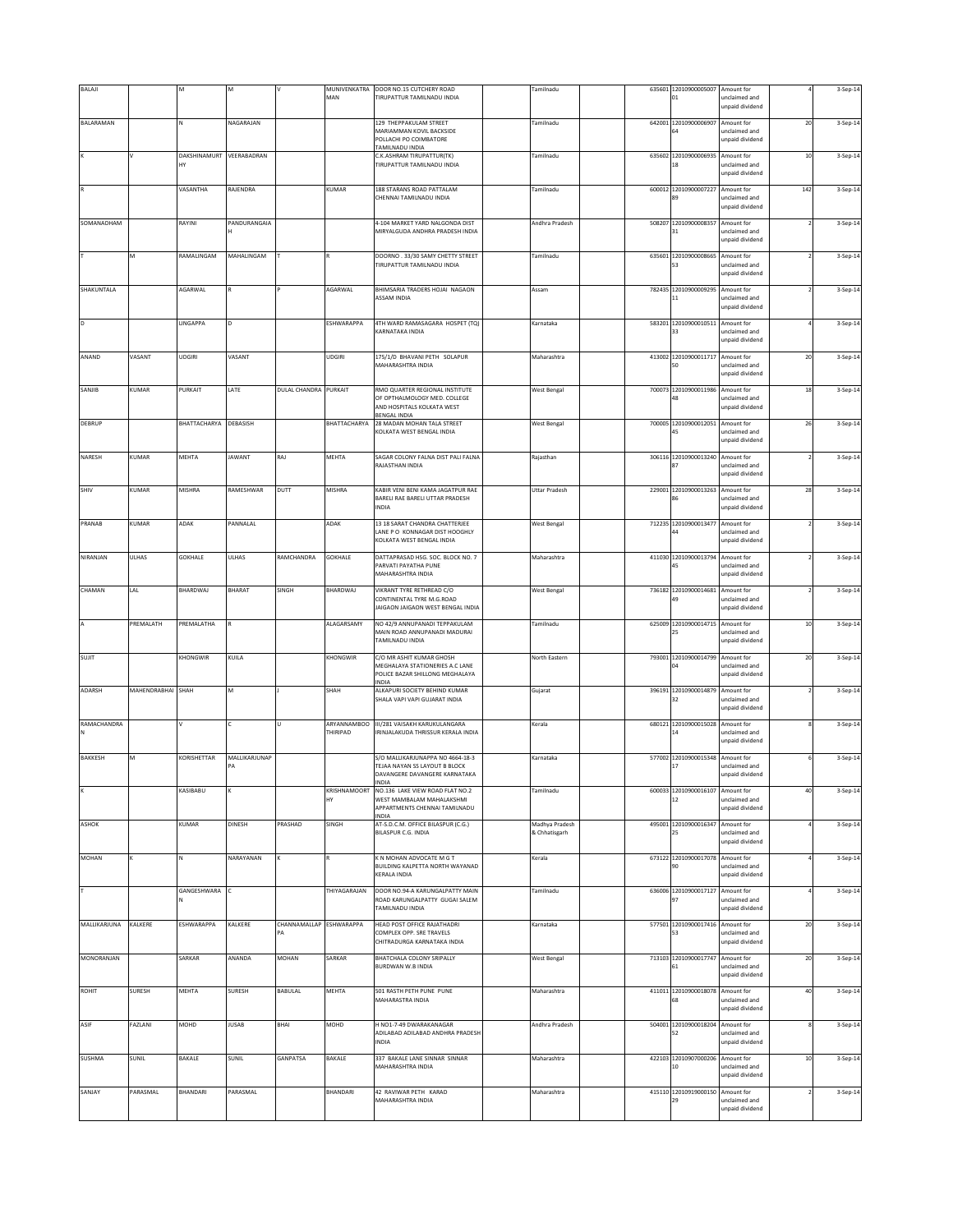| MAHADEV                       | NAGAPPA         | CHOUGULE     | NAGAPPA         |                   | CHOUGULE     | FINOLEX ACADEMY OF MGT.& TECH. P-<br>60 P-60/1 MIDC MIRJOLE RATNAGIRI<br>MAHARASHTRA INDIA            | Maharashtra                     |        | 415639 12010919000255 Amount for<br>71 | unclaimed and<br>unpaid dividend                    |        | 3-Sep-14 |
|-------------------------------|-----------------|--------------|-----------------|-------------------|--------------|-------------------------------------------------------------------------------------------------------|---------------------------------|--------|----------------------------------------|-----------------------------------------------------|--------|----------|
| SADASHIV                      | <b>BHASKAR</b>  | <b>JOSHI</b> | BHASKAR         |                   | <b>IHZOL</b> | DATE COLONY NACHANE ROAD MARUTI<br>MANDIR RATNAGIRI MAHARASHTRA<br>INDIA                              | Maharashtra                     |        | 416639 12010919000555 Amount for<br>41 | unclaimed and<br>unpaid dividend                    |        | 3-Sep-14 |
| ANIL                          | BAJRANG         | CHANNE       | BAJRANG         | NAMDEO            | CHANNE       | H NO 204 2ND FLOOR GHARONDA<br>CLASIC RAJAPURKAR COLONY UDYAM<br>NAGAR RATNAGIRI MAHARASHTRA<br>INDIA | Maharashtra                     | 415612 | 12010919000764 Amount for              | inclaimed and<br>unpaid dividend                    |        | 3-Sep-14 |
| KISHORI                       | <b>JAYKUMAR</b> | SHAHA        | <b>JAYKUMAR</b> |                   | SHAHA        | 2070-E BHAGWATI APT FLAT NO. F 2<br>RAJARAMPURI 12th LANE KOLHAPUR<br>KOLHAPUR MAHARASHTRA INDIA      | Maharashtra                     | 416008 | 12010919000804<br>81                   | Amount for<br>unclaimed and<br>unpaid dividend      | 20     | 3-Sep-14 |
| NEENA                         |                 | SUKHANI      | PRAVEEN         | KUMAR             | SUKHANI      | C/O PRAVEEN KUMAR SUKHANI PO-<br>JHUMARI TELAIYA JHUMARITELAIYA<br><b>IHARKHAND INDIA</b>             | Bihar                           |        | 825403 12010926000055<br>94            | Amount for<br>unclaimed and<br>unpaid dividend      | 50     | 3-Sep-14 |
| PRAVEEN                       | KUMAR           | SUKHANI      | LATE            | <b>BRIJ MOHAN</b> | SUKHANI      | CHHABRA ROAD WARD NO-5 PO-<br>JHUMRITELAIYA JHUMRITELAIYA<br><b>JHARKHAND INDIA</b>                   | Bihar                           | 825409 | 12010926000056<br>$^{00}$              | Amount for<br>unclaimed and<br>unpaid dividend      | 80     | 3-Sep-14 |
| SHIV                          | KUMAR           | SHUKLA       |                 |                   | SHUKLA       | SECTOR-4/F QR. NO-5092 B.S CITY<br>BOKARO JHARKHAND INDIA                                             | Bihar                           |        | 827004 12010926000390                  | Amount for<br>unclaimed and                         | 100    | 3-Sep-14 |
| ASHISH                        |                 | GOYAL        | SOHANLAL        |                   | GOYAL        | LG-2A SHALIMAR CORPORATE CENTER 8<br>B SOUTH TUKOGANJ INDORE MADHYA<br>PRADESH INDIA                  |                                 |        | 1 12011300000892 Amount for<br>63      | unpaid dividend<br>unclaimed and<br>unpaid dividend |        | 3-Sep-14 |
| B                             | M ABDUL         | RAZAK        |                 | M                 | ABOOBAKKAR   | BIG HOUSE BAPPANADU MULKI<br>MANGALORE KARNATAKA INDIA                                                | Karnataka                       |        | 574154 12011300001124 Amount for       | unclaimed and                                       |        | 3-Sep-14 |
| M                             |                 | SUMATHI      |                 |                   |              | QR. NO. 11G STREET NO. 9 SECTOR - 5                                                                   | Madhya Pradesh                  |        | 490006 12011300001255                  | unpaid dividend<br>Amount for                       | 20     | 3-Sep-14 |
|                               |                 |              |                 |                   |              | BHILAI CHHATISGARH INDIA                                                                              | & Chhatisgarh                   |        |                                        | inclaimed and<br>unpaid dividend                    |        |          |
| <b>JAGANATHAN</b>             |                 | $\mathsf{V}$ | VENKATA         | SUBBA             | NAICKAR      | 10 POLLACHI ROAD<br>OTHAKKALMANDAPAM COIMBATORE<br>TAMILNADU INDIA                                    | Tamilnadu                       |        | 641032 12011601000567<br>86            | Amount for<br>unclaimed and<br>unpaid dividend      |        | 3-Sep-14 |
| SORNAVALLI                    |                 | CT           | RAMASAMY        |                   |              | NO:14E 13/5 MALAVIA STREET<br>RAMNAGAR COIMBATORE TAMILNADU<br><b>NDIA</b>                            | Tamilnadu                       | 641009 | 12011604000256 Amount for<br>89        | unclaimed and<br>unpaid dividend                    | $10\,$ | 3-Sep-14 |
| ANKESH                        |                 | <b>BOHRA</b> | ASHOK           | KUMAR             | <b>BOHRA</b> | 85 MAHAVEER NAGAR PALI RAJ INDIA                                                                      | Rajasthan                       |        | 306401 12012101002343 Amount for<br>72 | unclaimed and<br>unpaid dividend                    | 20     | 3-Sep-14 |
| LEKHA                         |                 | SINHA        | SHANTONU        |                   | SINHA        | AT KHUTABANDH H/O LATE ROY<br>BAHADUR D.N. SINHA DUMKA<br>JHARKHAND INDIA                             | Bihar                           |        | 814101 12013200000550 Amount for<br>92 | unclaimed and<br>unpaid dividend                    | $14\,$ | 3-Sep-14 |
| YASHAVANT                     | ARJUN           | PUNKAR       |                 |                   |              | KL-5/25/2 KALAMBOLI CIDCO NAVI<br>MUMBAI MAHARASHTRA INDIA                                            | Maharashtra                     |        | 410218 12013200001421 Amount for       | unclaimed and<br>unpaid dividend                    |        | 3-Sep-14 |
| VIJAY                         | RAO EKNATH      | DESAI        | EKNATH          | PARSU             | DESAI        | DW-28 PRATIK BLDG SUDARSHAN<br>NAGAR AT/PO ROTH KHURD DIST<br>RAIGAD ROHA MAHARASHTRA INDIA           | Maharashtra                     |        | 402109 12013200003143<br>58            | Amount for<br>unclaimed and<br>unpaid dividend      |        | 3-Sep-14 |
| YAMINI                        | KETAN           | DESAI        | KETAN           | <b>HASMUKHRAI</b> | DESAI        | SCHOOL STREET VALSAD ABRAMA<br>VALSAD GUJARAT INDIA                                                   | Gujarat                         |        | 396001 12013200003389<br>51            | Amount for<br>unclaimed and<br>unpaid dividend      | $10\,$ | 3-Sep-14 |
| SAHARA                        |                 | SYED         | SYED            |                   |              | SADRA BAL LAL BAZAR SRINAGAR<br>JAMMU AND KASHMIR INDIA                                               | Jammu &<br>Kashmir              | 190001 | 12013200004069 Amount for<br>96        | unclaimed and<br>unpaid dividend                    |        | 3-Sep-14 |
| VISHWESH                      | SHRINIWAS       | VEDAK        | SHRINIWAS       |                   |              | DHANGAR ALI ROHA RAIGAD ROHA<br>MAHARASHTRA INDIA                                                     | Maharashtra                     |        | 402109 12013200004428 Amount for<br>49 | unclaimed and<br>unpaid dividend                    | $10$   | 3-Sep-14 |
| TULIKA                        |                 | KUMAR        |                 |                   |              | 301 RIO VISTA 3RD FLOOR AKOTA<br><b>BARODA GUJARAT INDIA</b>                                          | Gujarat                         |        | 390020 12013200005293 Amount for<br>30 | unclaimed and<br>unpaid dividend                    | $10\,$ | 3-Sep-14 |
| SHANTILAL                     | MANGALBHAI      | PATEL        | MANGALBHAI      |                   |              | MATRUCHAYA NEAR RAMDEVJI TEMPL<br>AT AND POST NAVLI ANAND GUJARAT<br>INDIA                            | Gujarat                         |        | 388355 12013200005604 Amount for<br>91 | unclaimed and<br>unpaid dividend                    | $20\,$ | 3-Sep-14 |
| KOTAGIRI                      | RAKESH          | KUMAR        | RAKESH          |                   |              | PLOT NO 186 KAILAS NAGAR ADILABAD<br>ANDHRA PRADESH INDIA                                             | Andhra Pradesh                  |        | 504001 12013200005651 Amount for<br>81 | unclaimed and<br>unpaid dividend                    |        | 3-Sep-14 |
| VINOD                         |                 | KOTAWAR      | KOTAWAR         |                   |              | C 129 NEAR SISHU MANDIR HOUSIN<br>ADILABAD ANDHRA PRADESH INDIA                                       | Andhra Pradesh                  |        | 504001 12013200005652<br>36            | Amount for<br>unclaimed and<br>unpaid dividend      | 20     | 3-Sep-14 |
| VINAYAK                       | LAXMAN          | PHATAK       | LAXMAN          |                   |              | A/13 MALKAPUR VYANKATESH PLAZA<br>KARAD MAHARASHTRA INDIA                                             | Maharashtra                     |        | 415110 12013200005865 Amount for<br>16 | unclaimed and<br>unpaid dividend                    |        | 3-Sep-14 |
| MAHENDRAKUM LAXMIPRASAD<br>AR |                 | DAVE         | LAXMIPRASAD     |                   | DAVE         | AZAD CHOWK NEAR TOWER VALSAD<br><b>GUJARAT INDIA</b>                                                  | Gujarat                         |        | 396001 12013200005901 Amount for<br>17 | unclaimed and<br>unpaid dividend                    | $10\,$ | 3-Sep-14 |
| SANJAY                        | YASHWANT        | VELASKAR     | YASHWANT        |                   |              | OMKAR BUILDING B/H ROYAL MEDICAL<br>STORE SHANTI NAGOTHANE<br>MAHARASHTRA INDIA                       | Maharashtra                     |        | 402106 12013200005913 Amount for<br>53 | unclaimed and<br>unpaid dividend                    |        | 3-Sep-14 |
| ARVIND                        | TRYAMBAK        | AKOLE        | TRYAMBAK        |                   |              | 2629 A SAMBHAJI CHOWK MAIN ROAD<br>AT POST SAVDA TAL RA SAVDA<br>MAHARASHTRA INDIA                    | Maharashtra                     |        | 425502 12013200005933 Amount for<br>12 | unclaimed and<br>unpaid dividend                    | $10\,$ | 3-Sep-14 |
| SRINIVASAN                    |                 |              |                 |                   |              | NO 547/1 AVP NAGAR 4TH CROSS<br>PASUPATHI PALAYAM NO KARUR<br>TAMIL NADU INDIA                        | Tamilnadu                       |        | 639001 12013200006144 Amount for<br>81 | unclaimed and<br>unpaid dividend                    |        | 3-Sep-14 |
| SHARADA                       | BABU            | TALIKOTI     | BABU            |                   |              | FLAT NO 2 37/7 SNEHPRABHAT APT<br>PRABHAT ROAD OPP HOTEL LAXMAN<br>PUNE Maharashtra India             | Maharashtra                     |        | 411004 12015800000354 Amount for<br>OO | unclaimed and<br>unpaid dividend                    |        | 3-Sep-14 |
| RAMANBHAI                     | н               | PATEL        | HARGOVANDAS A   |                   | PATEL        | 26-SURYODAY SOCIETY RADHANPUR<br>ROAD NR DWARKAPURI- FLAT<br>MEHSANA MEHSANA GUJARAT INDIAN           | Gujarat                         |        | 384002 12016900000288 Amount for<br>40 | unclaimed and<br>unpaid dividend                    |        | 3-Sep-14 |
| MUSTAFA                       |                 | KHAN         | SHRI            | ABDUL             | HUSSAIN      | 13/1 KHAJUR WALI MASJID UJJAIN<br>M.P. INDIA                                                          | Madhya Pradesh<br>& Chhatisgarh |        | 456001 12017001000365<br>57            | Amount for<br>unclaimed and<br>unpaid dividend      |        | 3-Sep-14 |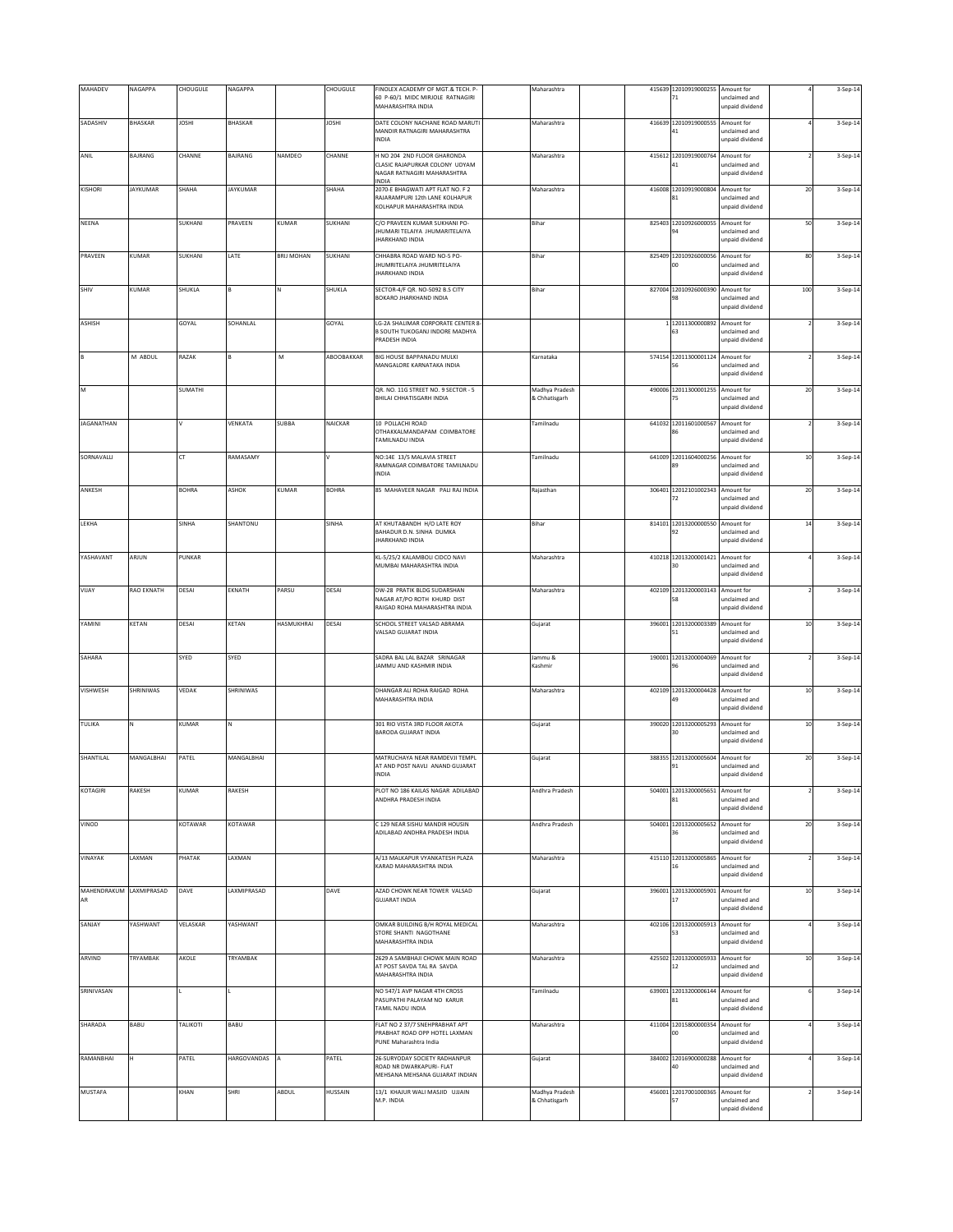| CHETTINAD        | DHANALACMI<br>SHARES AND<br><b>SECURITIES</b> |                 |                  |                 |             | NO.1 KAILASH NAGAR 1ST STREET<br>OPP.POLICE COLONY KARAIKUDI TAMIL<br>NADU INDIA                             | Tamilnadu                       |        | 630002 13017400000502 Amount for<br>10 | unclaimed and<br>unpaid dividend               |                | 3-Sep-14 |
|------------------|-----------------------------------------------|-----------------|------------------|-----------------|-------------|--------------------------------------------------------------------------------------------------------------|---------------------------------|--------|----------------------------------------|------------------------------------------------|----------------|----------|
| <b>JAIPAL</b>    |                                               | SINGH           | SH               | HUKAM           | SINGH       | 63/1 PURWA DEEN DAYAL RAILWAY<br>ROAD MEERUT U.P. INDIA                                                      | <b>Uttar Pradesh</b>            |        | 250001 12017500001042 Amount for<br>29 | unclaimed and<br>unpaid dividend               |                | 3-Sep-14 |
| PRAGNESH         | ARVINDLAL                                     | SHAH            |                  |                 |             | MUMBAI AGRA HAIVE VILHOLI NASHIK<br>M.S. INDIA                                                               |                                 |        | 40010 12017502000549 Amount for        | unclaimed and<br>unpaid dividend               | ${\bf 24}$     | 3-Sep-14 |
| BHARATBHAI       | KHIMJIBHAI<br>KAMANI                          | (HUF)           | KHIMJIBHAI       |                 | KAMANI      | MAA 12/2 MASTER SOCIETY 80 FEET<br>ROAD RAJKOT GUJARAT INDIA                                                 | Gujarat                         |        | 360002 12018000002393 Amount for<br>53 | unclaimed and<br>unpaid dividend               | 50             | 3-Sep-14 |
| BHARATBHAI       | KHIMJIBHAI                                    | KAMANI          | KHIMJIBHAI       |                 | KAMANI      | MAA 12/2 MASTER SOC RAJKOT<br><b>GUJARAT INDIA</b>                                                           | Gujarat                         |        | 360002 12018000002393<br>58            | Amount for<br>unclaimed and<br>unpaid dividend | 100            | 3-Sep-14 |
| SANDEEP          |                                               | <b>BHARTIA</b>  | NAND             | LAL             | BHARTIYA    | 2nd FLOOR ISHWAR COMPLEX<br>UDITNAGAR ROURKELA ORISSA INDIA                                                  | Orissa                          |        | 769012 12018600000108 Amount for<br>94 | unclaimed and<br>unpaid dividend               | $\overline{ }$ | 3-Sep-14 |
| NARENDRA         | VISHWANATH                                    | SHETTY          | VISHWANATH       |                 | SHETTY      | G - 426 PUSHPANJALI VASWANI RD 7 -<br>BUNGLOWS ANDHERI (WEST) MUMBAI<br>MAHARASHTRA INDIA                    | Maharashtra                     | 400061 | 12018600001003 Amount for<br>10        | unclaimed and<br>unpaid dividend               | 30             | 3-Sep-14 |
| <b>BIPIN</b>     | VASANTRAO                                     | CHEMBURKAR      | VASANTRAO        | W               | CHEMBURKAR  | 8 KALPANA SOCIETY RACE COURSE<br>BARODA GUJARAT INDIA                                                        | Gujarat                         | 390007 | 12018600001549 Amount for<br>$^{22}$   | unclaimed and<br>unpaid dividend               |                | 3-Sep-14 |
| RAVINDRA         |                                               | MOHAN           | MOHAN            |                 | LAL         | BABURAM NATH NAGAR SHRAWAN<br>NATH NAGAR HARDWAR UA INDIA                                                    | <b>Uttar Pradesh</b>            |        | 249401 12019101000471 Amount for<br>R5 | unclaimed and<br>unpaid dividend               |                | 3-Sep-14 |
| RAJNI            |                                               | OHRI            | ASHOK            | KUMAR           | OHRI        | H. NO-241 MOHALLA- JATAN GALI-<br>TELIAN HOSHIARPUR PUNJAB INDIA                                             | Punjab                          |        | 146001 12019101001904 Amount for       | unclaimed and<br>unpaid dividend               |                | 3-Sep-14 |
| KIRAN            | PARMANAND                                     | KAKKAD          | PARMANAND        | DHARAMSI        | KAKKAD      | D -64 M I D C C/O KAKKAD AGRO IND.<br>PVT. LTD. JALGAON MAHARASHTRA<br><b>INDIA</b>                          | Maharashtra                     | 425003 | 12019101002201<br>01                   | Amount for<br>unclaimed and<br>unpaid dividend |                | 3-Sep-14 |
| <b>REKHA</b>     |                                               | MUKHERJEE       | <b>JOSTNAMOY</b> |                 | CHAKROBORTY | 8/3 DESH BANDHU ROAD P.O-<br>NABAGRAM HOOGHLY, HOOGHLY WEST<br><b>BENGAL INDIA</b>                           | <b>West Bengal</b>              |        | 712246 12019103000723 Amount for<br>22 | unclaimed and<br>unpaid dividend               |                | 3-Sep-14 |
| ANINDA           |                                               | CHAKRABORTY     | AMARESH          |                 | CHAKRABORTY | AT-KESHABDIHI POST-JHARGRAM DIST-<br>PASCHIM MEDINIPUR JHARGRAM WEST<br><b>BENGAL INDIA</b>                  | <b>West Bengal</b>              | 721507 | 12019103000758 Amount for<br>19        | unclaimed and<br>unpaid dividend               |                | 3-Sep-14 |
| SHIKHA           |                                               | SINGH           | VIKESH           | KUMAR           | SINGH       | 263-A GALI NO. 5 TOMAR COLONY<br>BURARI DELHI DELHI INDIA                                                    | Delhi                           |        | 110084 12019110000382 Amount for       | unclaimed and<br>unpaid dividend               |                | 3-Sep-14 |
| PAT              | RAM                                           | SAHOO           | <b>SUKH</b>      | RAM             | SAHOO       | 72 MUKARJEE NAGAR NEAR NEHRU<br>PARK PAYAL THEARTRE ROAD SRI<br>GANGANAGAR RAJASTHAN INDIA                   | Rajasthan                       |        | 335001 12019111000005 Amount for       | unclaimed and<br>unpaid dividend               | $40\,$         | 3-Sep-14 |
| GOKUL            | SUWALALII                                     | JAIN            |                  |                 |             | PO BOX 2047 PC 112 RUWL SULTANATE<br>OF OMAN MUSCAT OMAN OMAN                                                |                                 |        | 112 12020000000176 Amount for<br>19    | unclaimed and<br>unpaid dividend               | 50             | 3-Sep-14 |
| SHILPA           | SATISH                                        | SANCHETI        | SATISH           | <b>JAICHAND</b> | SANCHETI    | BHAGWAN MAHAVIR MARG MALKAPUR<br>MALKAPUR MAHARASHTRA INDIA                                                  | Maharashtra                     | 443101 | 12020000000449                         | Amount for<br>inclaimed and<br>unpaid dividend |                | 3-Sep-14 |
| <b>JAVERILAL</b> | CHOTAMAL                                      | <b>BHANDARI</b> | CHOTAMAL         |                 |             | 7/8 MUKUND APARTMENT INDRAKUND<br>PANCHAVATI NASIK MAHARASHTRA<br>INDIA                                      | Maharashtra                     | 422003 | 12020000001253 Amount for<br>80        | unclaimed and<br>unpaid dividend               |                | 3-Sep-14 |
| SALIM            | MUSA                                          | PANJESHA        | MUSA             |                 |             | 710 FULE PLOT PARANDA ROAD BARSHI<br>MAHARASHTRA INDIA                                                       | Maharashtra                     |        | 413411 12020000001877 Amount for<br>92 | unclaimed and<br>unpaid dividend               |                | 3-Sep-14 |
| PAWAN            | SUBHASHRAO                                    | RAWALKAR        |                  |                 |             | ADARASH NAGAR NEAR GOPAL NAGAR<br>AMARAVATI MAHARASHTRA INDIA                                                | Maharashtra                     |        | 444605 12020000001968 Amount for<br>11 | unclaimed and<br>unpaid dividend               | $10\,$         | 3-Sep-14 |
| SHARADINI        | GAJANAN                                       | <b>BHAGWAT</b>  | GAJANAN          |                 |             | ANANT APARTMENT NEAR DATTA<br>MANGAL KARYALAYA MIRAJ<br>MAHARASHTRA INDIA                                    | Maharashtra                     |        | 416410 12020000002212 Amount for<br>18 | unclaimed and<br>unpaid dividend               |                | 3-Sep-14 |
| SANJAY           | SINGH                                         | KAURAV          | SHRI             | UTTAM SINGH     | KAURAV      | SANKRACHARYA WARD NEAR<br>DHOKELIYA BUILDING KANDELI<br>NARSINGHPUR MADHYA PRADESH<br>INDIA                  | Madhya Pradesh<br>& Chhatisgarh | 487001 | 12021600000471 Amount for<br>13        | unclaimed and<br>unpaid dividend               | $\bf 22$       | 3-Sep-14 |
| YOGESH           | RAMSUKH                                       | <b>MANTRI</b>   | RAMSUKH          |                 |             | AYODHYA BH-MARKETYARD SAHAKAR<br>SABHAGRAH ROAD AHMEDNAGAR<br>MAHARASHTRA INDIA                              | Maharashtra                     |        | 414001 13021900000613<br>19            | Amount for<br>unclaimed and<br>unpaid dividend | 60             | 3-Sep-14 |
| M                | ASHOK                                         | KUMAR           | M                |                 | MUTHUSAMY   | 4004/1 KARIM NAGAR PERIYA SALAI<br>EAST GATE THANJAVUR TAMIL NADU<br>INDIA                                   | Tamilnadu                       |        | 613001 12023000000474 Amount for<br>11 | unclaimed and<br>unpaid dividend               |                | 3-Sep-14 |
| <b>GAYATHIRI</b> |                                               | M               |                  |                 | MURUGAN     | 36/43A LAKSHMIPURAM 4TH STREET<br>MADURAI TAMILNADU INDIA                                                    | Tamilnadu                       | 625001 | 12023000000937 Amount for<br>92        | unclaimed and<br>unpaid dividend               |                | 3-Sep-14 |
| CHEELA           |                                               | SREENIVAS       | NARSIMLU         |                 |             | H.NO.7-6 POST: ADLOOR YELLAREDDY<br>MANDAL: SADA SHIVA NAGAR<br>DIST:NIZAMABAD ANDHRA PRADESH<br><b>NDIA</b> | Andhra Pradesh                  |        | 503145 12023303000030 Amount for<br>58 | unclaimed and<br>unpaid dividend               |                | 3-Sep-14 |
|                  |                                               | JOS             | DEVASSY          |                 |             | THALONIKKARA HOUSE<br>POOCHINNIPADAM P O URAKAM<br>TRICHUR KERALA INDIA                                      | Kerala                          |        | 680562 12023900001359 Amount for       | unclaimed and<br>unpaid dividend               |                | 3-Sep-14 |
| GEORGE           |                                               | VARGHESE        |                  |                 | VARGHESE    | KARUMANKAL HOUSE DEVAGIRI P.O<br>KOTTAYAM KERALA INDIA                                                       | Kerala                          |        | 686555 12023900001506 Amount for<br>91 | unclaimed and<br>unpaid dividend               |                | 3-Sep-14 |
| LALY             |                                               | TOMY            | TOMY             |                 |             | 203 THACHIL(H) 8 KUNNUKARA<br>ALWAYE KERALA INDIA                                                            | Kerala                          |        | 683594 12023900001972<br>93            | Amount for<br>unclaimed and<br>unpaid dividend | 60             | 3-Sep-14 |
| DEBRAJ           |                                               | GHOSH           | DWIJESH          |                 | GHOSH       | GB-22/1 NARAYANTALA (W) BAGUIHATI<br>KOLKATA WEST BENGAL INDIA                                               | <b>West Bengal</b>              | 700059 | 12024200000656<br>70                   | Amount for<br>unclaimed and<br>unpaid dividend |                | 3-Sep-14 |
| SETUKUMAR        | <b>JAYSUKHLAL</b>                             | SHAH            | JAYSUKHLAL       | VADILAL         | SHAH        | 'MOTI VADI' NR.SWASTIK SOCIETY<br>BLOCK NO.11 MEGHANI ROAD<br>SURENDRANAGAR GUJARAT INDIA                    | Gujarat                         |        | 363002 12024400000018 Amount for<br>59 | unclaimed and<br>unpaid dividend               | $10\,$         | 3-Sep-14 |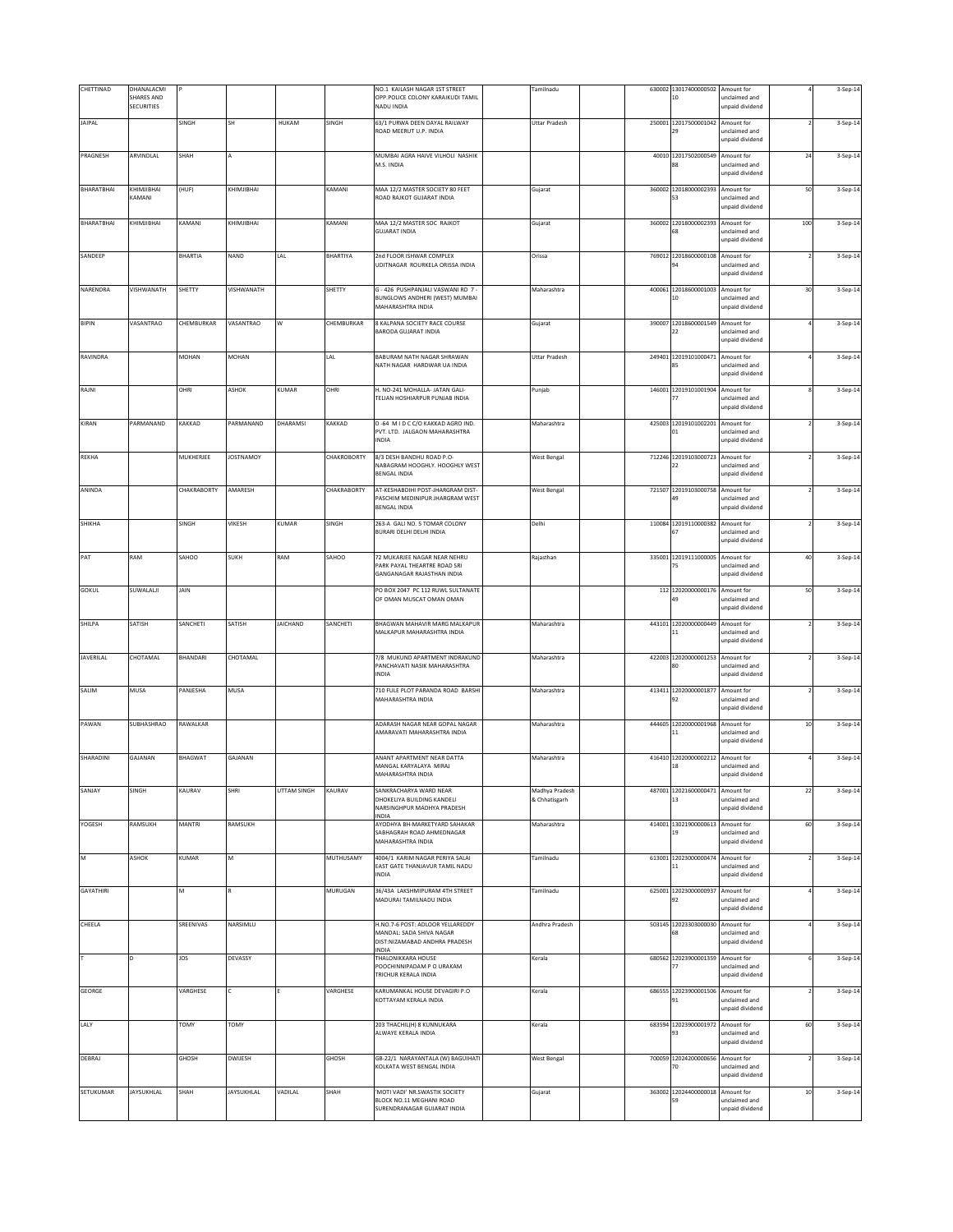| MUSHTAQUE    |                   | AHMED        | HABIBULLAH         |                     | ANSARI       | C\O INDIAN EXPORT HOUSE                                                                         | <b>Uttar Pradesh</b>            |        | 222306 12024700000604                  | Amount for                                                      |        | 3-Sep-14 |
|--------------|-------------------|--------------|--------------------|---------------------|--------------|-------------------------------------------------------------------------------------------------|---------------------------------|--------|----------------------------------------|-----------------------------------------------------------------|--------|----------|
|              |                   |              |                    |                     |              | MAHATUHA AURAI BHADOHI U.P.<br>INDIA                                                            |                                 |        | 35                                     | unclaimed and<br>unpaid dividend                                |        |          |
| LAXMI        | SHANKAR           | <b>GUPTA</b> | RADHEY             | SHYAM               | <b>GUPTA</b> | HOUSE NO.87 GOPALPUR RAMPUR<br><b>JAUNPUR U.P INDIA</b>                                         | <b>Uttar Pradesh</b>            |        | 221301 12024700001632 Amount for<br>13 | unclaimed and<br>unpaid dividend                                | $10$   | 3-Sep-14 |
| <b>HARSH</b> | DEV               | BAHUGUNA     | <b>BUDH</b>        | DEV                 | BAHUGUNA     | STATION RD BHADOHI BHADOHI U.P.<br><b>INDIA</b>                                                 | <b>Uttar Pradesh</b>            |        | 221401 12024700001718 Amount for       | inclaimed and<br>unpaid dividend                                |        | 3-Sep-14 |
| SWARUP       |                   | SHARMA       | NARAYAN            |                     | SHARMA       | AUHALLA GAON CHARIDUAR P.O.<br>CHARIDUAR DIST-SONITPUR SONITPUR<br><b>ASSAM INDIA</b>           | Assam                           |        | 784103 12024900000055<br>51            | Amount for<br>unclaimed and<br>unpaid dividend                  |        | 3-Sep-14 |
| AMIT         | CHANDULAL         | CHOKSHI      | CHANDULAL          | MANILAL             | CHOKSHI      | MANUBHAI TOWER 'C' WING 5TH<br>FLOOR SAYAJIGUNJ VADODARA<br>GUIARAT INDIA                       | Gujarat                         |        | 390005 12027400000162 Amount for<br>59 | unclaimed and<br>unpaid dividend                                | 50     | 3-Sep-14 |
| SABBIRAHMAD  | ABDULRAHIM        | GODHRAWALA   | ABDULRAHIM         | U                   | GODHRAWALA   | MOTA SUTHARWADA LUNAWADA<br>PANCHMAHAL GUJARAT INDIA                                            | Gujarat                         |        | 389230 12028100000132 Amount for<br>93 | unclaimed and<br>unpaid dividend                                |        | 3-Sep-14 |
| DEEPTI       |                   | JAIN         | RAJESH             | KUMAR               | JAIN         | C/O RAJESH KUMAR JAIN NC/92 MPSEB<br>COLONY P.O.-SARNI DIST-BETUL. SARNI<br>M.P. INDIA          | Madhya Pradesh<br>& Chhatisgarh | 460447 | 12028501000198<br>21                   | Amount for<br>unclaimed and<br>unpaid dividend                  | 50     | 3-Sep-14 |
| LATHA        |                   |              | SOUNTHARARAJ<br>AN |                     |              | 69 / 38 - D RAJAKANNU STREET<br>ARISIPALAYAM SALEM TAMIL NADU<br>INDIA                          | Tamilnadu                       |        | 636009 12028900001107 Amount for<br>69 | unclaimed and<br>unpaid dividend                                | $12\,$ | 3-Sep-14 |
| HITENKUMAR   | MAHESHBHAI        | PATEL        | MAHESHBHAI         |                     | PATEL        | SWMINARAYAN SOCIETY UNJHA<br><b>GUJARAT INDIA</b>                                               | Gujarat                         | 384170 | 12028900002996 Amount for<br>21        | unclaimed and<br>unpaid dividend                                | $10\,$ | 3-Sep-14 |
| AMISHA       | <b>DIPAL</b>      | SHAH         | DIPAL              | DILIPBHAI           | SHAH         | 603 MOX DARSHAN B/H NAGAR PALIKA<br>VAPI GUJARAT INDIA                                          | Gujarat                         |        | 396191 12028900003424                  | Amount for<br>inclaimed and<br>unpaid dividend                  | $10$   | 3-Sep-14 |
| <b>USHA</b>  |                   | CHAUHAN      | NAUBAHAR           |                     | SINGH        | 115 PHASE- 1 VASANT VIHAR<br>DEHRADUN UTTARANCHAL INDIA                                         | <b>Uttar Pradesh</b>            |        | 248001 12028902000099<br>66            | Amount for<br>unclaimed and<br>unpaid dividend                  | 40     | 3-Sep-14 |
| DEVASHISH    |                   | CHAUHAN      |                    | P S                 | CHAUHAN      | 115- PHASE-1 VASANT VIHAR<br>DEHRADUN UTTARAKHAND INDIA                                         | <b>Uttar Pradesh</b>            | 248001 | 12028902000185 Amount for<br>ገጸ        | unclaimed and<br>unpaid dividend                                | 20     | 3-Sep-14 |
| NIDHI        |                   | CHAUHAN      |                    | P <sub>S</sub>      | CHAUHAN      | 115- PHASE-1 VASANT VIHAR<br>DEHRADUN UTTARAKHAND INDIA                                         | <b>Uttar Pradesh</b>            |        | 248001 12028902000185                  | Amount for<br>unclaimed and<br>unpaid dividend                  | 20     | 3-Sep-14 |
| <b>SUNIL</b> | KUMAR             | PAVITHRAN    | LATE               | N                   | PAVITHRAN    | SANDHYA KODAMPALLI VAKKOM.P.O<br>TRIVANDRUM KERALA INDIA                                        |                                 |        | 12029800000252 Amount for<br>48        | unclaimed and<br>unpaid dividend                                | $10\,$ | 3-Sep-14 |
| SHAHADAT     | HUSSAIN           | ANSARI       | MOHAMMAD           | <b>HUSSAIN</b>      | ANSARI       | 84/47 FACTORY AREA BHARAT<br>PETROLEUM CORPH LTD FAZALGANJ<br>KANPUR UTTAR PRADESH INDIA        | <b>Uttar Pradesh</b>            |        | 208012 12029900001639 Amount for       | unclaimed and<br>unpaid dividend                                | 100    | 3-Sep-14 |
| NAGA         | BHAGYA<br>LAKSHMI |              | PURNA              | CHANDRA RAO         |              | 8 18 29 KAMBAM CHOULTRY STREET<br>RAJAHMUNDRY A P INDIA                                         | Andhra Pradesh                  |        | 533101 12029900003978<br>81            | Amount for<br>unclaimed and<br>unpaid dividend                  |        | 3-Sep-14 |
| POOJA        | KANAYALAL         | LULLA        | MULCHAND           | HUNDRAJ             | MEWANI       | OM APT FIRST FLOOR FLAT NO 4<br>SANSARI LANE D CAMP NASHIK<br>MAHARSHTRA INDIA                  | Maharashtra                     |        | 422401 12029900010343<br>14            | Amount for<br>unclaimed and<br>unpaid dividend                  | $10$   | 3-Sep-14 |
| RAJINDER     |                   | GODARA       | RAM                | CHANDER             | GODARA       | H NO H O D 1 SUGAR MILL COLONY<br>SHAHABAD MARKANDA SHAHABAD<br>MARKANDA HARYANA INDIA          | Haryana                         | 136135 | 12029900020887 Amount for<br>08        | unclaimed and<br>unpaid dividend                                | 30     | 3-Sep-14 |
| SHARMILA     |                   | DEVDA        | TEJ                |                     | SINGH        | 234 TAGOR NAGAR PALI PALI<br>RAJASTHAN INDIA                                                    | Rajasthan                       |        | 306401 12029900022045 Amount for       | unclaimed and<br>unpaid dividend                                | $10$   | 3-Sep-14 |
| NITIN        | KUMAR             | SONI         | RAMESH             | CHANDRA             | SONI         | JR HIG 21 OLD SUBASH NAGAR BHOPAL<br>MADHYA PRADESH INDIA                                       | Madhya Pradesh<br>& Chhatisgarh |        | 462023 12029900028685 Amount for       | unclaimed and<br>unpaid dividend                                | $20\,$ | 3-Sep-14 |
| KAMAL        |                   | <b>KUMAR</b> | RAJ                |                     | KUMAR        | 177 BHUTANI COLONY HISAR HARYANA<br>INDIA                                                       | Haryana                         |        | 125001 12029900034514 Amount for<br>23 | unclaimed and<br>unpaid dividend                                | $10\,$ | 3-Sep-14 |
| MOHINDER     | KUMAR             | KHOWAL       | DUNI               |                     | CHAND        | 44 VIVEK NAGAR HISAR HARYANA<br><b>INDIA</b>                                                    | Haryana                         |        | 125001 12029900035397                  | Amount for<br>unclaimed and<br>unpaid dividend                  |        | 3-Sep-14 |
| RATTAN       |                   | SINGH        | AMAR               |                     | SINGH        | 12 RAPID SIG REGT AREN C/O 56 APO<br>JODHPUR RAJASTHAN INDIA                                    | Rajasthan                       |        | 342001 12029900035582<br>59            | Amount for<br>unclaimed and<br>unpaid dividend                  | $20\,$ | 3-Sep-14 |
| RATANLAL     |                   | DEMBLA       | BHAVANDAS          |                     | DEMBLA       | C/402 KAKADIA COMPLEX MOHAN<br>PARK GHOD DOD SURAT GUJARAT<br><b>INDIA</b>                      | Gujarat                         |        | 395007 12029900037975 Amount for<br>60 | unclaimed and<br>unpaid dividend                                | 100    | 3-Sep-14 |
| ASHISHKUMAR  | GHANSHYAM         | SINGH        | GHANSHYAM          |                     | SINGH        | 14 GANESH NAGAR BAMROLI ROAD<br>SURAT GUJRAT INDIA                                              | Gujarat                         |        | 394220 12029900038199<br>10            | Amount for<br>unclaimed and<br>unpaid dividend                  |        | 3-Sep-14 |
| TARUN        | MOHANLAL          | JAIN         | MOHANLAL           | MANGILAL            | JAIN         | FLAT NO 17 SAINATH APPARTMENT<br>MANORMAGANJ GEETA BAHVAN<br><b>INDORE MADHYA PRADESH INDIA</b> | Madhya Pradesh<br>& Chhatisgarh |        | 452001 12029900041493 Amount for<br>51 | unclaimed and<br>unpaid dividend                                | $18\,$ | 3-Sep-14 |
| SALIM        | ABDUL RAZAK       | SUBAIDABEEVI | ABDUL              | RAZAK               | KUNJU        | ANADA VILAS PAPPALA KILIMANOOR                                                                  | Kerala                          |        | 695601 12029900042681 Amount for       |                                                                 |        | 3-Sep-14 |
| LAXMI        |                   | SRIVASTAVA   | DHRW               | MUMAMMED<br>NARAYAN | SRIVASTAV    | TRIVANDRUM KERALA INDIA<br>E W S 118 AWAS VIKAS COLONY<br>SHAAHPUR GEETA VATIKA GORAKHPUR       | <b>Uttar Pradesh</b>            | 273001 | 81<br>12029900043862<br>55             | unclaimed and<br>unpaid dividend<br>Amount for<br>unclaimed and | $10\,$ | 3-Sep-14 |
| AMANINDER    |                   | SINGH        | MOHINDER           | VEER                | SINGH        | UTTAR PRADESH INDIA<br>#141 D MODEL TOWN TEH PATIALA<br>ATIALA PUNJAB INDIA                     | Punjab                          |        | 147001 12029900045449<br>31            | unpaid dividend<br>Amount for<br>unclaimed and                  |        | 3-Sep-14 |
| VIJAY        | KUMAR             | MADAAN       | SATISH             | KUMAR               | MADAAN       | H 11 MADHUVAN ENCLAVE BEHIND                                                                    | Madhya Pradesh                  |        | 474012 12029900048386 Amount for       | unpaid dividend                                                 |        | 3-Sep-14 |
|              |                   |              |                    |                     |              | NEW HIGH COURT CITY CENTER<br>GWALIOR MADHYA PRADESH INDIA                                      | & Chhatisgarh                   |        | 71                                     | unclaimed and<br>unpaid dividend                                |        |          |
| ANIL         | KUMAR             | MAHAJAN      | RAM                | NATH                | MAHAJAN      | B 11 SPORTS COMPLEX MEERUT UTTAR<br>PRADESH INDIA                                               | <b>Uttar Pradesh</b>            |        | 250001 12029900050210<br>79            | Amount for<br>unclaimed and<br>unpaid dividend                  | $10\,$ | 3-Sep-14 |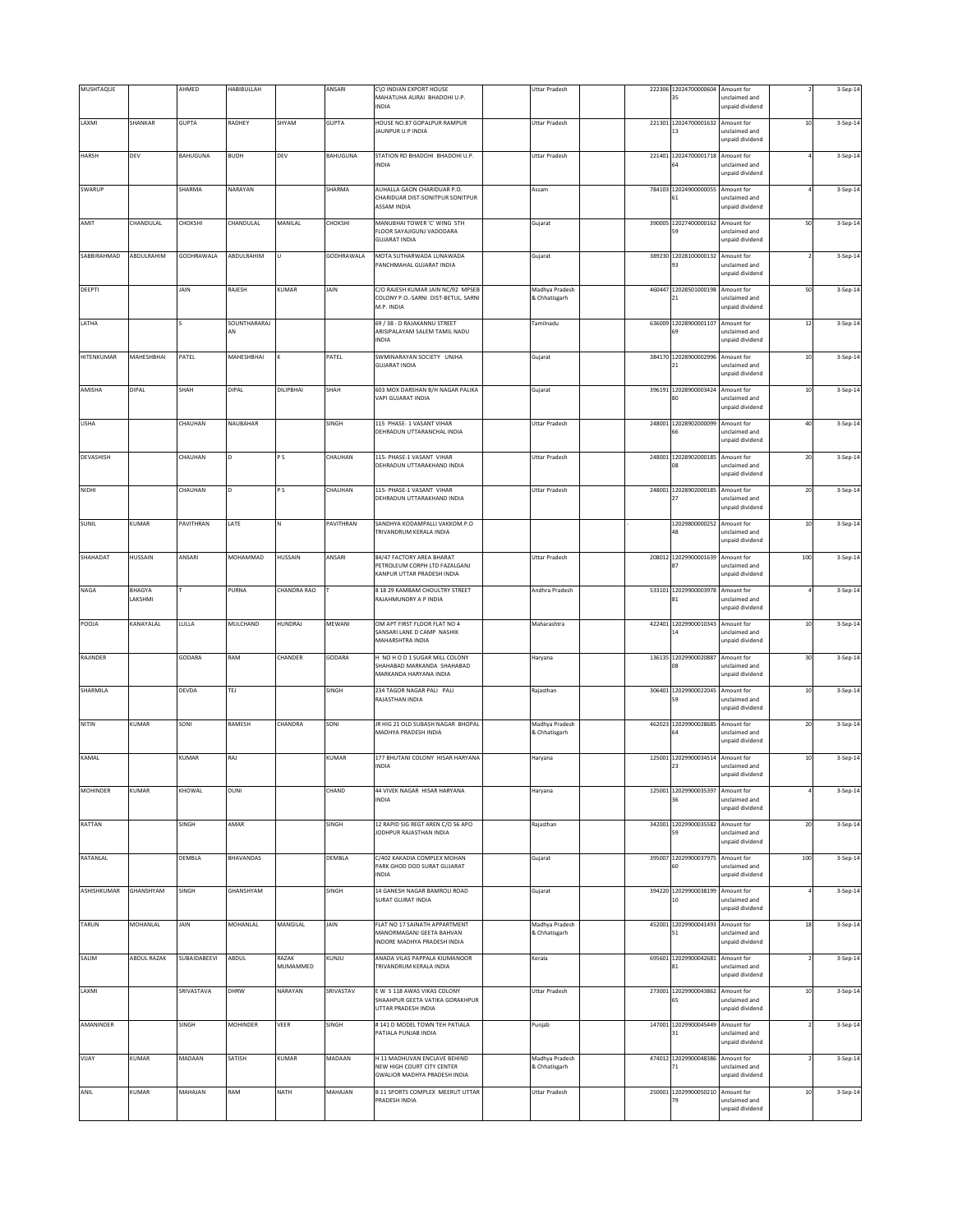| CHARANJIT        |                   | KAUR            | DALBIR            |                   | SINGH              | B 24/2345 ST MANI SINGH KULDIP                                                                             | Punjab               |        | 141001 12029900050971 Amount for       |                                                |        | 3-Sep-14 |
|------------------|-------------------|-----------------|-------------------|-------------------|--------------------|------------------------------------------------------------------------------------------------------------|----------------------|--------|----------------------------------------|------------------------------------------------|--------|----------|
|                  |                   |                 |                   |                   |                    | NAGAR RAHON ROAD LUDHIANA<br>PUNJAB INDIA                                                                  |                      |        | 09                                     | unclaimed and<br>unpaid dividend               |        |          |
| RAJESH           | SURESH            | POKARNA         | <b>SURESH</b>     |                   |                    | S. NO. 1 PLOT 48 DAYADHAN APT.<br>PLOT NO. 3 CHINCHWAD PUNE<br>MAHARASHTRA INDIA                           | Maharashtra          |        | 411033 12030000000382 Amount for<br>82 | unclaimed and<br>unpaid dividend               | $20\,$ | 3-Sep-14 |
| DEVEN            |                   | MANIAR          |                   |                   |                    | 14/2-A RAM MOHAN DUTTA ROAD 1st<br>FLOOR BHOWANIPORE KOLKATA WEST<br><b>BENGAL INDIA</b>                   | <b>West Bengal</b>   |        | 700020 12030000000908 Amount for<br>ŋ1 | unclaimed and<br>unpaid dividend               | 20     | 3-Sep-14 |
| NILADRI          |                   | ROY             | NIHAR             | RANJAN            | ROY                | P.O BALLY DURGAPUR VILL -<br>SATYANARAYANTALA DIST - HOWRAH<br>HOWRAH WEST BENGAL INDIA                    | <b>West Bengal</b>   | 711205 | 12030000001223<br>21                   | Amount for<br>unclaimed and<br>unpaid dividend |        | 3-Sep-14 |
| SUNIL            | MOTIRAM           | TUPLONDHE       | MOTIRAM           |                   |                    | 387 MULANAGAR SANGVI PUNE<br>MAHARASHTRA INDIA                                                             | Maharashtra          |        | 411027 12030000001441 Amount for<br>45 | unclaimed and<br>unpaid dividend               |        | 3-Sep-14 |
| <b>BHASKAR</b>   | KAUTIK            | BAVISKAR        | SHRI              | KAUTIK            | BAVISKAR           | PLOT NO 34 GAT NO 101 NEAR<br>SURAKSHA NAGAR HIRA SHIV COLONY<br>JALGAON MAHARASHTRA INDIA                 | Maharashtra          | 425001 | 12030400000271 Amount for<br>86        | unclaimed and<br>unpaid dividend               |        | 3-Sep-14 |
| ANJAMMA          |                   | GUDDETY         |                   | <b>BALA</b>       | PRAKASH            | HNO.4-10-20 RAMNAGAR<br>MAHABUBNAGAR AP INDIA                                                              | Andhra Pradesh       |        | 509001 12030700000170 Amount for       | unclaimed and<br>unpaid dividend               | $10$   | 3-Sep-14 |
| <b>DAMODAR</b>   |                   | ASAWA           | BALMUKUND         |                   |                    | H NO: 1-1-289 WARD NO 1<br>KAGHAZNAGAR AP INDIA                                                            | Andhra Pradesh       |        | 504296 12030700000588 Amount for<br>R٩ | unclaimed and<br>unpaid dividend               | $10\,$ | 3-Sep-14 |
| G                |                   | RAJANNA         | KABIYAPPA         |                   |                    | S/o LATE KABIYAPPA K B CROSS<br>TUMKUR KARNATAKA INDIA                                                     | Karnataka            |        | 572202 12030700000724 Amount for<br>14 | unclaimed and<br>unpaid dividend               |        | 3-Sep-14 |
| KAJA             | RAJA              | RAO             | VENKATA           | SUBBA             | RAO                | 54-14/8-6/3 15 TH LANE BHARATI<br>NAGAR VIJAYAWADA AP INDIA                                                | Andhra Pradesh       |        | 520008 12030700000776<br>D2            | Amount for<br>inclaimed and<br>unpaid dividend | $10$   | 3-Sep-14 |
| SIDDALINGA       | PRASAD T          |                 | SHIVASWAMY        | R                 | M                  | S/O R M SHIVA SWAMY SAI BABA ROAD<br>K R EXTENSION TIPTUR KARNATAKA<br>INDIA                               | Karnataka            |        | 572202 12030700000828 Amount for<br>15 | unclaimed and<br>unpaid dividend               | $20\,$ | 3-Sep-14 |
| RAMESH           | н                 |                 |                   | RAMACHANDRAI      | RAMACHANDRAI<br>AH | EX-STF NO:35 SREE NILAYAM NEAR<br>MICROWA VE TOWER MAHALAKSHMI<br>NAGAR TUMKUR KARNATAKA INDIA             | Karnataka            |        | 572103 12030700000883 Amount for       | unclaimed and<br>unpaid dividend               |        | 3-Sep-14 |
| VINODKUMAR       | BALKRISHNA        | ARGEKAR         | BALKRISHNA        |                   |                    | BANK MUSCAT P O BOX 134 RUWI<br>POSTAL CODE-112 MUSCAT MUSCAT<br>SULTANATE OF OMAN                         |                      |        | 134 12030800000008 Amount for<br>12    | unclaimed and<br>unpaid dividend               | 120    | 3-Sep-14 |
| SATHEESH         |                   | <b>GOPINATH</b> |                   |                   | PILLAI             | MOTT MAKDONALD & COLLC P O BOX<br>587 P C 112 RUWI MUSCAT SULTANTE<br>OF OMAN MUSCAT                       |                      |        | 999999 12030800000046 Amount for<br>16 | unclaimed and<br>unpaid dividend               | 80     | 3-Sep-14 |
| RAJ              |                   | BAHADUR         | SRI               | MOOL              | CHANDRA            | 1/38 B PRIYADARSHINI COLONY<br>SITAPUR ROAD LUCKNOW U.P. INDIA                                             | <b>Uttar Pradesh</b> |        | 226020 12032700000101 Amount for<br>51 | unclaimed and<br>unpaid dividend               | 60     | 3-Sep-14 |
| <b>DURGESH</b>   | NANDINI           | VERMA           | SURYA             | PRAKASH           | VERMA              | QTR-No.-6 PARISAR JANKI PURAM<br>LUCKNOW U.P. INDIA                                                        | <b>Uttar Pradesh</b> |        | 226021 12032700000399<br>22            | Amount for<br>unclaimed and<br>unpaid dividend | 20     | 3-Sep-14 |
| NANDINI          |                   | <b>MISHRA</b>   | SRI               | <b>SHIVA KANT</b> | MISHRA             | 132 MANAS ENCLAVE FARIDI NAGAR<br>NDIRA NAGAR LUCKNOW U.P. INDIA                                           | <b>Uttar Pradesh</b> |        | 226015 12032700001067<br>56            | Amount for<br>unclaimed and<br>unpaid dividend |        | 3-Sep-14 |
| SUJITH           | $\mathsf{C}$      |                 |                   | s                 | KRISHNAMARAR       | AISWARYA (H) PIDAVOOR<br>PALLARIMANGALAM. P.O<br>KOTHAMANGALAM KERALA INDIA                                | Kerala               | 686671 | 12032800000384 Amount for<br>61        | unclaimed and<br>unpaid dividend               | 20     | 3-Sep-14 |
| <b>SURESH</b>    |                   |                 | PONRAM            |                   |                    | 300/4(OLD NO.629/5) ARATHY<br>THOATRO OPP .STREET BANGALOW<br>STREET SURULIPATTY CUMBUM<br>TAMILNADU INDIA | Tamilnadu            |        | 625516 12032800000875 Amount for<br>11 | unclaimed and<br>unpaid dividend               |        | 3-Sep-14 |
| RAJESH           | SITARAM           | KAKAR           | SITARAM           |                   |                    | 10-A NIDHIVAN NEAR HOLIDAY INN<br>UMRA ATHWA LINES SURAT GUJARAT<br>INDIA                                  | Gujarat              |        | 395007 12033200000646 Amount for<br>31 | unclaimed and<br>unpaid dividend               |        | 3-Sep-14 |
| <b>HAMIDABEN</b> | SADIKALI          | <b>MOMIN</b>    | SADIKALI          |                   |                    | 2 SARVODAY KHOJA SOCIETY KAMANA<br>ROAD VISNAGAR GUJARAT INDIA                                             | Gujarat              |        | 384315 12033200009743 Amount for<br>82 | unclaimed and<br>unpaid dividend               |        | 3-Sep-14 |
| TAPAN            | KUMAR             | DAS             | LATE              | MONI MOHAN        | DAS                | 9/1 BHAIRAB BER LANE HOWRAH<br>WEST BENGAL INDIA                                                           | <b>West Bengal</b>   |        | 711101 12034500001442 Amount for<br>12 | unclaimed and<br>unpaid dividend               | 20     | 3-Sep-14 |
| <b>ASHIS</b>     | GHOSH             | DASTIDER        | SUKARANJAN        | GHOSH             | DASTIDER           | C/227 SURVEY PARK KOLKATA WEST<br>BENGAL INDIA                                                             | <b>West Bengal</b>   |        | 700075 12034500001496<br>81            | Amount for<br>unclaimed and<br>unpaid dividend | 40     | 3-Sep-14 |
| PREM             | CHAND             | CHACHRA         | SH                | POKHAR            | DASS               | G-3/1 MALVIYA NAGAR NEW DELHI<br>DELHI INDIA                                                               | Delhi                |        | 110017 12034700000005 Amount for<br>81 | unclaimed and<br>unpaid dividend               |        | 3-Sep-14 |
| ASHA             |                   | CHACHRA         | SH                | PREM CHAND        | CHACHRA            | G - 3/1 MALVIYA NAGAR NEW DELHI<br>DELHI INDIA                                                             | Delhi                |        | 110017 12034700000173 Amount for       | unclaimed and<br>unpaid dividend               |        | 3-Sep-14 |
| VIRESH           |                   | CHACHRA         | SH                | PREM CHAND        | CHACHRA            | G-3/1 MALVIYA NAGAR NEW DELHI<br>DELHI INDIA                                                               | Delhi                |        | 110017 12034700000188 Amount for<br>99 | unclaimed and<br>unpaid dividend               |        | 3-Sep-14 |
| <b>USHABEN</b>   | <b>ISHVERBHAI</b> | PATEL           | <b>ISHVERBHAI</b> | FAKIRBHAI         | PATEL              | 36 AMBE AVENUE AT- DAKOR TA-<br>THASRA DIST- KHEDA DAKOR GUJARAT<br><b>INDIA</b>                           | Gujarat              |        | 388225 12038200000318 Amount for<br>R5 | unclaimed and<br>unpaid dividend               |        | 3-Sep-14 |
| JANARDAN         |                   | BELSARE         | PRABHAKAR         | DEVIDAS           | BELSARE            | 67 JAINARAYAN SOCIETY PART-2 B/H<br>GORWA POLICE ST. GORWA VADODARA<br><b>GUJARAT INDIA</b>                | Gujarat              |        | 390016 12038200000326 Amount for<br>50 | unclaimed and<br>unpaid dividend               | $10\,$ | 3-Sep-14 |
| AVRA             | KUMAR             | NEOGI           | LATE              | SIBA PADA         | NEOGI              | B - 13 SANGAM VIHAR FLATS PO -<br>SONARI JAMSHEDPUR JHARKHAND<br>INDIA                                     | Bihar                |        | 831011 12038400000242 Amount for<br>D2 | unclaimed and<br>unpaid dividend               |        | 3-Sep-14 |
| MEGHNAD          |                   | MANDAL          | LATE              | TRIBHANGA         | MURARI             | 13/45 EDISON ROAD DURGAPUR WEST<br><b>BENGAL INDIA</b>                                                     | <b>West Bengal</b>   |        | 713205 12038400000262 Amount for<br>33 | unclaimed and<br>unpaid dividend               | $10\,$ | 3-Sep-14 |
| NISHI            |                   | TANGRI          | AMIT              |                   | TANGRI             | 4/32 SECTOR 4 VIKAS NAGAR LUCKNOW<br>UTTAR PRADESH INDIA                                                   | <b>Uttar Pradesh</b> |        | 226022 12038400001616 Amount for<br>91 | unclaimed and<br>unpaid dividend               | 20     | 3-Sep-14 |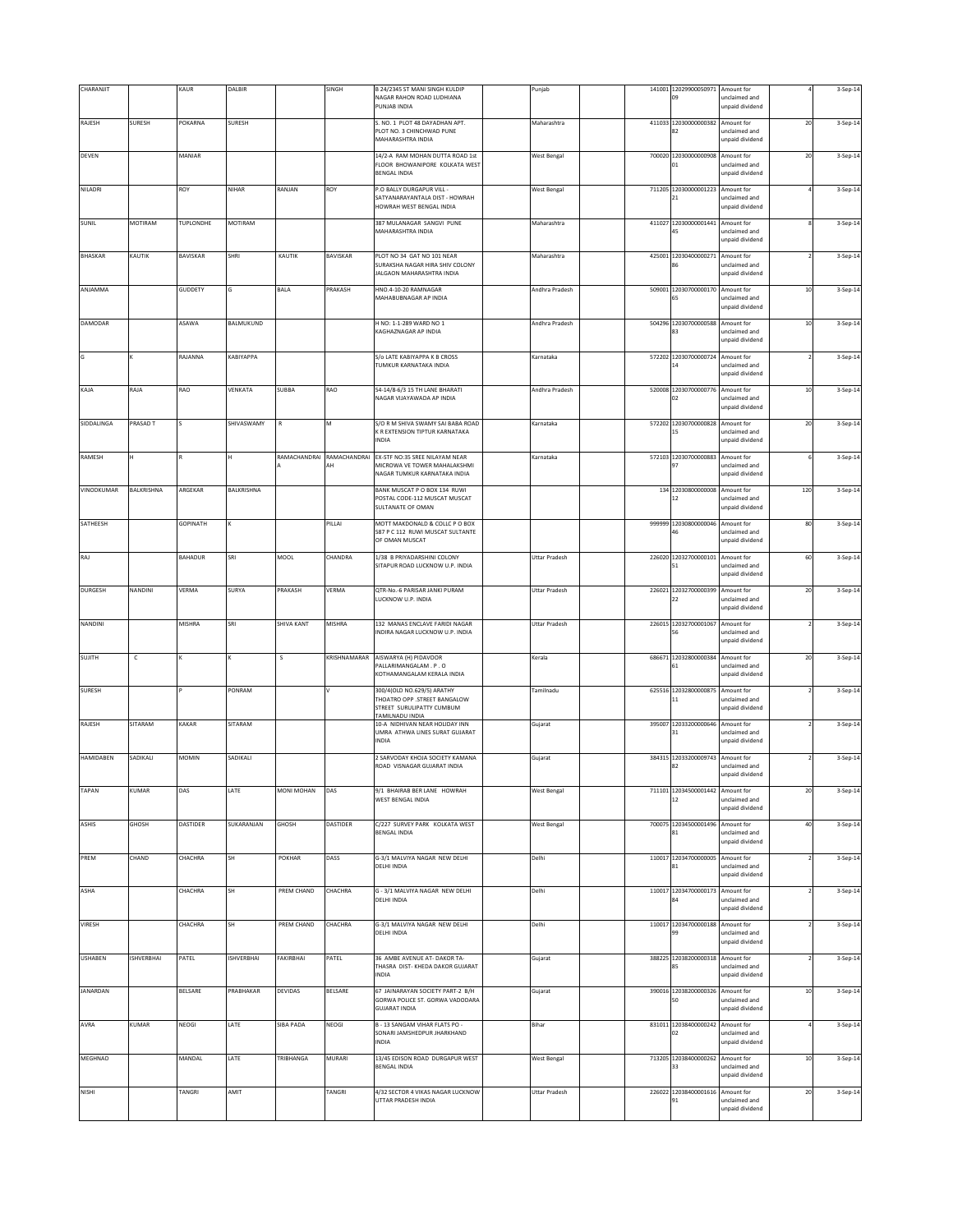| KUNJ                       | BIHARI                            | SINGH            | PRASADI     |                 | SINGH            | 64/C ANANDPURI WEST BORING CANAL<br>ROAD PATNA BIHAR INDIA                                                                | Bihar                |        | 800001 12038400002142 Amount for<br>36 | unclaimed and<br>unpaid dividend               |        | 3-Sep-14 |
|----------------------------|-----------------------------------|------------------|-------------|-----------------|------------------|---------------------------------------------------------------------------------------------------------------------------|----------------------|--------|----------------------------------------|------------------------------------------------|--------|----------|
| SUBRAMANIA                 |                                   | SHANMUGAM        |             |                 | SUBRAMANIAM      | 19 C. HOSPITAL ROAD P.O. PERALAM<br>DIST. TIRUVARUR . TAMILNADU INDIA                                                     | Tamilnadu            |        | 609405 12038400002225<br>47            | Amount for<br>unclaimed and<br>unpaid dividend |        | 3-Sep-14 |
| BANSHIDHAR                 |                                   | DAS              | PRAFULLYA   | CHANDRA         | DAS              | C/O NEW BENGAL TAILORS<br>BARAKALITALA P.O & DIST- BANKURA<br>WEST BENGAL INDI                                            | <b>West Bengal</b>   |        | 722101 12038400002333 Amount for<br>۹n | unclaimed and<br>unpaid dividend               |        | 3-Sep-14 |
| <b>BIBHUTI</b>             |                                   | SARKAR           | SUPADA      | BIHARI          | SARKAR           | VILL. MAZUMDER BAGAN P.O. & P.S.<br>BASIRHAT DIST. 24 PGS(N) WEST<br><b>BENGAL INDIA</b>                                  | <b>West Bengal</b>   |        | 743411 12038400002771 Amount for<br>07 | unclaimed and<br>unpaid dividend               |        | 3-Sep-14 |
|                            | SIVA                              | KAVITHA          |             |                 |                  | 1/23 ALAGAPURI NAGAR P.O. RAM<br>NAGAR DEVAKOTTAI TAMILNADU INDIA                                                         | Tamilnadu            |        | 630302 12038400003629<br>59            | Amount for<br>unclaimed and<br>unpaid dividend |        | 3-Sep-14 |
| SANTU                      |                                   | GHOSH            | DINABANDHU  |                 | GHOSH            | FLAT NO-B-18/5 R H E CITY CENTRE<br>DURGAPUR WEST BENGAL INDIA                                                            | <b>West Bengal</b>   |        | 713216 12038400004330 Amount for<br>52 | unclaimed and<br>unpaid dividend               | $16\,$ | 3-Sep-14 |
| ARPITA                     | SANDEEP                           | DATE             | SANDEEP     |                 | DATE             | 371/B KASTURI CO-OP HSG. SOC.<br>SHANIWAR PETH PUNE MAHARASHTRA<br>INDIA                                                  | Maharashtra          |        | 411030 12039500000018 Amount for<br>81 | unclaimed and<br>unpaid dividend               |        | 3-Sep-14 |
| FAIR                       | <b>INTERMEDIATE</b><br>INVESTMENT | PVT              |             |                 |                  | 2ND FLOOR SHUKLA PALACE SAPRU<br>MARG LUCKNOW U.P. INDIA                                                                  | <b>Uttar Pradesh</b> |        | 226001 12039800000004 Amount for<br>71 | unclaimed and<br>unpaid dividend               | 222    | 3-Sep-14 |
| FAIR                       | <b>INTERMEDIATE</b>               | INVESTMENT       |             |                 |                  | 2ND FLOOR SHUKLA PALACE SAPRU<br>MARG LUCKNOW U.P. INDIA                                                                  | <b>Uttar Pradesh</b> |        | 226001 12039800000395 Amount for<br>11 | unclaimed and<br>unpaid dividend               | $10\,$ | 3-Sep-14 |
| <b>HIREN</b>               | RAMESHKUMAR GOSAI                 |                  | RAMESHKUMAR |                 |                  | HIREN OPP. RAIYA TELE EXCHANGE<br>TUISI PARK RAIKOT GUIRAT INDIA                                                          | Gujarat              |        | 360005 12040000000334 Amount for       | inclaimed and<br>unpaid dividend               | 40     | 3-Sep-14 |
| SESHACHALAM                |                                   |                  |             |                 | ARUNACHALAM      | PLOT-7 VENKATACHALAPATHY NAGAR<br>MAPPILLAI NAICKENPATTI ROAD<br>THIRUKKANURPATTI KURUNGULAM<br>THANJAVUR TAMILNADU INDIA | Tamilnadu            | 613303 | 12040400000036<br>77                   | Amount for<br>unclaimed and<br>unpaid dividend |        | 3-Sep-14 |
|                            |                                   | RAJASREE         |             |                 | CHANTHURU        | 12 A MALAVIYA STREET RAMNAGAR<br>COIMBATORE TAMIL NADU INDIA                                                              | Tamilnadu            |        | 641009 13041400000326<br>22            | Amount for<br>unclaimed and<br>unpaid dividend | 20     | 3-Sep-14 |
| SHADAAN                    |                                   | KHAN             | MANSOOR     | AHMAD           | KHAN             | LANE 8 GHAFFAR MANZIL OKHLA NEW<br>DELHI DELHI INDIA                                                                      | Delhi                |        | 110025 13041400000810 Amount for<br>77 | unclaimed and<br>unpaid dividend               |        | 3-Sep-14 |
| KAVITA                     |                                   | AGRAWAL          | SATISH      |                 | KUMAR            | D-308 ITTINA ABBY 8A MAIN LB<br>SHASTRY NAGAR VIMANAPURA POST<br>BANGALORE KARNATAKA INDIA                                | Karnataka            |        | 560017 13041400000876 Amount for<br>53 | unclaimed and<br>unpaid dividend               | 36     | 3-Sep-14 |
| SATISH                     |                                   | KUMAR            | RAM         | KUMAR           | AGRAWAL          | D-308 ITTINA ABBY 8A MAIN LB<br>SHASTRY NAGAR VIMANAPURA PO<br>BANGALORE KARNATAKA INDIA                                  | Karnataka            | 560017 | 13041400000990<br>53                   | Amount for<br>unclaimed and<br>unpaid dividend |        | 3-Sep-14 |
| ABHISHEK                   |                                   | TULSHYAN         | SAHTOSH     | <b>KUMAR</b>    | TULSHYAN         | CJ-328 SECTOR-II SALT LAKE KOLKATTA<br>WEST BENGAL INDIA                                                                  | <b>West Bengal</b>   |        | 700091 13041400001100 Amount for<br>18 | unclaimed and<br>unpaid dividend               | $10$   | 3-Sep-14 |
| MANISHA                    |                                   | SHARMA           | SHIV        | KUMAR           | SHARMA           | 203 4TH LANE RAMESHWAR NAGAR<br>MODEL TOWN 3RD AZADPUR DELHI<br>DELHI INDIA                                               | Delhi                |        | 110033 13041400001422 Amount for<br>51 | unclaimed and<br>unpaid dividend               |        | 3-Sep-14 |
| <b>IMRAN</b>               | ABRAR                             | QURESHI          | ABRAR       | FAZAL           | QURESHI          | 226 GANJ PETH PUNE MAHARASHTRA<br>INDIA                                                                                   | Maharashtra          |        | 411042 13041400003711<br>81            | Amount for<br>unclaimed and<br>unpaid dividend |        | 3-Sep-14 |
| THIRUPATHY                 |                                   |                  | VELAN       |                 | PANDU            | TARANG SOFTWARE TECH PVT LTD<br>TARANG TOWERS 400 2 100 FT WHITE<br>FIELD ROAD HOODY BANGALORE<br>KARNATAKA INDIA         | Karnataka            | 560066 | 13041400003824 Amount for<br>68        | unclaimed and<br>unpaid dividend               |        | 3-Sep-14 |
| MANOHAR                    | PRASAD                            | AGRAWAL          | NARENDRA    |                 | PRASAD           | 6 3 248 1 ROAD NO 1 INDERLOK<br>COMPLEX BANJARA HILLS HYDERABAD<br>ANDHRA PRADESH INDIA                                   | Andhra Pradesh       |        | 500034 13041400004448 Amount for<br>87 | unclaimed and<br>unpaid dividend               |        | 3-Sep-14 |
| <b>UDAYA</b>               | CHANDER                           |                  | SUBRAMANIAM |                 | м                | TARANGSOFTWARE TECHNOLOGIES P<br>LTD TARNG TOWERS NO 400 2 10 FEET<br>WHITEFIELD RD HOODY BANGALORE<br>KARNATAKA INDIA    | Karnataka            |        | 560048 13041400005063<br>58            | Amount for<br>unclaimed and<br>unpaid dividend |        | 3-Sep-14 |
| GAURAV                     | TULSIDAS                          | SIKRI            | TULSIDAS    |                 |                  | INSTITUE OF NAVAL NO 303 MEDICINE<br>R C CHURCH COLABA INHS ASVINI<br>MUMBAI MAHARASHTRA INDIA                            | Maharashtra          |        | 400005 13041400006335 Amount for       | unclaimed and<br>unpaid dividend               |        | 3-Sep-14 |
| VIJAY                      | KUMAR                             | KAKAR            | GOBIND      | RAM             | KAKAR            | HNO 199 D MOHALLA SHEIKHAN WARD<br>NO 11 ROPAR PUNJAB INDIA                                                               | Punjab               |        | 140001 13041400006355 Amount for<br>36 | unclaimed and<br>unpaid dividend               |        | 3-Sep-14 |
| RAM                        | KUMAR                             | CHAURASIA        | BANSHI      | LAL             | CHAURASIA        | CDS SECTT HQ BASE WKSP GP EME<br>MELRUT CANTT UTTAR PRADESH INDIA                                                         | <b>Uttar Pradesh</b> |        | 250001 13041400006390                  | Amount for<br>unclaimed and<br>unpaid dividend |        | 3-Sep-14 |
| RASHMI                     |                                   | AGARWAL          | SHYAM       | BIHARI          | AGARWAL          | 242 114 NARAIN DAS LANE AHAIYAGANJ<br>LUCKNOW UTTAR PRADESH INDIA                                                         | <b>Uttar Pradesh</b> |        | 226001 13041400006648<br>25            | Amount for<br>unclaimed and<br>unpaid dividend | $10\,$ | 3-Sep-14 |
| <b>REKHA</b>               |                                   | <b>GUPTA</b>     | SUKHNANDAN  |                 | <b>GUPTA</b>     | 3 258 M I G SUHAG NAGAR FIROZABAD<br><b>UTTAR PRADESH INDIA</b>                                                           | <b>Uttar Pradesh</b> |        | 283203 13041400006924 Amount for<br>24 | unclaimed and<br>unpaid dividend               | 160    | 3-Sep-14 |
| SREENIVASACHA<br><b>RI</b> |                                   | KAMSALI          | ADEPPACHARI |                 | KAMSALI          | BH 17 PTS NTPC RAMAGUNDAM<br>IYOTHINAGAR ANDHRA PRADESH INDIA                                                             | Andhra Pradesh       |        | 505215 13041400008115 Amount for<br>25 | unclaimed and<br>unpaid dividend               |        | 3-Sep-14 |
| AMIT                       | ASHWIN                            | SHAH             | ASHWIN      |                 |                  | 803 SAMVASARAN APT. OPP. JAIN<br>DERASAR NR LAL BUNGALOW<br>ATHWALINE SURAT GUJARAT INDIA                                 | Gujarat              |        | 395007 12041500000460 Amount for<br>60 | unclaimed and<br>unpaid dividend               | 100    | 3-Sep-14 |
| SAURABH                    |                                   | SRIVASTAVA       | ANIL        | KUMAR           | SRIVASTAVA       | 49 MOUNT KAILASH GROUND FLOOR<br>EAST OF KAILASH NEW DELHI INDIA                                                          | Delhi                |        | 110065 12044700000192 Amount for<br>39 | unclaimed and<br>unpaid dividend               | $10\,$ | 3-Sep-14 |
| RAJASEKHAR                 |                                   | <b>BOLISETTY</b> | RAMA        | <b>MOHANRAO</b> | <b>BOLISETTY</b> | D NO 12-3-19/2 PRAKASH NAGAR<br>NARASARAOPET GUNTUR ANDHRA<br>PARADESH INDIA                                              | Andhra Pradesh       |        | 522601 12044700000216 Amount for<br>79 | unclaimed and<br>unpaid dividend               |        | 3-Sep-14 |
| MANJU                      |                                   | KUMAR            | RAJESH      |                 | KUMAR            | S-24/4-A-2 MAHABIR MANDIR ORDERLY<br>BAZAR VARANASI UTTAR PRADESH<br><b>NDIA</b>                                          | <b>Uttar Pradesh</b> |        | 221002 12044700001829<br>76            | Amount for<br>unclaimed and<br>unpaid dividend |        | 3-Sep-14 |